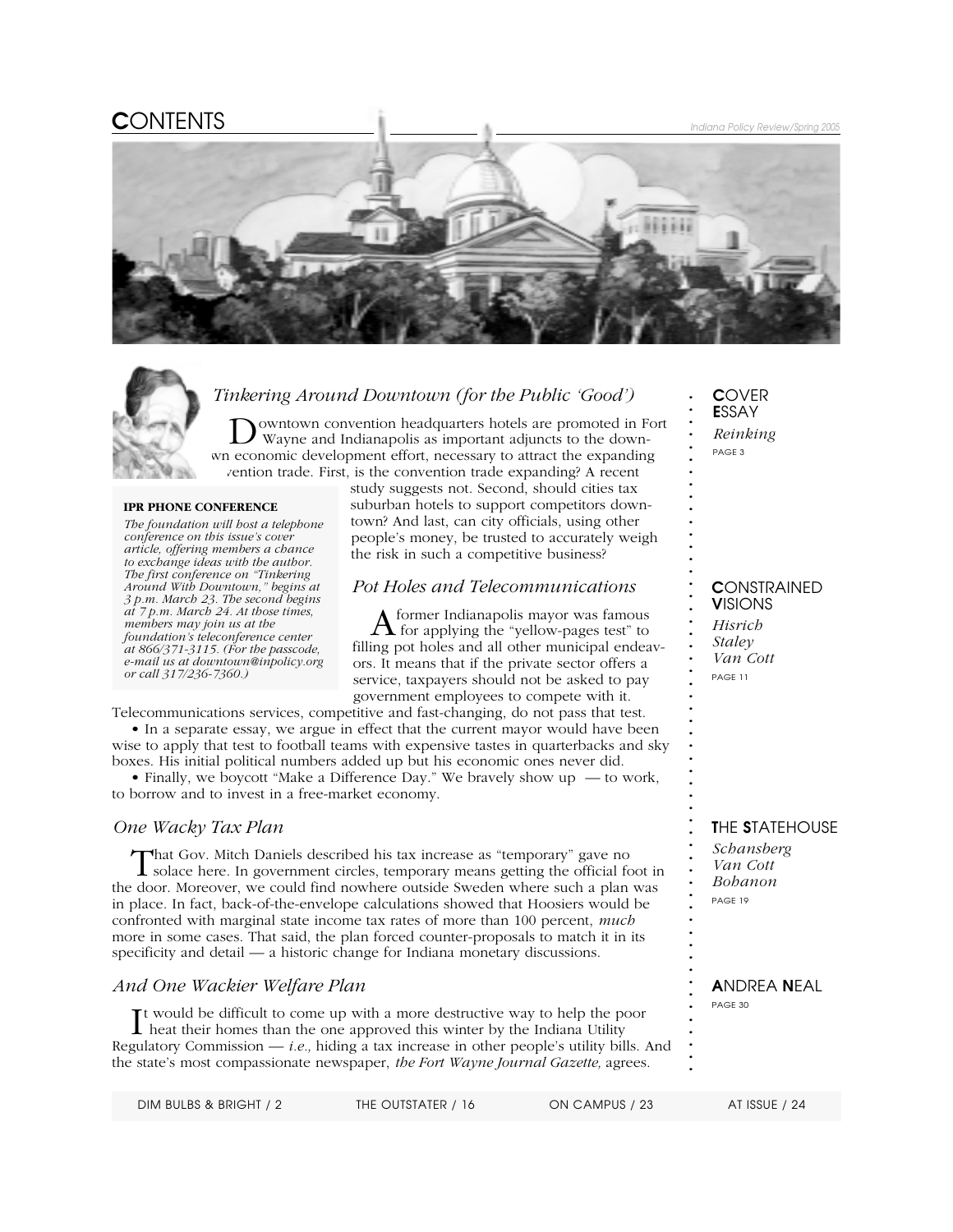### D*IM* B*ULBS &* B*RIGHT*

*Edifying excerpts from the public debate*

#### **THE BRIGHT: Andrea Neal**

*Feb. 1, the weekly IPR column*

**:** Feb. 1, the weekly<br>  $\therefore$  Feb. 1, the weekly<br>  $\therefore$  Suilding youth Suilding youth Suilding youth Suilding youth atticle, you turn at<br>
distinguished, connecting P war, and presenting P war, and presenting<br>  $\therefore$  Ker bac Say it ain't so, Evan. After six years of building your centrist credentials in the Senate, causing even hard-core skeptics like me to brand you the genuine article, you turn around and vote against a distinguished, conservative nominee for secretary of state.

After backing President Bush in the Iraq war, and presenting persuasive arguments for ousting Saddam Hussein, you take a stand against the only administration official who can seamlessly pick up foreign policy where Colin Powell left off.

After boasting on your web site to be someone who cares more about doing the right thing than the expedient thing, you become one of 13 senators to vote against President Bush's nominee, the largest "no" vote for secretary of state since Henry Clay in 1825.

"A clear signal" he's running for president is how state Sen. Murray Clark, R-Indianapolis, explained Bayh's surprising vote against confirming Condoleezza Rice, Bush's former national security adviser.

What else could explain why Bayh would risk alienating so many constituents who see Rice as the quintessential American success story, a person whose intellect and capacity for public service have taken her to one of the most powerful positions on the planet?

Republican politicos have long described Bayh as a Teflon man whose popularity won't dip, regardless of what positions he takes. No candidate in Indiana history has won the number of crossover votes that he has since his election as Indiana's secretary of state in 1986.

Consider this statistic from election 2004: As lopsided as Bush's victory was in Indiana (60 percent to 39 percent for Democrat John Kerry), Bayh's was even more so in the other direction: 62 percent to 37 percent for Republican Marvin Scott.

But now, voting against a president's Cabinet choice puts Bayh in a precarious position with the conservatives who have always supported him. . . .

Bayh's vote was an early strike in what will become a pattern of public statements and actions to set himself apart from administration policies and in a select group of Democrats whose names will be mentioned as hot prospects for 2008.

#### **THE DIM: Evan Bayh**

*Feb. 8, the Fort Wayne Journal Gazette*

q **HE DIM: EVAN**<br>
ts Feb. 8, the Fort W<br>
a<br>
a<br>
m a lumn sugges<br>
promoting Dr. Co<br>
tary of state could<br>
that I had change<br>
no serious policy<br>
which the decisic<br>
y be a sign of large<br>
This must be a<br>
i-because her asse<br>
refl call west who have<br>
the statements<br>
part from admin-<br>
part from admin-<br>
lelect group of<br>
will be mentioned<br>
will be mentioned<br>
urnal Gazette<br>
ndrea Neal's col-<br>
the my vote against<br>
za Rice to secre-<br>
seed on principle,<br>
r I read with interest Andrea Neal's col-<br>
umn suggesting that my vote against umn suggesting that my vote against promoting Dr. Condoleezza Rice to secretary of state could not be based on principle, that I had changed my priorities on Iraq, that no serious policy errors have been made for which the decision-makers should be held to account and that my motives could only be a sign of larger political ambition.

This must be a case of mistaken identity, because her assertions did not accurately reflect my motivation, my reasoning or my position on our mission in Iraq.

I have been unwavering in my support for freedom in Iraq. I was one of the original sponsors of the resolution to remove Saddam Hussein, and I have always voted to give the troops the money and equipment they need.

Because I believe strongly that we must succeed, I am particularly troubled by serious policy errors that have made the situation in Iraq much more difficult and have undermined our chances for success. It is not too much to say that our troops and the cause of freedom have been endangered by these mistakes.

Examples the set and reaped<br>arnings of people<br>did not go in with<br>ent necessary for<br>abilding.<br>tic plan for what<br>eposed.<br>*anapolis Star and*<br>*anapolis Star and*<br>*y Review Founda*-From the very beginning, this administration violated a fundamental tenet of war. Instead of planning for the worst and hoping for the best, the administration has all too often planned for the best and reaped the worst. Ignoring the warnings of people like Sen. John McCain, we did not go in with the troops or the equipment necessary for the difficult task of nation-building.

We never had a realistic plan for what came after Saddam was deposed.

**.** *Indiana Policy Review Spring 2005* *Andrea Neal is the former editorial page editor of the Indianapolis Star and an adjunct scholar and columnist with the Indiana Policy Review Foundation. Evan Bayh is the junior U.S. Senator from Indiana.*

*Henry Clay in 1825."*

*"After boasting on your web site to be someone who cares*

*"This must be a case of mistaken identity."*

*— Neal*

*— Bayh*

**. . . . . . . . . . . . . . . . . . . . . . . . . . . . . . . . . . . . . . . . . . . . . . . . . . . . . . . . . . . . . . . . . . . . . . . . . . .**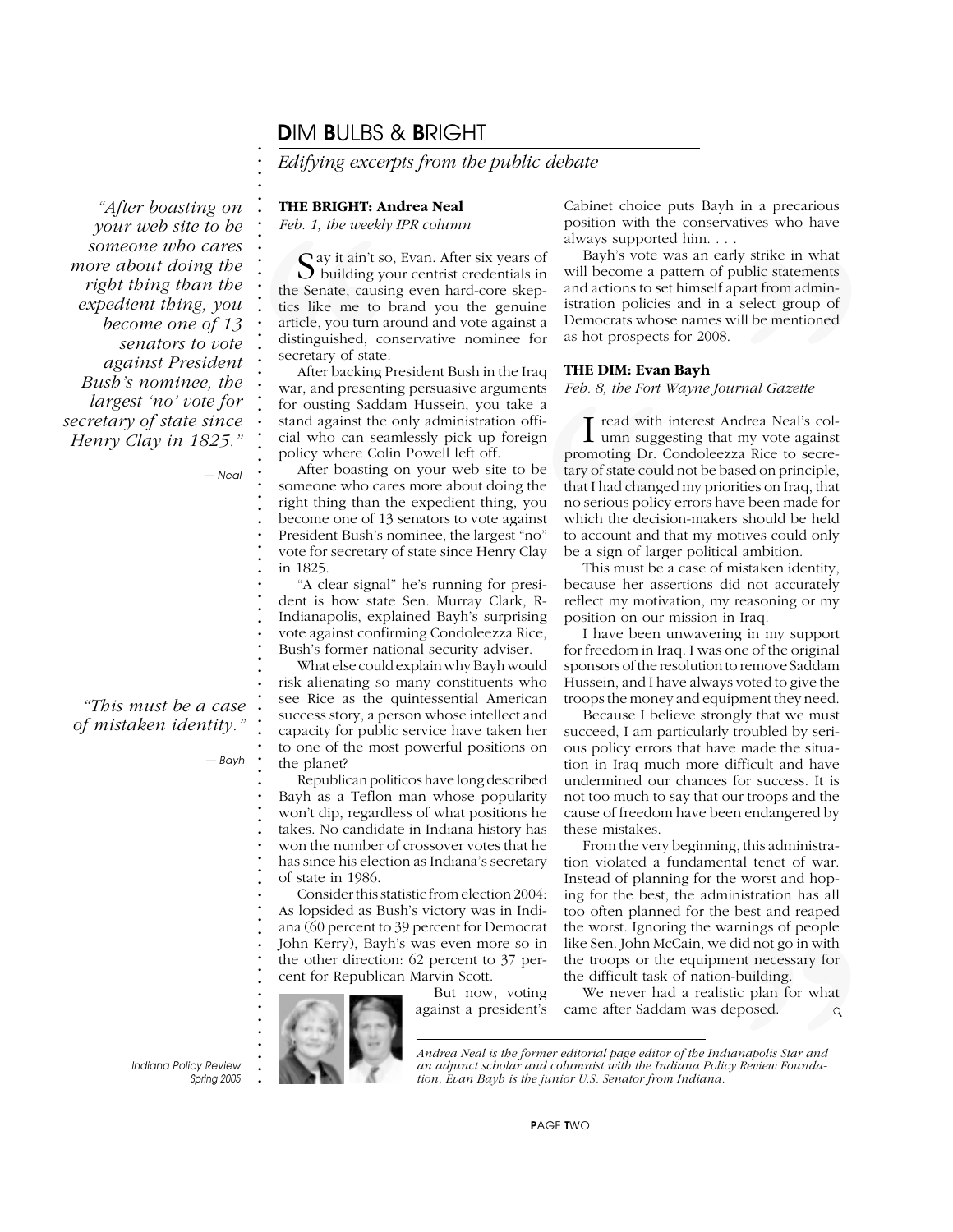# GRAB YOUR WALLET; CITY HALL IS GETTING INTO THE HOTEL BUSINESS

### *In Fort Wayne, it's deja vu all over again*

#### **by RON REINKING**

The city planners reviewed the report<br>for the last time. Everything seemed just right. The consultant's projections showed Fort Wayne's Grand Wayne Center a necessary ingredient for an expanding, exciting and viable downtown. It was agreed that the city simply could not compete in the profitable convention market without a large facility containing all the amenities to attract the modern conventioneer.

The consultants' report stated that the Grand Wayne Center would not be attractive unless accompanied by a four-star hotel with ample rooms to accommodate the burgeoning convention trade. A new 246-room hotel adjoining a massive and attractive convention center would be Fort Wayne's answered prayer. The consultants thought of the project as long overdue, visionary. They predicted long-term viability. But the best part of all was that the numbers worked. Everyone — especially taxpayers, it was said — would profit.

#### *But That Was 1985 . . .*

Fast forward 84 months: The \$19.2 million dollar Hilton Hotel declares bankruptcy for insufficient cash flow to meet bond commitments. Taxpayers of Allen County forfeit property and sales taxes granted the investors. That is in addition to increased assessments of consumer, income and property taxes to assist in financing the project. The bankruptcy losses approximate \$3 million dollars in loan guarantees. Within 12 months, savvy investors purchase existing facilities through



bankruptcy proceedings. Taxpayers never get so much as a thank-you.

#### *A "Grand" Project*

Although instructive, the past is not always prologue. It must be said that decision-makers of 1985 got it partially right, in a practical sense. The Grand Wayne Center serves as a focal point for Fort Wayne's downtown community and, thanks in large measure to the Innkeepers Tax, the 30-year bonds were fully paid in the 13th year. Though some here at the foundation might mention lost community revenues from tax rebates and privileges denied a private enterprise, there is an un-

derlying public belief that the Grand Wayne Center is an asset that contributes to the city as a whole. Besides, it's already here. It cannot be said, however, that the Grand Wayne Center enjoys operational profits. It remains subsidized by public monies.

Hotels are dif-

ferent animals. In the Fort Wayne area there are 6,015 available rooms that experience an average occupancy rate of 47.6 percent, according to the most recent figures (2003). Occupancy rates have been declining annually from the 1998 high of 59.5 percent to present levels. Two downtown hotels (Hilton and Holiday Inn) provide 454 rooms.<sup>1</sup> In addition to the proposed new hotel for the Grand Wayne Center, others are in the planning stage, including one to serve the locale of the Allen County Memorial Coliseum and Indiana University-Purdue Uni-

*A few years after being the subject of glowing consultant projections, the \$19.2 million dollar Hilton Hotel declared bankruptcy. Taxpayers of Allen County forfeited property and sales taxes granted the investors. The bankruptcy losses approximated \$3 million dollars in loan guarantees.*

**. . . . . . . . . . . . . . . . . . . . . . . . . . . . . . . . . . . . . . . . . . . . . . . . . . . . . . . .**

TINKERING AROUND WITH DOWNTOWN

*Ronald L. Reinking, an adjunct scholar of the foundation, is a certified public accountant with offices in downtown Fort Wayne. He wrote this for the foundation.*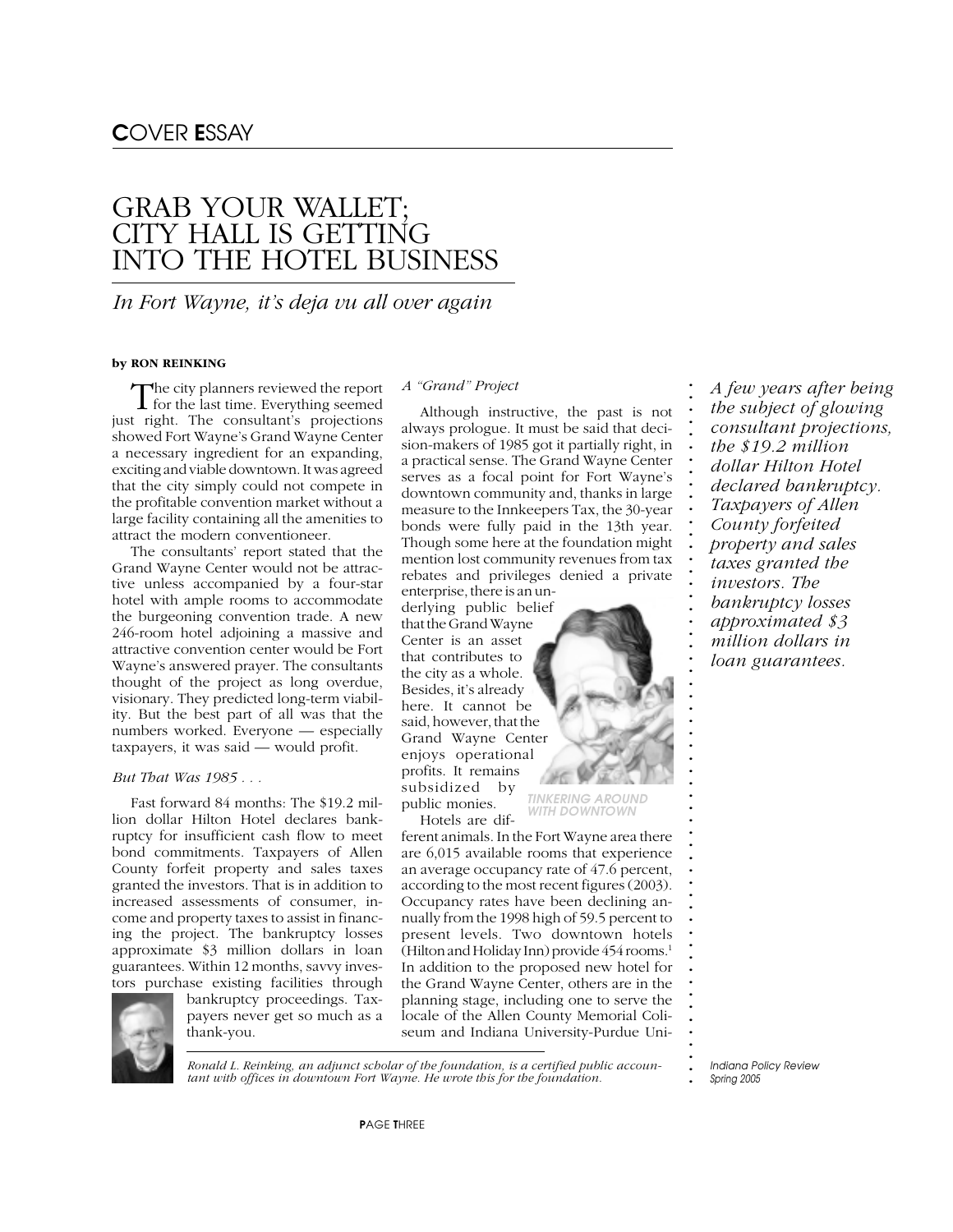# C*OVER* E*SSAY*

**. . . . . . . . . . . . . . . . . . . . . . . . . . . . . . .**

 *Is it right that the Guest House (a suburban Fort Wayne hotel) should be forced by law to impose an Innkeepers Tax in order to provide a quality sauna for a four-star hotel downtown? Most taxpayers would say no.*

**. .** *" The (convention center)* **.** *projects are frequently* **. .** *backed by expensive* **.** *feasibility studies from* **. .** *consultants that rarely* **. .** *give a thumbs-down.* **.** *Forty-four new or* **. .** *expanded halls are in* **.** *the works . . . adding to* **. .** *the 64 million square* **.** *feet now standing.* **. .** *Unmentioned at ribbon-***. .** *cutting ceremonies is* **.** *that the space will be* **. .** *impossible to fill."* **. .** *— Forbes magazine Feb. 28, 2005*

versity campus. Hotels are capital-intensive and labor driven. They must be skillfully sold to niche markets and require consummate management foresight and direction. The hotel business is both complicated and competitive.

Nonetheless, municipalities routinely step into the hotel business these days with the ready availability of public monies and the battle cry of "downtown revitalization."

Thoughtful people cannot summarily dismiss the hidden financial impact on taxpayers when authorizing and encouraging the use of public monies to finance and subsidize private ventures for the sake of "public good." Arguing against such economic development, however, risks being cast as one who is both socially and financially dysfunctional.

Even so, Fort Wayne's experience in dabbling in private enterprise has been less than stellar. Most losses are buried but easy

marks do come to mind — Micro Standard, Mid Towne Crossing, Southtown Mall, McMillen Park Apartments, Burlington Freight, the pending American Airlines pullout and, of course, the Downtown Hilton. The General Motors Plant could be cited as a big win if you don't consider the hidden local contributions (including those of GM's competitors), of tax abatements and other concessions.

Should we even question the philosophical underpinnings of using the power of taxation to provide the capital for the construction of a world-class hotel? Is it right that the Guest House (a suburban Fort Wayne hotel) should be forced by law to impose an Innkeepers Tax on guests in order to provide a quality sauna for a four-star hotel downtown?

Most taxpayers would say no. They favor an unfettered free-market approach to these issues. Most would prefer to keep their own money and permit investors to assume the risk and enjoy the profit from their ventures.

As public sentiment is known by city officials, full disclosure, public discussion and referendums all are avoided unless mandated by statute. There is an inordinate obsession among officials to create a futuristic downtown — one capitalized with taxpayers' funds and credited to visionary political leadership.

Municipal policymakers see the world from the historic center of a city's downtown — in the case of Fort Wayne, Main and Calhoun Streets. The real action, of course, is anywhere but there. Capital investment, retail markets and professional services have long migrated to greener pastures. One can only speculate the hours and dollars spent devising ways to redistribute wealth against this natural flow of capital.

Downtowns will thrive only when property values are permitted to seek levels that sophisticated investors determine will enable an adequate reward for their investments. The continuous infusion of taxpayer money does nothing other than artificially inflate the pricing structure and thus repel legitimate developers from making commitments with their own money. As Fort Wayne's Hilton experience demonstrates, knowledgeable investors wisely wait until the air is out of the balloon.

#### *Let's Look at 2005 . . .*

Upon successfully negotiating the hurdles to expand the Grand Wayne Center, Fort Wayne employed the management consulting firm of C.H. Johnson Consulting, Inc. of Chicago to determine the feasibility of incorporating a hotel in its plans. The 178 page report and recommendations were completed in July 2004 at a cost of about \$50,000.

Please know that there was little chance the consulting firm would not support and, in effect, recommend the construction of a new hotel with public monies.

Indeed, in the second sentence of the consultant's letter the hotel is regarded as a *fait accompli* : "This document summarizes our findings and includes our projection of occupancy and average rate and financial performance for the hotel's first 10 years of operation."

Fort Wayne was well down that path by the time of the consultant's report, anyway, as papers had been filed to acquire the adjacent Belmont Liquor property by eminent domain.

Even though the consultant's report is regularly cited as justification for public support of the hotel, the predictability,

**.** *Indiana Policy Review Spring 2005* **. . . . . . . . . . . .**

P*AGE* F*OUR*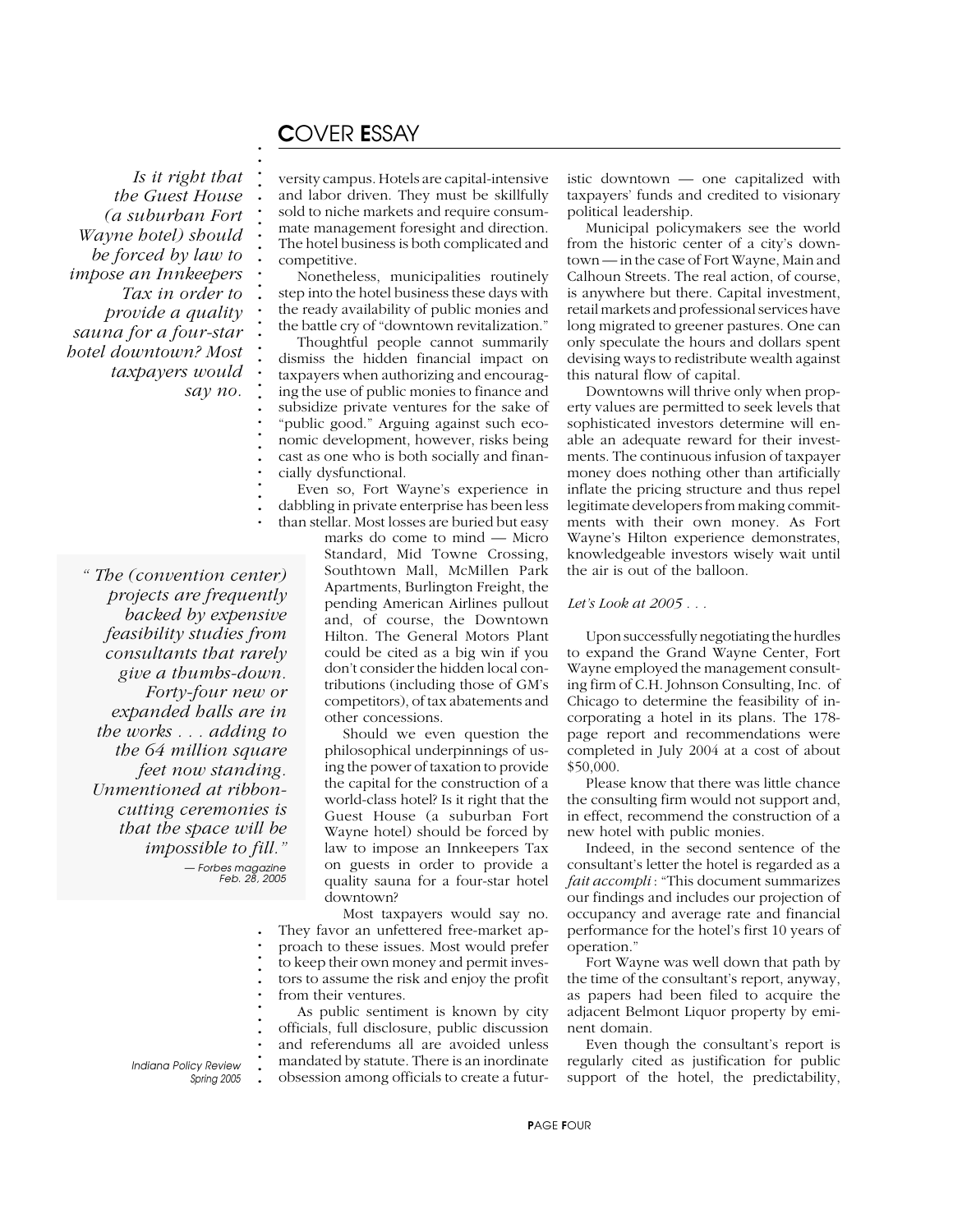reliability and accuracy of such reports are problematic, *e.g.*, the Fort Wayne Hilton Hotel mentioned earlier. That is why the consultant, in recognition of the legal implications

of their projections, states in paragraph three of their summary:

It should be noted that our projections are, in any instances, based upon estimates and assumptions, which are subject to uncertainty and variations. Accordingly, we do not represent our forecasts as the results that will actually be achieved by the proposed hotel.

 The dilemma is that if the projections are wrong, the rest of us are stuck with the tax obligations. Abatements and funding guarantees granted developers are not estimates or assumptions but are definitive and certain — legal claims.

Perhaps that is why the consultant's report displays a high degree of professionalism and attention to empirical data.

The report addresses the topics of the tourism market, the convention industry, the hotel market, regional markets and trends, occupancy statistics, economic impact studies, capital needs and financial projections. Maps and graphs punctuate and accent findings.

Unfortunately, these "experts in convention, sport and real estate consulting" conclude that the market will not adequately support a flagship hotel in downtown Fort Wayne if forced to compete on its own. Developers would not of their free volition invest their money in such a venture, the consultants acknowledge.

The concluding paragraph of the report summarizes their findings:

Fort Wayne faces a soft hotel market, yet has an opportunity to develop a project that will stand out with a larger room count and higher level of quality than the rest of the market. Achieving results that support such a facility is difficult in a weak market and most likely requires some form of public subsidy or support.

#### *The Funding Schemes*

With the addition to the Grand Wayne Center, the site appropriated and a consultant's recommendation that justifies

*"The greater dangers to liberty lurk in insidious encroachment by men of zeal, well-meaning but without understanding." — Justice Louis Brandeis Olmstead vs. United States*

public monies for a hotel, the one remaining hurdle is sequestering of needed funds. In years gone by, that was not an issue because it **. . . . . . . . . . . . . . . . . . . . . . . . . . . . . . . . . . . .**

**. . . . . . . . . . . . . . . . . . . . . . . . . . . . . . . . . . . . .**

would not have been a consideration. These days, however, municipalities not only have pushed the limits of eminent domain to the point of U.S. Supreme Court review<sup>2</sup> but elevated public financing to a new art form.

Most destructively, they have broadened and confused the test of government involvement. Initially, the government was justified if the condemned property would provide a public "use." Now it need only provide a public "good," a subjective definition at best.

Local, county and state officials, in the sacred name of development, routinely cooperate in passing legislation that legalizes tax benefits, redistributes funds and grants authority to participate in capital offerings favoring special constituencies. The taxpaying public, whether it be for sports stadiums or hotels, is seldom consulted.

At the annual conference of the National Council for Urban Economic Development, Steven Spickard of Economics Research Associates advised attendees regarding the building of convention centers (italics are the author's):

It is a mistake to try to justify development of a civic center for your own residents' use by claiming it will have great economic impacts. Civic centers are public precisely because they serve social purposes, yet are not sufficiently profitable to be provided by the private sector. If you are in this situation, you should stop feeling guilty about wanting facilities to expand your own quality of life. *Community-serving facilities may not generate great economic benefits, but they are good for you anyway.*<sup>3</sup>

Spickard's remarks were no doubt applauded by all the Urban Planners in attendance — and, for their candor alone, should have been applauded. Taxpayers' misgivings, however, seldom see sunshine.

Finding ways to finance a new hotel in Fort Wayne or elsewhere in Indiana is not particularly challenging. The cost of the Fort Wayne project — including land val*Cities have broadened and confused the test of government involvement. Initially, the government was justified if the condemned property would provide a public "use." Now it need only provide a public "good," a subjective definition at best.*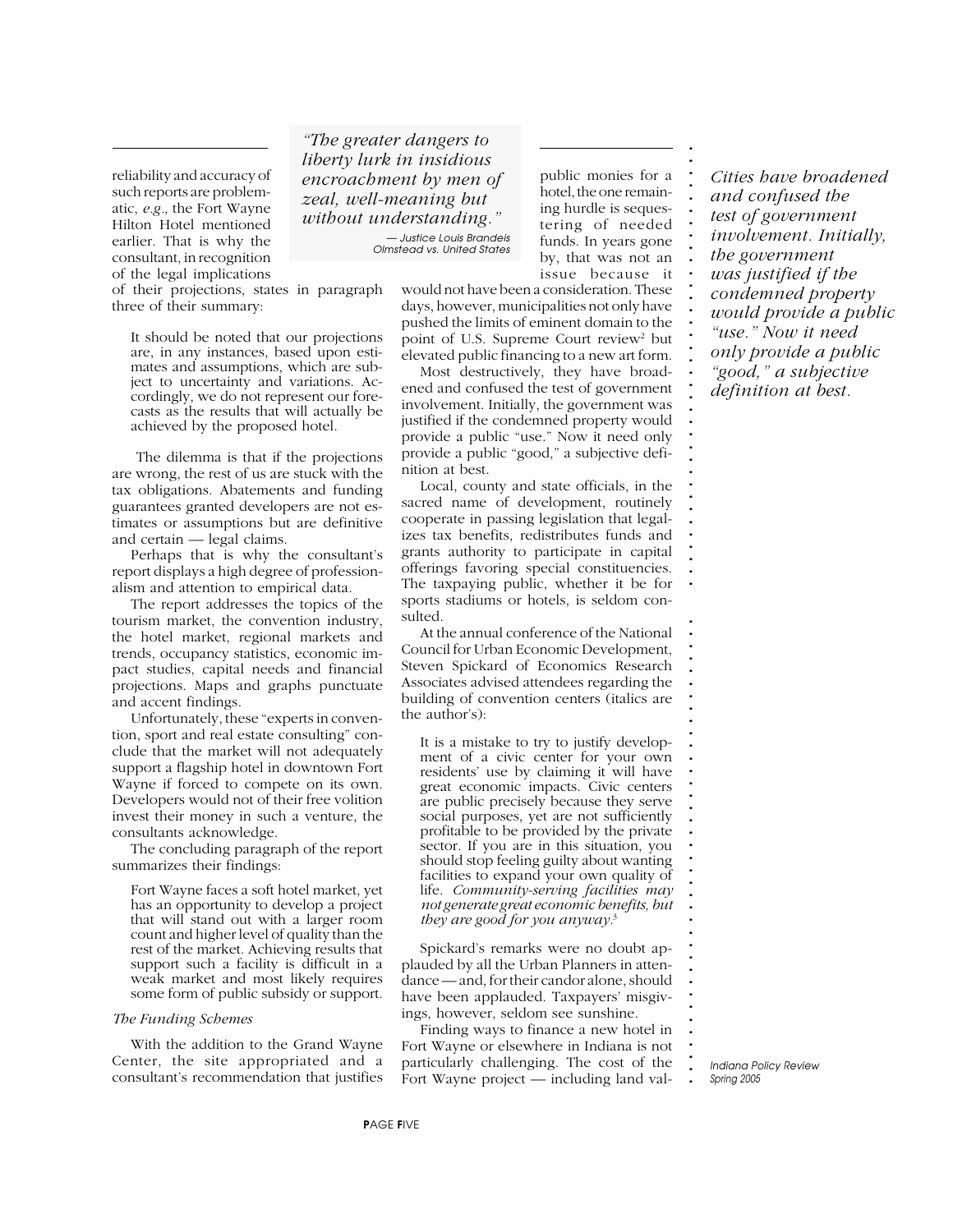### C*OVER* E*SSAY*

**. . . . . . . . . . . . . . . . . . . . . . . . . . . . . . . . . . . . . . . . . . . . . . . . . . . . . . . . . . . . . . . . . . . . . . . . . . .**

*Local, county and state officials, in the name of development, routinely cooperate in passing legislation that grants authority to award tax benefits, to redistribute funds and to participate in capital offerings that favor special constituencies.*

ues — was estimated at  $$56,988,000$ .<sup>4</sup> The taxpayer participation is yet to be announced, although a 30 percent subsidyparticipation has been suggested.<sup>5</sup> Whatever taxpayers' final outlay, rest assured it will be wholesome. Some cities (Chicago, Houston, Omaha, Myrtle Beach, Austin, Denver) have even chosen to own their hotels lock, stock and barrel as a public "investment."

Approximately 100 cities throughout the nation are upgrading or considering upgrading convention facilities with the expectation of attracting more conventions and more economic activity.

Fort Wayne has experience in subsidizing private businesses and has initiated and fine-tuned a plethora of legal tools and products, all legitimized by ordinance and statute, to get the job done. And should existing incentives be found inadequate, the Legislature has proven to be accommodating to expanding or providing new ones.

"Tools" is not an adequately descriptive term for these economic incentives. It implies creating a source from a newly found revenue stream. State and Local lawmakers, however, can only be regulators to redistribute existing tax dollars.

Should the new hotel come into fruition, the funding would only become available by the imposition of new taxes or a redistributive tax on Allen County taxpayers and other Indiana residents.

Some of the sanctioned programs that have been used in the past and possibly could be used, either directly or indirectly, to provide capital for the Fort Wayne project include:

*Eminent Domain* — The taking of private property for the payment of fair market value. Property must be used for "public good." This definition has been expanded so rapidly by municipalities that at this writing landmark legislation is pending before the US Supreme Court that seeks to more clearly define and limit municipal authority. Indiana courts have ruled that the taking of downtown properties for the development of the Grand Wayne Center and hotel properties is warranted, although lengthy litigation was required. A \$7.2 million contribution of land for the new hotel project is anticipated.<sup>6</sup>

*Innkeepers Tax* — A six percent tax is imposed on all guests booking an Allen County hotel. One percent is then distributed to the Fort Wayne Convention Bureau, which in turn will finance the Grand Wayne Center and any attached hotel.

*City Light Lease* — The city receives approximately \$1.4 million annually from the old City Light Lease. These payments will expire in 2010. About 1.15 million can be used by the city for funding capital improvements, including the Grand Wayne Center and the hotel. (There are some prior obligations that must be fulfilled.)

*Build Indiana Fund* — These monies were granted to municipalities from state lottery revenues and were used for the Grand Wayne expansion, although they are not as yet authorized for the hotel.

*Professional Sports and Convention Development Area Revenues* — All sales taxes generated and all the state and local income taxes that are withheld from employees of the Grand Wayne Center are placed in a special fund at the state level. (The same thing is done for the Allen County Memorial Coliseum.) These funds are then used exclusively to finance that specified project. The unfortunate result is that there is minimal positive contribution to public-sector services from sales or employment from these projects. Consequently, developers enjoy access to a state-supported fund to meet financial obligations and are insulated from the risks imposed on competitors without that privilege.

*Property Tax Incremental Financing* — About 1981, a base line was established in the collection of property taxes in the Civic Center Urban Renewal Allocation Area (downtown). All revenues that exceed the initial base line are permitted to be used for local capital improvements. These taxes will be distributed to the Fort Wayne Redevelopment Commission, which, in turn, will finance the Grand Wayne Center project after fulfilling bond commitments from 1998.

*County Income Taxes (CEDIT)* — The County Council will pledge county tax revenues for the payment of bond obligations.

*Community Revitalization Enhancement District (CRED)* — This is a funding vehicle similar to the Professional Sports and Convention Development Area except that it is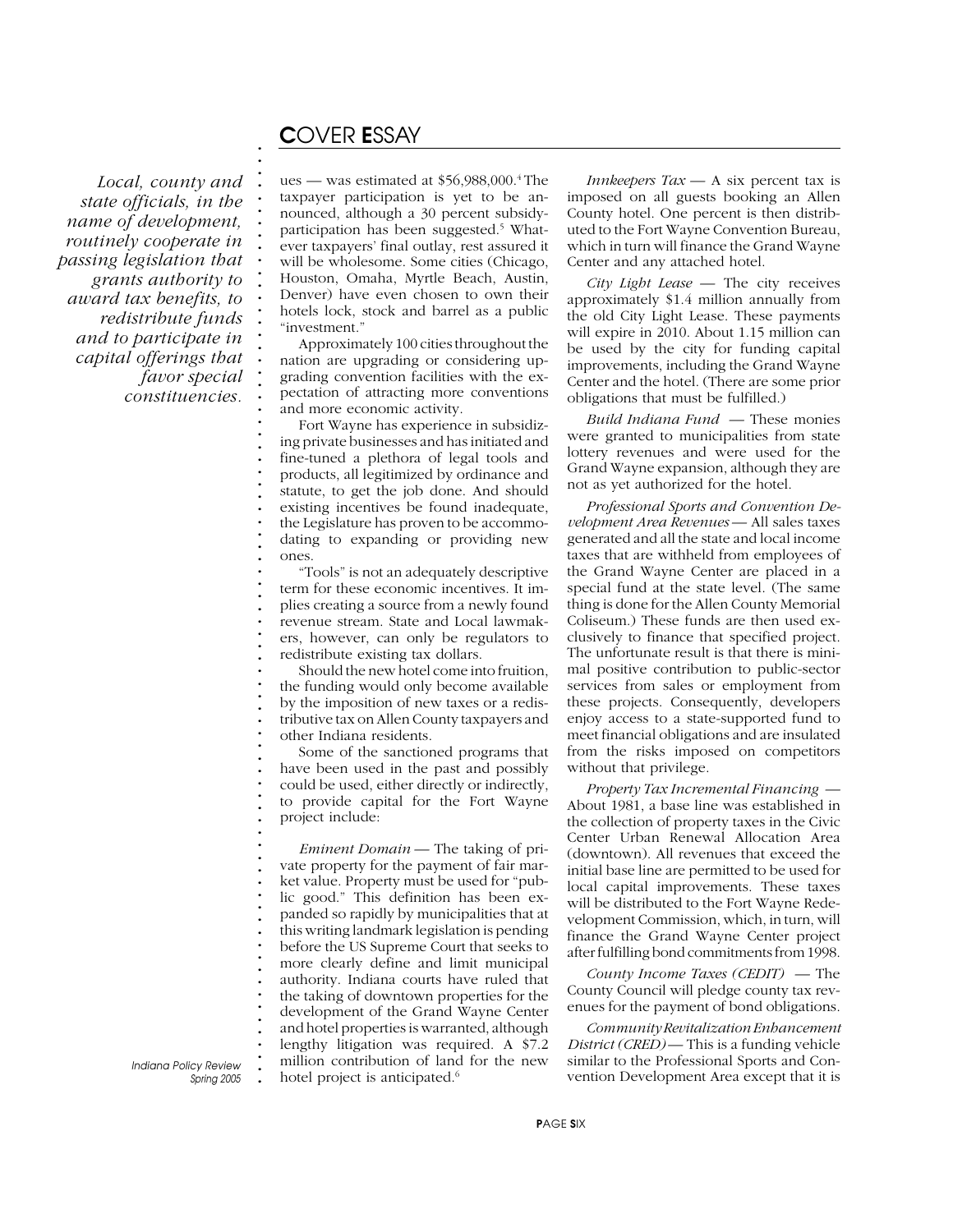### *Space Available*

authorized to collect and allocate State Withholding and Sales Tax from both the public and *private* businesses within a designated zone. (This will be used to attract Menards to the city's Southtown Mall development project). But the real juice of the statute is the provision permitting a 25 percent tax credit for capital investments made by developers toward their personal state taxes. A \$40-million investment will generate a \$10-million tax credit, in effect guaranteed by Allen County taxpayers. These generous credits can be carried forward to offset taxes for years to come. All taxpayers not located within that zone, including competitors, will pay for the necessary infrastructure, municipal support and maintenance to keep the facility operational.

*Private Contributions* — Businesses and foundations will be asked to support Fort Wayne's downtown effort. Lincoln Foundation and National City Bank already have pledged \$750,000 each. One cannot fault the generosity of corporate and foundation gifts. However, in light of obvious educational and social problems confronting the community, one can legitimately question whether these resources are directed to the most urgent needs.

*General Funds City of Fort Wayne* — Management and administration costs for the project are absorbed in the general operations of city government, including those incurred by the Department of Economic Development and Planning. These costs, although sizeable, are not fully disclosed nor are allocations made to the Capital Projects promoted.

All of the available methods of financing the hotel may not be used. Conversely, it is possible new ones will be invented.

#### *But Will the Hotel Make it?*

Again, downtown hotels are being promoted in Fort Wayne and other cities as an important adjunct to the obligatory downtown convention center. The pitch is that the hotel is needed to promote and support an expanding convention trade. Failure to provide a connecting hotel denies the city the possibility to capture all the prospective conventioneers, it is said.

 But is the convention trade really expanding? Is this an explosive market that

and entertainment, helping to rejuvenate ailing downtowns. However, and entertainment, helping to refuse all and state spend-<br>an examination of the convention business and city and state spend-To cities, the lure of the convention business has long been the prospect of visitors emptying their wallets on meals, lodging ing on host venues finds that:

**.** • The overall convention marketplace is declining in a manner **. .** that suggests that a recovery or turnaround is unlikely to yield much **.** increased business for any given community, contrary to repeated **.** industry projections. Moreover this decline began prior to the disrup-**.** tions of September 11 and is exacerbated by advances in communica-**. .** tions technology. Currently, overall attendance at the 200 largest **.** tradeshow events languishes at 1993 levels. To cities, the prospect c<br>
and entertainment<br>
an examination of<br>
ing on host venu<br> **The overall**<br>
that suggests tha<br>
increased busine<br>
industry projections<br>
itions of Septemb<br>
tions technology<br>
tradeshow event<br>
Nonetheless

• Nonetheless, localities, sometimes with state assistance, have **. .** continued a type of arms race with competing cities to host these **.** events, investing massive amounts of capital in new convention **.** center construction and expansion of existing facilities. Over the past **. .** decade alone, public capital spending on convention centers has **.** doubled to \$2.4 billion annually, increasing convention space by over **.** 50 percent since 1990. Nationwide, 44 new or expanded convention by percent since 1770, Nationwide, 11 new or expanded convenience terms are now in planning or construction (including one in Fort Wayne).

**.** • Faced with increased competition, many cities spend more **. .** money on additional convention amenities, like publicly-financed **.** hotels to serve as convention 'headquarters.' Another competitive **.** response has been to offer deep discounts to tradeshow groups. **. .** Despite dedicated taxes to pay off the public bonds issued to build **.** convention centers, many — including Washington, D.C., and St. es spend more<br>
sublicly-financed<br>
ther competitive<br>
leshow groups.<br>
ds issued to build<br>
on, D.C., and St.<br>
y of "Space Available:<br>
conomic Development<br>
tution, January 2005<br> **MOST FECT ANCE STARE SERVICE STARE SERVICE SERV** Louis — operate at a loss.

**. .** *— Heywood Sanders in the executive summary of "Space Available:* **.** *The Realities of Convention Centers as Economic Development* **. .** *Strategy," the Brookings Institution, January 2005*

**. . . . . . . . . . . . . . . . . . . . . . . . . . . . . . . . . . .**

Fort Wayne would be foolish to dismiss? The most recent definitive study of convention-attendance trends was released by the Brookings Institution just this year. This study was written by Dr. Heywood Sanders, a recognized expert on the convention and hotel industry.7 Dr. Sanders acknowledges that securing exacting data is difficult in an industry that is not equipped to tabulate detailed quantitative data. However, most primary indices in major markets indicate a downward trend in attendance.

"Many cities have seen their convention attendance fall by 40 percent, 50 percent and more since the peak years of the late 1990s," Sanders reported. "The sharp drop has occurred across a range of communities, including a number of the most successful convention locales in the nation."

*Tradeshow Week,* an industry publication, tracks attendance at major tradeshow events. Attendance at the largest 200 conventions, after reaching a 1996 peak of 5.1 million, has steadily fallen to approximately 4.1 million in 2003, a 20 percent drop over that period.<sup>8</sup>

*The most recent definitive study of convention-attendance trends was released by the Brookings Institution just this year. It is not good news for municipal officials with their hearts set on spending someone else's money.*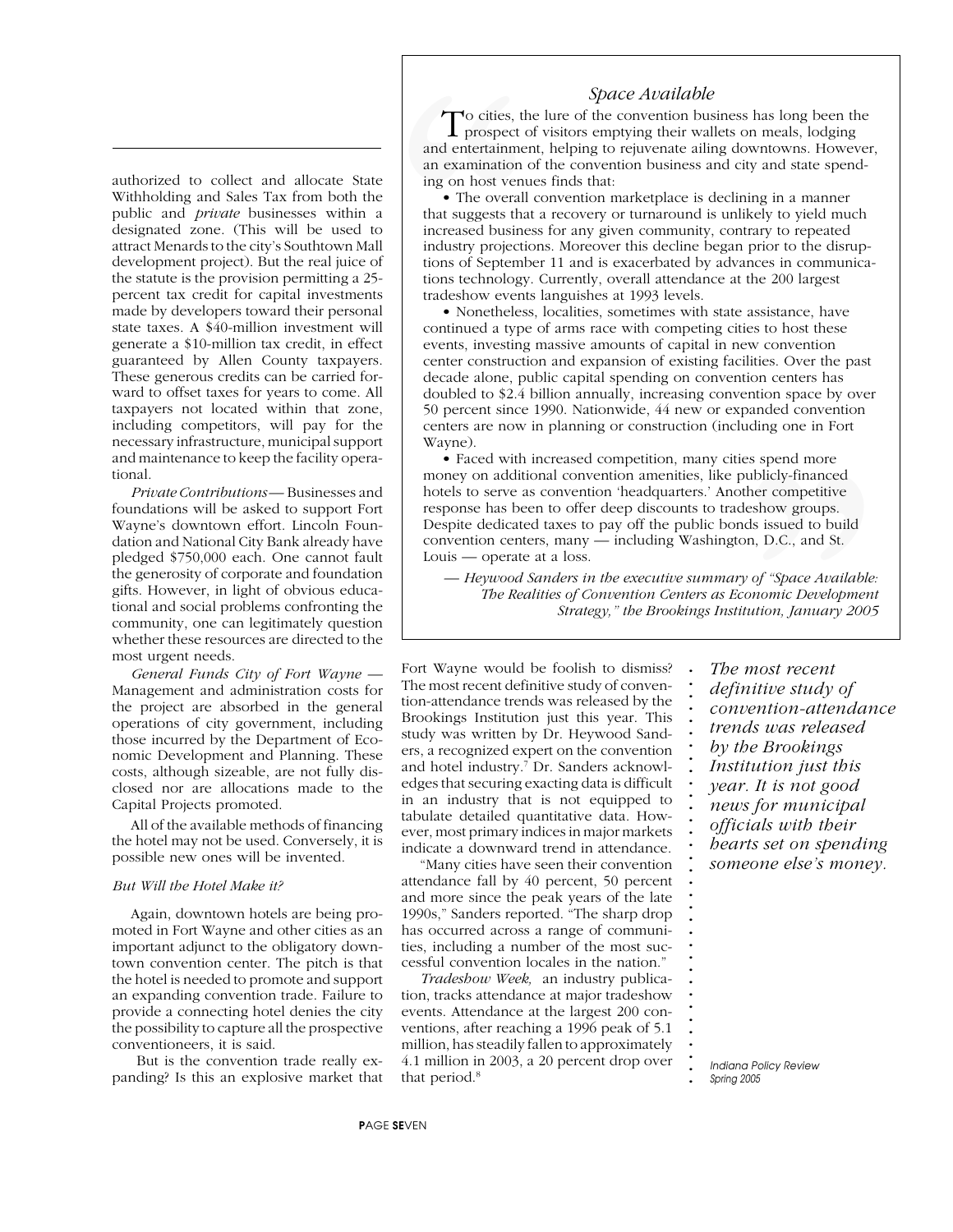

**.** *It is estimated that between 1974 and 2000* **.** *Indianapolis invested publicly and privately* **.** *\$4.4 billion in its downtown. Much of this* **.** *money was aimed at attracting visitors and* **.** *tourists. As a result, downtown hotel room stock* **.** *increased from 2,064 rooms in 1986 to 5,130* **.** *room in 2003. Convention and tradeshow* **.** *attendance, despite all of that, fell 33 percent* **.** *from 1999 to 2003. (Source: Brookings Institution)*

> **. . . . . . . . . . . . . . . . . . . . . . . . . . . . . . . . . . . . . . . . . . . . . . . . . . . .**

*"Neither major public spending nor the ample supply of adjacent hotel rooms has been sufficient to insulate Indianapolis from the larger forces affecting the convention and tradeshow industry."*

*— Sanders*

**.** *Indiana Policy Review Spring 2005*

## C*OVER* E*SSAY*

Predicting national trends is, of course, problematic. But there is nothing to suggest that this downward slide will not continue unabated.

The interesting thing is that municipal planners and those seeking more centers and more hotels seem to be convinced that this fall is a temporary aberration.

Convention attendance will come back, they say, and our city can do better than your city to avoid col-

lapse. Indiana is infected with a clear case of community leaders confusing what they wish to happen with what an objective analyst could realistically expect to happen.

Even overlooking the philosophical issue of whether the government has the authority to subsidize hotels, officials as trustees of public monies should not undertake risks with public funds unsupported by empirical data and that professionals have avoided. Interestingly, our capital city, the model for most Indiana booster projects, has the same plunging trend lines as other cities in the convention business. Sanders found the following:

Indianapolis presents another case of a city that has successfully managed largescale public and private investment in its downtown core, much of it aimed at attracting visitors and tourists. One recent estimate for downtown investment from 1974 to 2000 came to \$4.4 billion. Along with regular expansions of the Indiana Convention Center and contiguous RCA Dome, the city has provided subsidies that have resulted in a growth of the downtown hotel room stock from 2,064 rooms in 1986 to 5,130 in 2003. But neither major public spending nor the ample supply of adjacent hotel rooms has been sufficient to insulate Indianapolis from the larger forces affecting the convention and tradeshow industry, however. As the chart (at left) shows, attendance has plummeted from 608,643 in 1999 to just 402,525 for 2003 — a fall of 33 percent from 1999.<sup>9</sup>

While there has been a dramatic fall of national convention attendance, there has

been a dramatic increase in the upgrade, expansion and new building of convention space. Approximately 100 cities have decided to join the parade, investing literally billions of dollars, chasing the elusive freespending conventioneer.

The fact that there is 50 percent more convention space available since 1990 with more on the way,<sup>10</sup> combined with continued declining markets, means competition is intense. Convention planners can negotiate the sweetest of deals.

In Dallas, for example, booking a large convention earns you room rebates, a 50 percent discount on the convention center rental and a plethora of incentives, discounts and other giveaways. Some cities are even willing to give space away to keep their center busy. Larger convention facilities (Chicago, Las Vegas, L.A., etc.) have excess space and are now accommodating simultaneous conventions and pushing for smaller groups, thus encroaching on the traditional markets of the smaller towns. Fort Wayne, the natural venue for the smaller regional conventions must now go head-tohead with Chicago, Detroit, Indianapolis and Cincinnati — not a good omen.

 Understandably, C.H. Johnson & Associates states unequivocally that a four-star hotel adjoining the Grand Wayne Center is not feasible without taxpayer subsidy. Again, the market will not support nor will it allow adequate returns to entice independent investors to commit their funds.

This is not an incidental disclaimer. If city officials have authority to impose future tax obligations on taxpayers, they also have the ethical obligation to assess with objectivity and intellectual clarity the probability of the hotel's success or failure and the impact it will have on the community. Bruce H. Walker, president and CEO of Source Strategies, Inc., a nationally recognized convention and hotel consulting firm, was recently commissioned by Citizens for a Sound Economy to study the economic effects of municipal subsidies of "Convention Headquarters" hotels. He recommends addressing three basic questions:

*1. Does a new Convention Headquarters hotel generate additional market demand?* Conclusion: "Convention Headquarters hotels do not generate their own market demand. They absorb existing demand."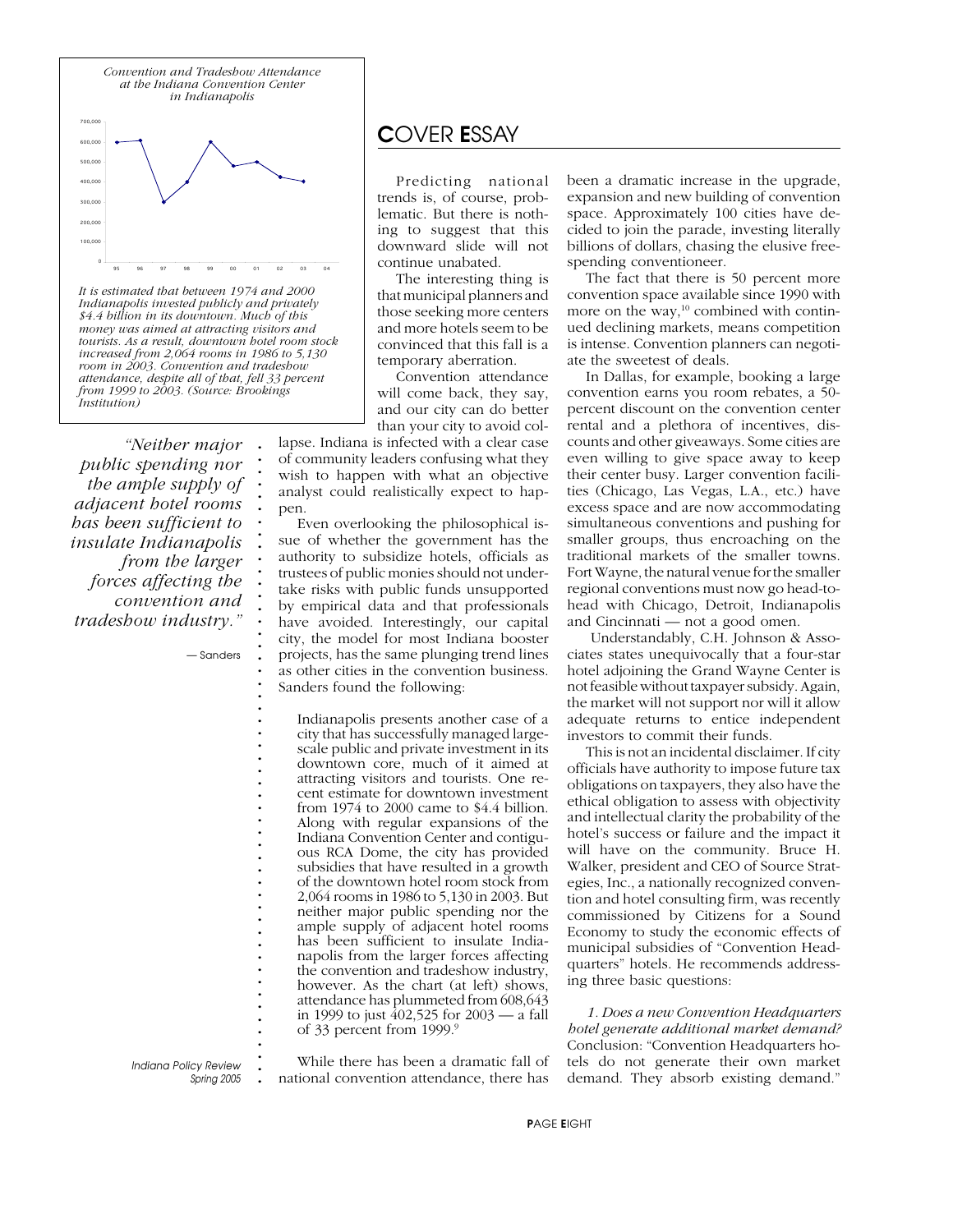Building new gas stations will not increase miles driven.

*2. Are they financially feasible?* Conclusion: "Using the investment criteria of a private developer applied to the Dallas Convention Headquarters hotel as a case study, the study finds that it is not a sound investment. As a publicly subsidized project, the city would assume massive financial risk for a minimal return." National studies clearly indicate downtown hotels do not succeed without taxpayer subsidies, often on a massive scale. C.H. Johnson finds the Fort Wayne project within that category.

*3. What is the impact on other downtown hotels?* Conclusion: "As a case study of the impact of a Convention Headquarters hotel on existing hotels in the same district, the Dallas hotel will be financially devastating to the existing hotels in the downtown district, causing extensive loss of revenues, reduced real estate values (and diminished tax base), and in some cases bankruptcies and closures."

#### *The Downtown Myths*

There are several abiding myths that keep downtown construction in a positive light. In Fort Wayne there is the Grand Wayne Center, which, as previously mentioned, is perceived to be successful in a financial sense. But this is only after granting not-for-profit status, the abatement of property, sales and income tax assessments and monthly contributions from the taxpaying public through other subsidies.

Even assuming the financial success of the Grand Wayne Center, it would be naive to believe it will serve as a driving force to ensure success of an attached hotel. Local and regional conferences may do little to guarantee room rentals with the existing abundance of unrented rooms overhanging the market. Taxpayers should not be deluded to think that there is a strong and positive correlation between the business of the Grand Wayne Center and hotel room rentals. The convention center can "succeed" while the attached hotel fails.

Local and regional convention attendees may not require overnight accommodations, and distant attendees will not robotically check in to a new hotel. If the \$60-million hotel cannot offer competitive rates, guests will select accommodations more suitable to their needs. C.H. Johnson projects an average room rental of \$101 per night in Fort Wayne by the year 2007 for the new facility. Presently, rooms at existing hotels can be acquired for significantly less.

As noted earlier, convention attendance is declining nationally. There are a number of complex reasons for this: The effect of the September 11 attack; the increase of national chains and conglomerates that make their own demands and set their own market standards; the ready availability of electronic media (Internet) to accurately present and convey goods and services at nominal cost; expensive convention dollars that must compete for other limited corporate time and funds; and the rise in travel costs (both time and money).

While Fort Wayne may attempt to buck that trend line, it eventually will fall under the influence of sagging macro-economic forces. Those institutions and industries with large convention budgets will select those cities that are attendance-grabbers. While Fort Wayne does have some pulling power, it is not Indy, Cincinnati or Chicago. Local and regional conventions may select Fort Wayne for reasons of economy, but this is not the class of attendee that will automatically select the envisioned fourstar hotel.

Another myth, commonly accepted, is that the convention business is highly profitable for local taxpayers. Alas, as previously discussed, existing law permits such generous subsidies to developers that meaningful contribution or payback to the tax base is impossible. Tax rebates, tax credits, tax redistributions, tax-district protections are incentives that revert to the developing interests and leave the locals to provide for all the attendant expenses of police, fire, utilities and administration.

Finally, there is the myth of what I call "static analysis." This is the presumption that a new and large hotel can be superimposed on existing businesses without changing the underlying financial and economic alchemy. Existing businesses will automatically change their operation to accommodate new consumer demands or behavior patterns. In fact, financial projections become unpredictable and unreliable. The introduction of a large tax-free hotel will have significant impact not only on existing convention, lodging, food and service in-

*Indiana law permits such generous subsidies to developers that meaningful contribution or payback to taxpayers is impossible.*

**. . . . . . . . . . . . . . . . . . . . . . . . . . . . . . . . . . . . . . . . . . . . . . . . . . . . . . . . . . . . . . . . . . . . . . . . . . .**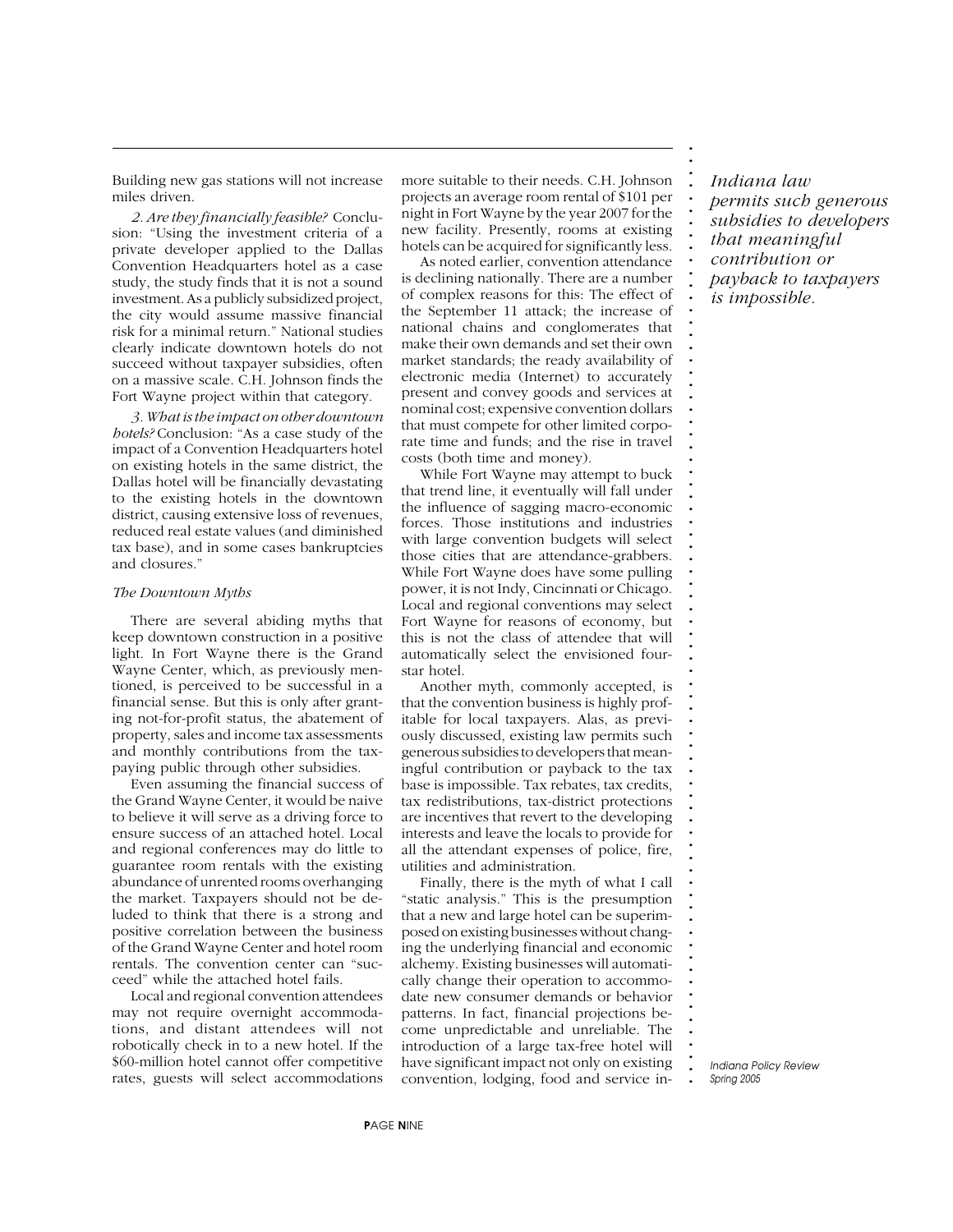### C*OVER* E*SSAY*

**. . . . . . . . . . . . . . . . . . . . . . . . . . . . . . . . . . . . . . . . . . . . . . . . . . . . . . . . . . . . . . . . . . . . . . . . . . .**

*It is neither realistic nor honest for elected officials, by fiat, to build downtowns merely because they deem it in the public "good."*

dustries in Fort Wayne but also on the tax base and land values. If tax-supported convention centers and hotels bring life and provide the juice for private entrepreneurs to thrive, property values will increase and the tax base will swell. However, if only the subsidized can make it, there will be a gradual exodus to other venues and a concomitant collapse of land values and taxable base.

Fort Wayne has experienced the latter. Its downtown is populated by publicly funded institutions without a significant infusion of private investment.

#### *Conclusion and Recommendations*

Municipal governments that use public monies not just for public use but for that indefinable public "good" are dangerous. Just what constitutes public "good" has occupied minds far more astute than this writer's. But it is reasonable to conclude that while America has fared better than other nations of the world in this regard, our downtowns, with only a few exceptions, are stagnant — despite the infusion of billions of tax dollars. Certainly, the downtown of Fort Wayne is struggling.

We should establish basic principles for future downtown development policy:

• There should be full public disclosure of all financial information relevant to proposed projects. This would include past performance of municipal projects with detailed summaries of capital costs, revenues and expenses incurred to date, public subsidies contributed, lost tax revenues and existing indebtedness. The proposed project should be open for review, including its capital costs, methods of financing, eminent domain contributions, administration costs and bidding contracts. Future projections of financial performance should be published and should be accompanied by the signatures of city and county officials attesting to their review and endorsement.

• Should consultants be employed, a recorded history of municipal projects that they have administered should accompany the bidding process. This must include an empirical review of those projects comparing actual financial performance and initial projections. Only those consultants with a demonstrated history of accurately predicting actual revenues and expenses need be considered.

• Upon dissemination of the proposed project details, a public discussion should be encouraged with the media provided all available facts.

• A public referendum should be held. In summary, it is neither realistic nor honest for elected officials, by fiat, to build downtowns merely because they deem it in the public "good." Most of us readily accept the necessity of roads, judicial systems, the provision for utility distribution, police and fire protections, certain social safety net accommodations, the promotion of education and library facilities, parks and zoos and a host of other services that foster a civil society — all of which must be administered and directed by elected officials.

However, other publicly funded projects — baseball parks, industrial parks, convention centers, retail stores, natatoriums and housing developments test the limits of civic generosity. Another downtown hotel in Fort Wayne fails that test.  $\circ$ 

#### *Endnotes*

1. C.H. Johnson Consulting, Inc. Final Report to City of Fort Wayne, 2004. See p. 5.

2. *Kelo v. City of New London,* U.S. Supreme Court, Washington, D.C.

3. Steven Spickard, "If You Build It, Will They Come?: Stadiums, Arenas and Convention Centers." An address delivered to the Second Annual Conference of the National Council for Urban Economic Development. 1998.

4. Johnson. *op. cit.* Sec. 11, p. 10, table 11-7.

5. Kevin Leininger. "Downtown Might Get 300-Room Hotel in 2007.*The Fort Wayne News-Sentinel,* Jan. 10, 2004.

6. Johnson. *op. cit.* Sec. 11, p.10, table 11- 7.

7. Heywood Sanders. Space Available: The Realities of Convention Centers as Economic Development Strategy. Department of Public Administration, University of Texas, San Antonio.

8. *Tradeshow Week 200,* 28th Annual Edition. *L.A. Tradeshow Week,* 2002.

9. Sanders. *op. cit.*

10. Sanders. *ibid.*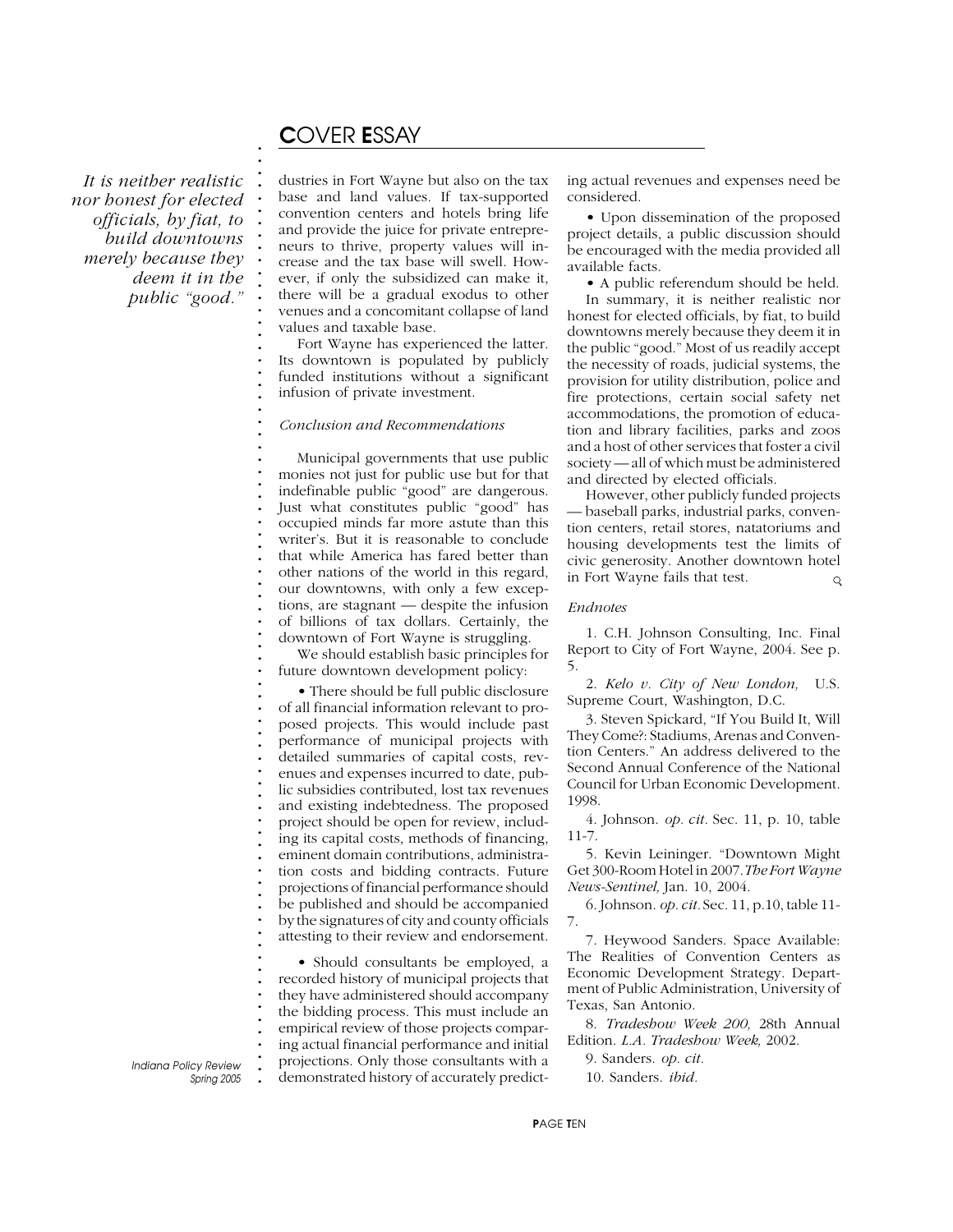# C*ONSTRAINED* V*ISIONS*

*Essays from members and friends*

# KEEP HOLD OF THAT WALLET; CITY HALL IS GETTING INTO THE PHONE BUSINESS

*If you like the way they fill pot holes you'll love what they do in telecommunications*

#### **by MATT HISRICH**

In the late 1970s, a technol-<br>
ogy war broke out betweer ogy war broke out between two VCR formats — VHS and Betamax. In the end, despite being first on the ground and claiming "technical superiority," the Beta format lost. Consumers are fickle and competition is fierce — such is the nature of the market. This is an important lesson for those who would encourage public-sector investment into the marketplace, and one that should lead both public officials and taxpayers to exercise caution.1

Indeed, this is a particularly relevant discussion in light of recent proposals to create wi-fi "hotspots" and municipal broadband infrastructure in cities and towns across Indiana. Telecommunications is a technology-driven, highly competitive global market. Policymakers familiar with providing long-term infrastructure such as roads and sewers are likely to face significant

> hurdles in acquiring the necessary level of expertise to accurately judge the viability



*Matthew Hisrich is a policy analyst with the Buckeye Institute for Public Policy Solutions, a fellow member of the State Policy Network. He wrote this for the foundation.*

of similar investments in emerging technology.

**. . . . . . . . . . . . . . . . . . . . . . . . . . . . . . . . . . . .**

With its Betamax VCRs, Sony learned the hard way that simply producing a product does not guaran-

tee its acceptance or yield a return. Competing manufacturers quickly adapted the technological successes of Sony while better catering to consumer needs. Despite having introduced the world to widespread home video use, Sony found itself in a perpetual struggle merely to keep its line afloat. Once the writing on the wall was clearly visible, the company abandoned its efforts and began producing VHS models.2

Bill Dunaway took home a similar lesson. As mayor of the city of Marietta, Georgia, he oversaw the decline and failure of his city government's attempt to launch a "FiberNet" system.

"(W)e should not be in this business," explained Dunaway, "you have to keep reinvesting. It's negative cash flow once you consider reinvestment of capital." After losing more than \$35 million on the pro-

*The incentive for any private company to overstate the rewards to a city of a telecom partnership and understate the risks of the investment is significant as it becomes evident that the risk of their entry is shared with the general public.*

*— Hisrich*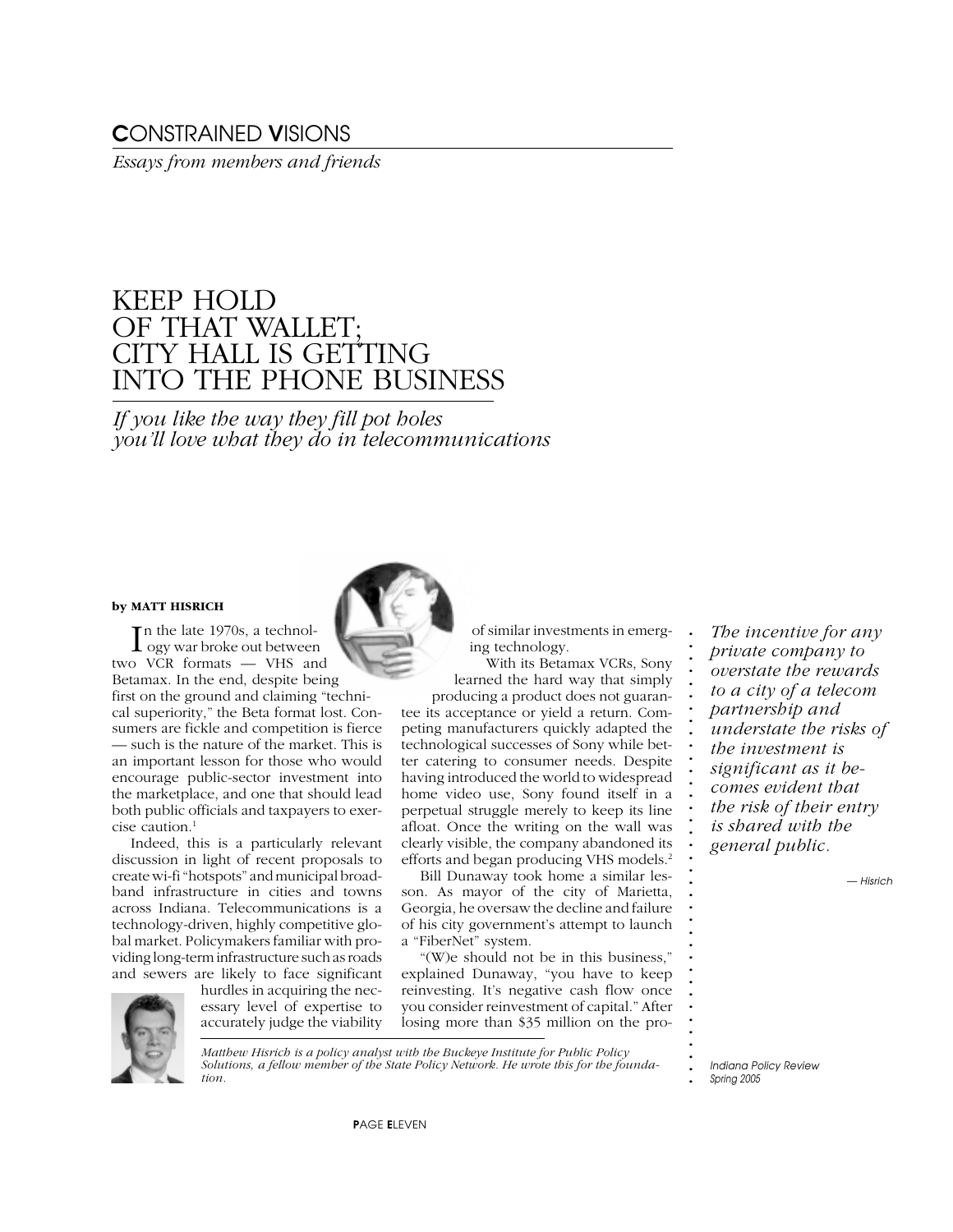### C*ONSTRAINED* V*ISIONS*

*"We do have to be careful when governments go into the business of competing with the private sector. In the first place, they generally don't do a very good job of it; and secondly, it's hardly a way to grow our economy to have any agency of government subsidize competition for business on the backs of taxpayers."*

**. . . . . . . . . . . . . . . . . . . . . . . . . . . . . . . . . . . . .**

*— Gov. Mitch Daniels when asked about the issue of municipal investment in telecommunications*



**.** *Indiana Policy Review Spring 2005* **. . . . .** gram, FiberNet was sold by the city to a private company in September 2004 for about \$8 million.3

The economist Ludwig von Mises commented on just this problem in his 1944 book Bureaucracy:

A bureau is not a profit-seeking enterprise; it cannot make use of any economic calculation . . . It is out of the question to improve its management by reshaping it according to the pattern of private business.4

As a result, some policymakers call on private companies to "pair up" with the local government in order to compensate for a lack of technical expertise in telecommunications — if, that is, private firms have not approached them first. Either way, however, such an approach creates additional concerns.

According to the Washington, D.C.-based Progress and Freedom Foundation, "these outside 'experts' have strong economic incentives to encourage the government entity to jump into the communications business because their livelihoods are tied to more government telecommunications participation."5

The problem of public-private partnerships in this case — and the key difference between these and the Sony story outlined above — has to do with where the risk resides. Though Sony no doubt did lose a great deal on its gamble, this risk was borne by the company and its investors. As well, the case took place within the context of business professionals familiar with the risks and rewards of market competition.

In the case of public officials making a decision to invest in municipal telecommunications, the move takes place outside of this competitive environment and in a situation where risk falls on individual taxpayers. The incentive for any private company to overstate the rewards to and understate the risks of investment is significant as it becomes evident that the risk of their entry is shared with the general public.

This reality has hit home in a number of communities around the country. Projections of cost, time to construct, number of customers, earnings and net profit were all overly optimistic, for instance, when the

Tacoma, Washington, Power Utility launched its Click! Network in 1997. By 2000, it had lost \$15.7 million. In both Ashland, Oregon, and Scottsboro, Alabama, utilities attempting to enter the cable-Internet business ran into trouble due to unanticipated competition from the private sector.6

Given such examples, public officials in Indiana should keep in mind former Indianapolis Mayor Stephen Goldsmith's "yellow-pages test." Put simply, applying this principle means that if the private sector offers a service, taxpayers should not pay local government employees to try and compete. Following this guideline, Indianapolis saved \$230 million in the 1990s.7

Gov. Mitch Daniels echoes the advice. When asked about the issue of municipal telecom investments, he warned that "we do have to be careful when governments go into the business of competing with the private sector. In the first place, they generally don't do a very good job of it; and secondly, it's hardly a way to grow our economy to have any agency of government subsidize competition for business on the backs of taxpayers."8

Both local officials and taxpayers must realize that if something sounds too good to be true, it probably is. Far from being a driver of new investment in a community, the funds utilized to build such projects merely represent a diversion from better uses. In The Wealth of Nations, Adam Smith sums up this difficult truth for policymakers to accept:

By means of such regulations, indeed, a particular manufacture may sometimes be acquired sooner than it could have been otherwise . . . But through the industry of the society may be thus carried with advantage into a particular channel sooner than it could have been otherwise, it will by no means follow that the sum total, either of its industry, or of its revenue, can ever be augmented by any such regulation . . . [T]he immediate effect of every such regulation is to diminish its revenue, and what diminishes its revenue, is certainly not very likely to augment its capital faster than it would have augmented of its own accord, had both capital and industry been left to find out their natural employments.<sup>9</sup>

State and local governments are traditionally poor providers of services that can

P*AGE* T*WELVE*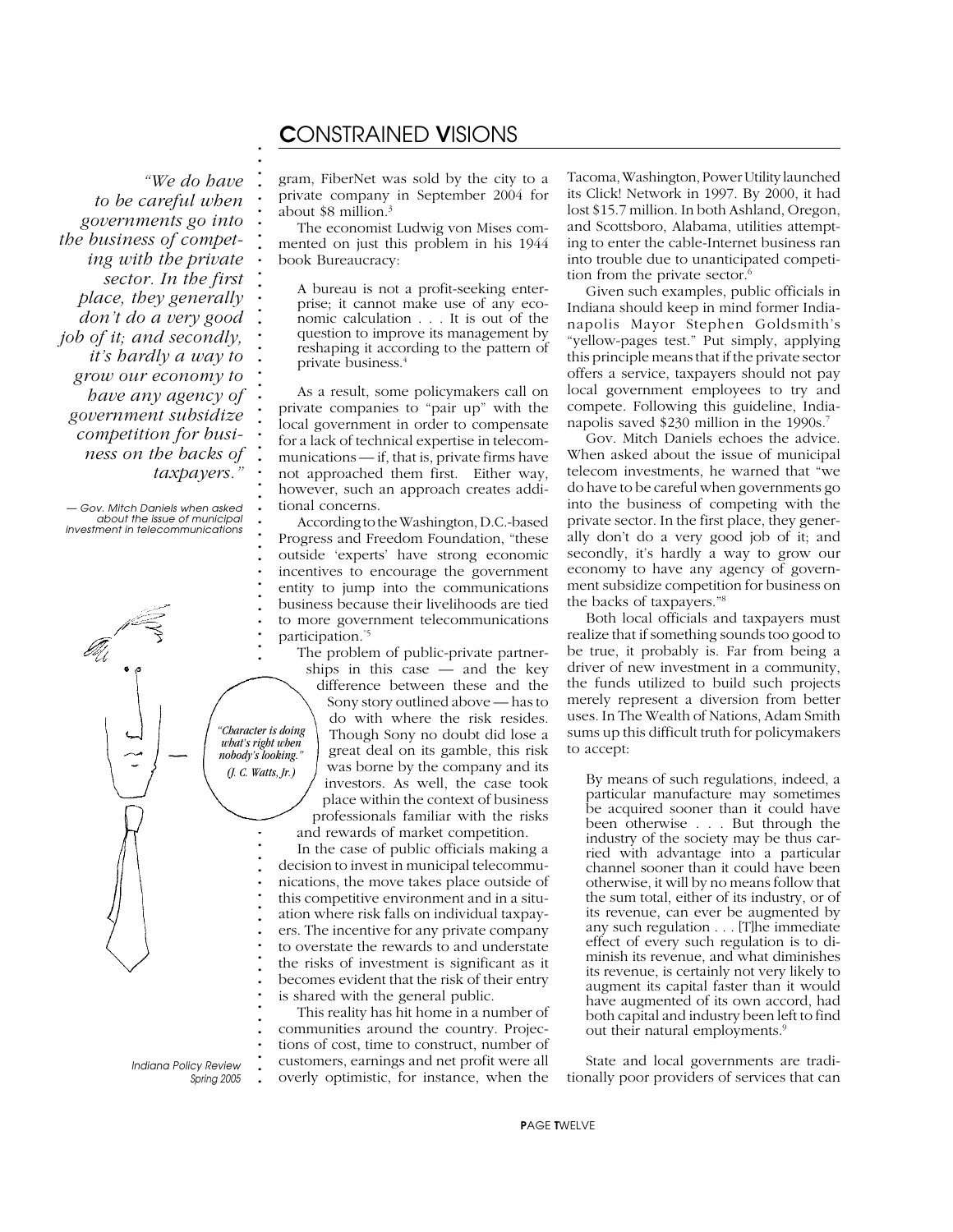be provided efficiently by the private sector. Trying to combine the two simply opens the door for the possibility of corruption and abuse of the public trust. *government."*

Despite claims to the contrary, broadband, satellite and other telecommunications technologies are no exception. Any short-term gains are likely to be offset in the long run by reduced competition and higher costs. Policymakers should keep the lessons of the past in mind before attempting to force the future upon Indiana taxpayers.

#### *Endnotes*

1. Jack Schofield. "Why VHS was better than Betamax." *The Guardian Unlimited,* Jan. 25, 2003. Available at: http:// www.guardian.co.uk.

 2. David B. Caruso. "Adding Net Access." Associated Press, *the Indianapolis Star,* Sept. 7, 2004. Available at: http:// www.indystar.com.

3. Joseph L. Bast. "Muncipally Owned Broadband Networks: A Critical Evaluation (revised edition)." Heartland Policy Study No.105. Chicago, Heartland Institute, 2004.

4. Ludwig von Mises. Bureaucracy (Cedar Falls: Center for Futures Education, 1983), p. 48. Available at: http:// www.mises.org/etexts/mises/ bureaucracy.asp.

5. Kent Lassman and Randolph J. May. "A Survey of Government-Provided Telecommunications: Disturbing Growth Trend Continues Unabated." Progress on Point (Washington, D.C.: The Progress and Freedom Foundation, October 2003). Available at: http://www.pff.org.

6. Bast. "Muncipally Owned Broadband Networks.'

7. See Stephen Goldsmith, "The Yellow-Pages Test," *The Nevada Journal,* May 1999. Available at: http://nj.npri.org.

8. Martin DeAgostino. "Bill May Derail City's Plan for Broadband System." *The South Bend Tribune,* Jan. 24, 2005. Available at: http://www.southbendtribune.com.

*part of the legislative* 9. Adam Smith. An Inquiry into the Nature and Causes of the Wealth of Nations, ed. A.S. Skinner and R.H. Campbell. Vol. II of The Glasgow Edition of the Works and Correspondence of Adam Smith (Indianapolis: Liberty Fund, 1981), Volume I, Book IV, Chapter II. Available at: http:// oll.libertyfund.org.  $\Omega$ 

#### **THE BOONDOGGLE COLTS**

#### *by Sam Staley*

*"Charity is no*

*duty of the*

*(Madison)*

Indianapolis officials touted the eco-<br>nomic benefits of a \$500-million standianapolis officials touted the eco dium for the Colts football team and a \$275 million expansion of the city convention center. Studies commissioned by the city claimed the "investments" would have generated a 10-year economic impact of \$2.3 billion.

Even if these projections were accurate, they amounted to little in the broader picture. Academic researchers are near consensus that these publicly financed projects are little more than economic white elephants.

The reasons are clear. For starters, consider the impact on projected employment. The city suggested that the two projects would generate 9,100 new jobs region wide. More than half these jobs would have been temporary construction jobs (and would likely have been created elsewhere in the metropolitan area). About 4,200 were considered "permanent," but this assumed the Colts would leave if the new stadium were not built. It also included an estimate of 2,700 new jobs if the convention center's expansion were completely successful.

Again, even these rosy economic effects are minuscule in the bigger picture. The Indianapolis region employs 903,000 people. The "new" permanent jobs represented less than one-half of one percent of the economic base. Most of these jobs would have been low-wage, part-time jobs keyed to specific events. Past assessments of Indianapolis's sports-centered downtown



**. . . . . . . . . . . . . . . . . . . . . . . . . . . . . . . . . . . . . . . . . . . . . . . . . . . . . . . . . . . . . . . . . . . . . . . . . . .**

*— Hisrich*

*The Indy stadium's "new" permanent jobs represented less than one-half of one percent of the economic base. Most of these jobs would have been lowwage, part-time jobs keyed to specific events.*

*— Staley*



*Samuel R. Staley, Ph.D., an adjunct scholar of the foundation, is a senior fellow at the Reason Foundation in Los Angeles, for which an earlier version of this essay was written. He is the author of more than 80 professional articles on urban development and policy. His most recent book, co-edited with Florida State University economist Randall G. Holcombe, is Smarter Growth: Market-Based Strategies for Land-Use Planning in the 21st Century (Greenwood Press, 2001).*

**.** *Indiana Policy Review*

*Spring 2005*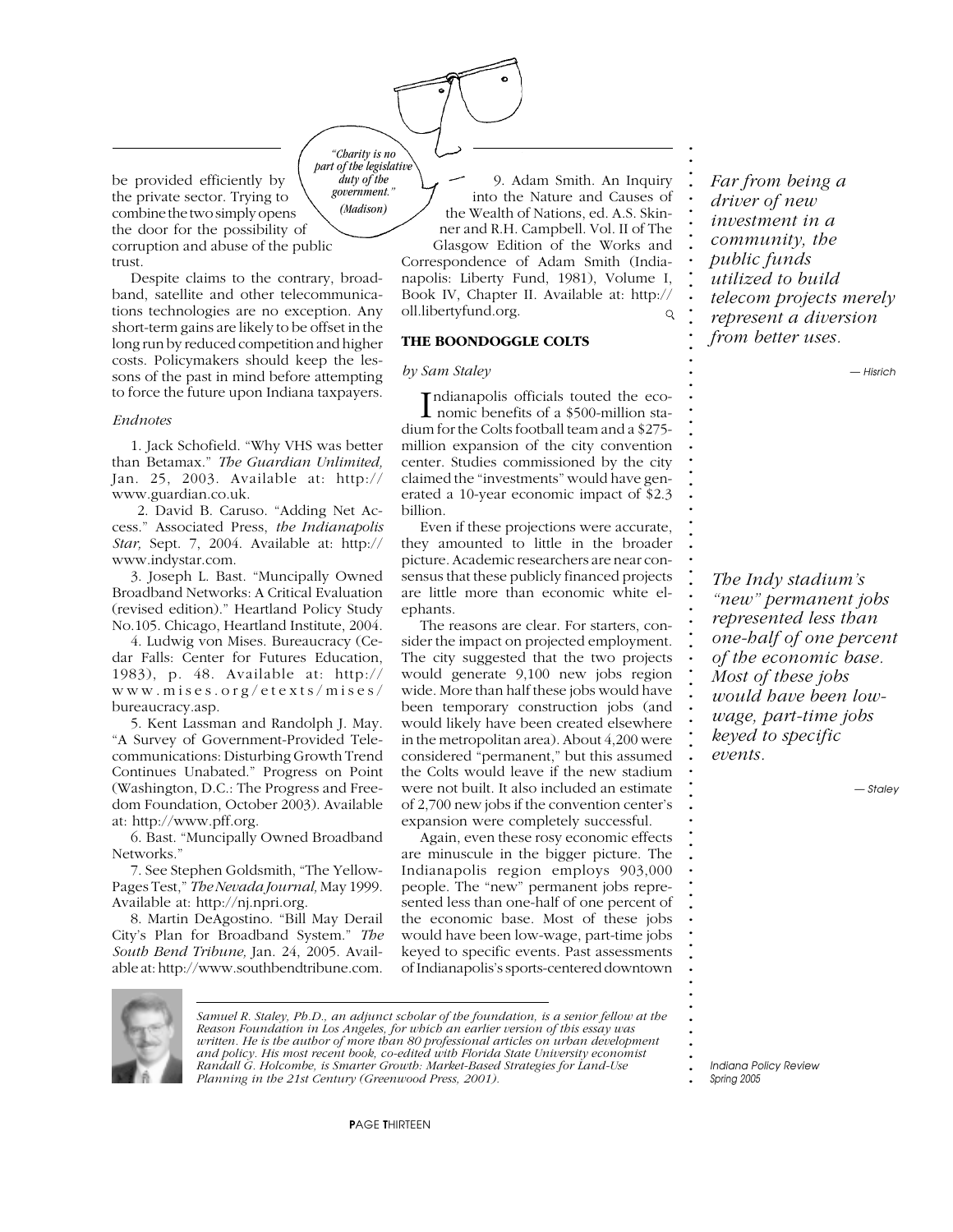### C*ONSTRAINED* V*ISIONS*

*Even the citysponsored economic impact study recognized that just 20 percent of those attending a Colts game came from outside Indiana, only half of those out-ofstate residents planned to stay in a hotel, and only 12 percent of the Hoosiers traveling from outside Indianapolis planned on spending the night in the city.*

*— Staley*

**. . . . . . . . . . . . . . . . . . . . . . . . . . . . . . . . . . . . . . . . . . . . . . . . . . . . . . . . . . . . . . . . . . . . . . . . . . .**

*It's what AEP people do outside the marketplace that counts for the "doing good" crowd. Getting paid to produce something doesn't make you a difference-maker as far as these people are concerned.*

*— Van Cott*

development strategy have concluded the same thing. Here is a research team from Indiana University and Purdue University on similar investments between 1974 and 1992:

While there were important achievements which should be attributed to Indianapolis's sports strategy, on balance it seems fair to conclude that there were no significant or substantial shifts in economic development.

Benefits are even less likely now. The recent recession has prompted reprioritization within the events and convention industry. Some high-profile destinations such as Orlando, Atlanta, Chicago and Las Vegas continue to experience high demand. Smaller and less-developed markets such as Dallas, Houston, Cincinnati and Boston are struggling to compete.

While downtown Indianapolis has many admirable assets, they are unlikely to give the city the boost it needs to bring enough new business to reverse these trends.

Advocates also point to the impact of past investments on the immediate downtown area. This should not be trivialized but it should also be kept in perspective. The stadium and convention center projects would have amounted to a massive public investment in a tiny area of the city. No other neighborhood reasonably could expect a similar commitment from the city, county or state.

Yet, even results such as these are small. Most of the dollars spent in downtown restaurants and retail stores would have been spent elsewhere in the region. Even the city-sponsored economic impact study recognized that just 20 percent of those attending a Colts game came from outside Indiana, only half of those out-of-state residents planned to stay in a hotel, and only 12 percent of the Hoosiers traveling from outside Indianapolis planned on spending the night in the city.

On the other hand, the mayor and others did an admirable job of trying to work out a deal that did not rely on region-wide tax

increases. While a repeal of the sales tax used to finance the current stadium was never seriously considered, local officials proposed shifting the burden to two highly targeted groups gamblers and tourists.

Of course, these financing proposals came with their own liabilities. Gamblers, particularly those playing pull tabs and slot machines, tend to be lower income. This raised the obvious equity issue about whether moderate-income residents should be subsidizing entertainment for middleincome and wealthy families.

The city also proposed funding the new facilities by boosting the Innkeepers Tax by 50 percent, doubling the Auto Rental Excise Tax, increasing the Marion County Admissions Tax by 20 percent and eliminating the limit on the Professional Sports Development Area Revenue Cap. These significantly higher costs would have discouraged some would-be travelers, too, further minimizing the potential economic impact.

As the matter was being taken up by the Legislature at this writing, more Hoosiers were asking why higher taxes, fees and subsidies to wealthy athletes and team owners were necessary to maintain a "bigcity image" for the nation's 12th-largest city with one of the Midwest's most robust economies.  $\mathsf{Q}$ 

#### **MAKE A DIFFERENCE DAY**

#### *by Norman Van Cott*

 $M$ ake a Difference Day, also known<br>as the National Day of Doing Good, was on Oct. 23. I confess to not knowing about the "day" until it was over. Nor did I know that it's been an annual event on the fourth Saturday in October since 1992.

The event is co-sponsored by *USA Weekend* magazine, a Gannett entity, and the Points of Light Foundation. I learned about the day from an insert in my October electricity bill from American Electric Power (AEP). The insert explained that:

. . . more than three million people will observe this national day of doing good by engaging in projects large and small in towns across America . . . projects that will benefit children, families, the elderly,

**.** *Indiana Policy Review Spring 2005* *T. Norman Van Cott, an ajunct scholar of the foundation, is a professor of economics at Ball State University. A version of this essay was posted Dec. 21, 2004, at the Mises website at http://www.mises.org/fullstory.aspx?Id=1697.*

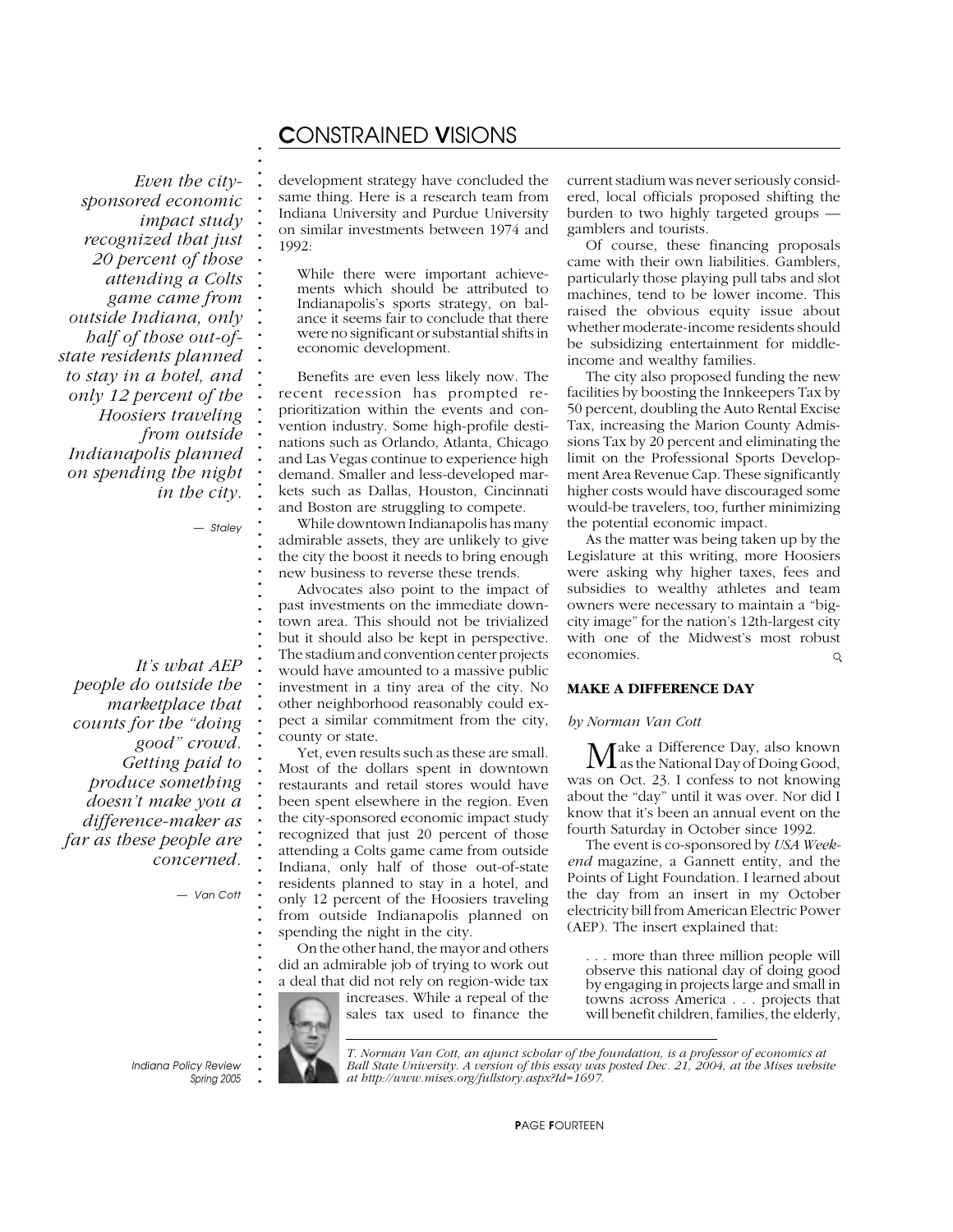neighborhoods and entire communities.

AEP took pains to point out that its employees "make a difference" throughout the year, not just on the fourth Saturday in October. As the insert put it: *us to forgo its use." (Galileo)*

*"I don't believe that the same God who endowed us with sense intends*

AEP employees and its retirees are among those who will be making a difference on this special day, often in addition to the many other activities they do throughout the year to support and play an active, positive role in the communities where they live and work.

Was AEP boasting about its employees' contributions during their eight-hour days, five-day weeks, and fifty-week years? C'mon, get serious. It's what AEP people do outside the marketplace that counts for the "doing good" crowd. Getting paid to produce something doesn't make you a differencemaker as far as these people are concerned.

The mind-set that one cannot do good while doing well does not originate with AEP. It saturates media culture, colleges and universities (including business schools) and church pulpits. So what about the millions upon millions of eight-hour days, five-day weeks and 50-week years that people put in on the job? Do they matter?

Not exactly, answer pundits, professors and preachers. The best that can be said for our jobs is that they provide income, freeing us to do those other, nobler things that "make a difference." You know, things like volunteering our Saturday mornings to refurbish swings, slides and seesaws at the local public park. (Psssst — this means that those who originally produced and sold the swings weren't difference-makers.)

But let's get back to AEP and its employees. What about the electricity that results from their eight-hour days, five-day weeks and 50-week years? More pointedly, what about the medical procedures, life-saving and otherwise, that take place in hospitals powered by AEP electricity? Does that electricity "make a difference?"

Not for pundits, professors and pastors. They're too busy celebrating what AEP employees do when they're not producing electricity. So what's the pundits, professors and pastors' hang-up? It's commercialism, the marketplace — whatever you want to call it. Ugh, hospitals buy electricity.

Ugh, AEP sells electricity. Double ugh, buyers buy primarily to better themselves. Another double ugh, sellers sell primarily to better **. . . . . . . . . . . . . . . . . . . . . . . . . . . . . . . . . . . . . . . . . . . . . . . . . . . . . . . . . . . . . . . . . . . . . . . . . . .**

themselves. For these self-appointed bearers of the national conscience, such buyer-seller behavior draws the line between the noble and the ignoble, sullying those eight-hour days, five-day weeks, and 50-week years.

What about the fact that self-serving buyers don't find sellers unless they offer terms that benefit sellers? Likewise, what about the fact that self-serving sellers don't find buyers unless they offer terms that benefit buyers?

Indeed, regardless of buyers' and sellers' "heart-attitudes," the marketplace forces them to act as if they cared about those with whom they're dealing. And, what about the fact that marketplace transactions often end with buyers and sellers exchanging reciprocal thank-you's?

The most important difference-making that Americans ever encounter — hands down, no questions asked — occurs dayin-and-day-out in the marketplace.

It's not just AEP electricity going to hospitals. Nor is it that AEP electricity enriches its customers' lives in countless other ways.

Nor is it that there are many other producers of electricity. It's that the American marketplace generates prodigious amounts of housing, food, clothing, transportation, energy and education among other things (including electricity).

Those who produce all these "things" make huge differences in Americans' lives. So is it an overstatement to say this latter difference-making dwarfs anything that occurs on the fourth Saturday in October? Not at all.

What would you say if a tour guide leading you through the Rocky Mountains constantly pointed out roadside ant hills?

Out of touch? Probably. So it is with those who exalt fourth-Saturday-in-October events.

Surrounded by marketplace differencemaking on a scale never before known in human history, they celebrate a Saturday afternoon spent refurbishing park swings, slides and seesaws.

Out of touch? Without a doubt.

*The American marketplace generates prodigious amounts of housing, food, clothing, transportation, energy and education among other things (including electricity). Those who produce all these "things" make huge differences in Americans' lives. Is it an understatement to say this latter differencemaking dwarfs anything that occurs on Make a Difference Day?*

*— Van Cott*

**.** *Indiana Policy Review Spring 2005*

 $\mathsf{Q}$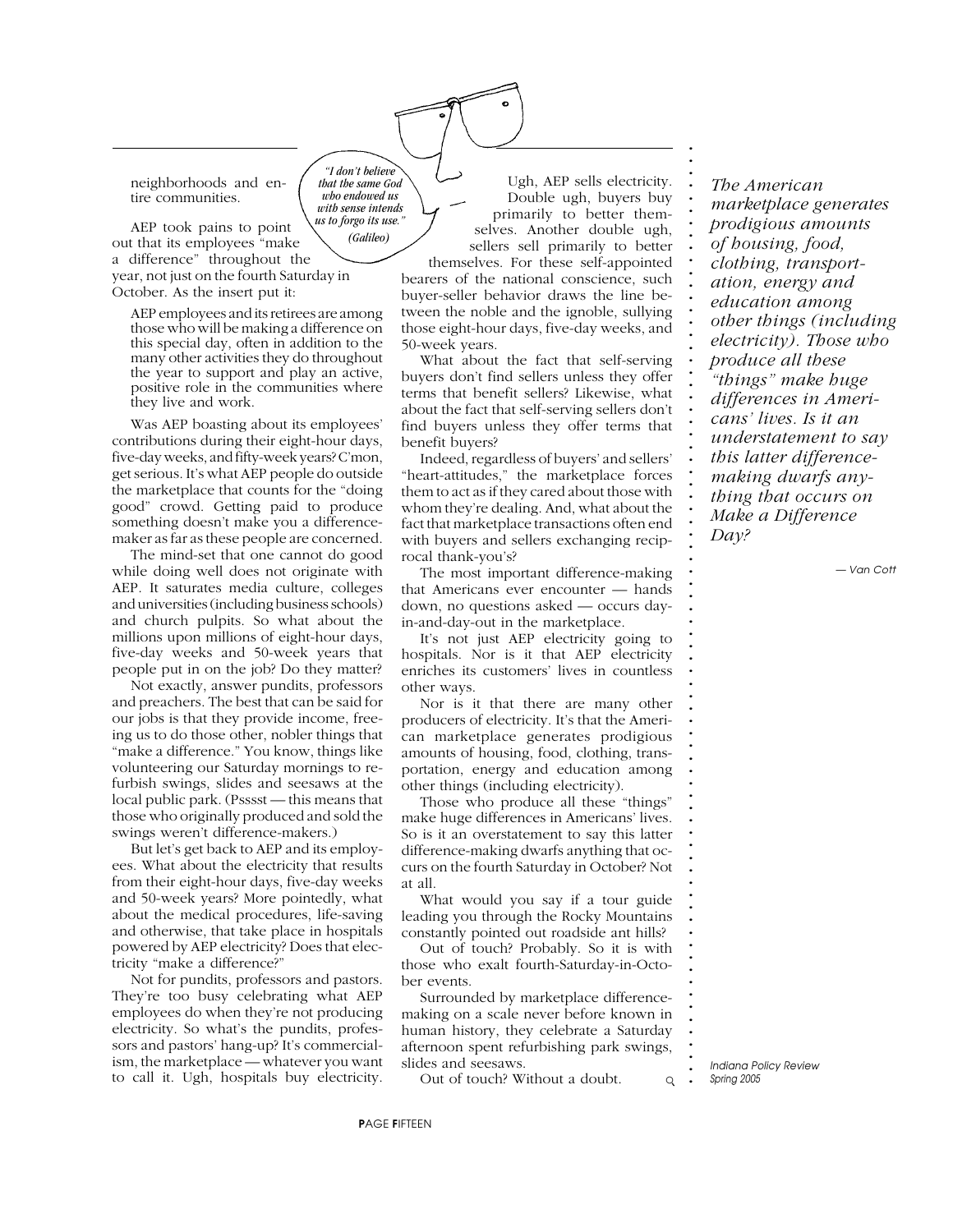## T*HE* O*UTSTATER*

*What matters outside Indianapolis*

# ELECTIONS **WITHOUT** MEANING

*Gerrymandering and other tricks of the incumbency-protection racket*

*The probability of an incumbent victory in Indiana, even in a district where demographic and political trends might predict a toss-up, has been calculated as high as 97 percent.*

#### **by CRAIG LADWIG**

**. . . . . . . . . . . . . . . . . . . . . . . . . . . . . . . . . . . . . . . .**

 $\mathbf{W}$ <sup>e</sup> need reminding every generation or so that democracy is a means of succession, not a guarantor of wise government. And as we near the midpoint of the current gerrymandering cycle, we face a sad reality: Democracy in Indiana isn't even performing its minimal function at the legislative level.

A candidate in a recent Indianapolis primary summed it up for *the Indianapolis Star* with this profound if unwitting understatement: "It's too bad there isn't more competition — so much is at stake."

In the 2002 primary elections, 215 of the possible 250 primary races were uncontested. In the general election that year, incumbents were seriously challenged in only 11 House races and two Senate races.

This spring, 170 of the 200 House primary races and 46 of the 50 Senate races were uncontested.<sup>1</sup>



The probability of an incumbent victory here, even in a district where demographic and political trends might predict a tossup, has been calculated as high as 97 percent.<sup>2</sup>

The cynic might conclude that we would be better off — that is, power would be in the hands of someone more sympathetic to our views — if we took our chances on the genetic whim of monarchy.

Incumbents tell us there is an explanation: The electorate recognizes good government when it sees it. Political scientists and economists, however, have other explanations.

First, the courts long ago allowed legislative bodies to reward political factions and thereby enabled pork-barrel politics. More recently, incumbents began granting themselves taxpayer-funded perquisites that now allow them to campaign for re-election

*T. Craig Ladwig, editor of the journal, has been writing on the political process for 25 years as an editor for Capital Cities Newspapers, Knight-Ridder Newspapers and the Washington Times. This was written for the Indianapolis Star.*

> *1. Michele Solida. "Most Legislative Hopefuls Are Running Unopposed." The Indianapolis Star, Feb. 21, 2004.*

*2. John Carey, Richard Niemi and Lynda Powell. "Incumbency and the Probability of Reelection in State Legislative Elections." The American Political Science Association, Aug. 28, 1997.*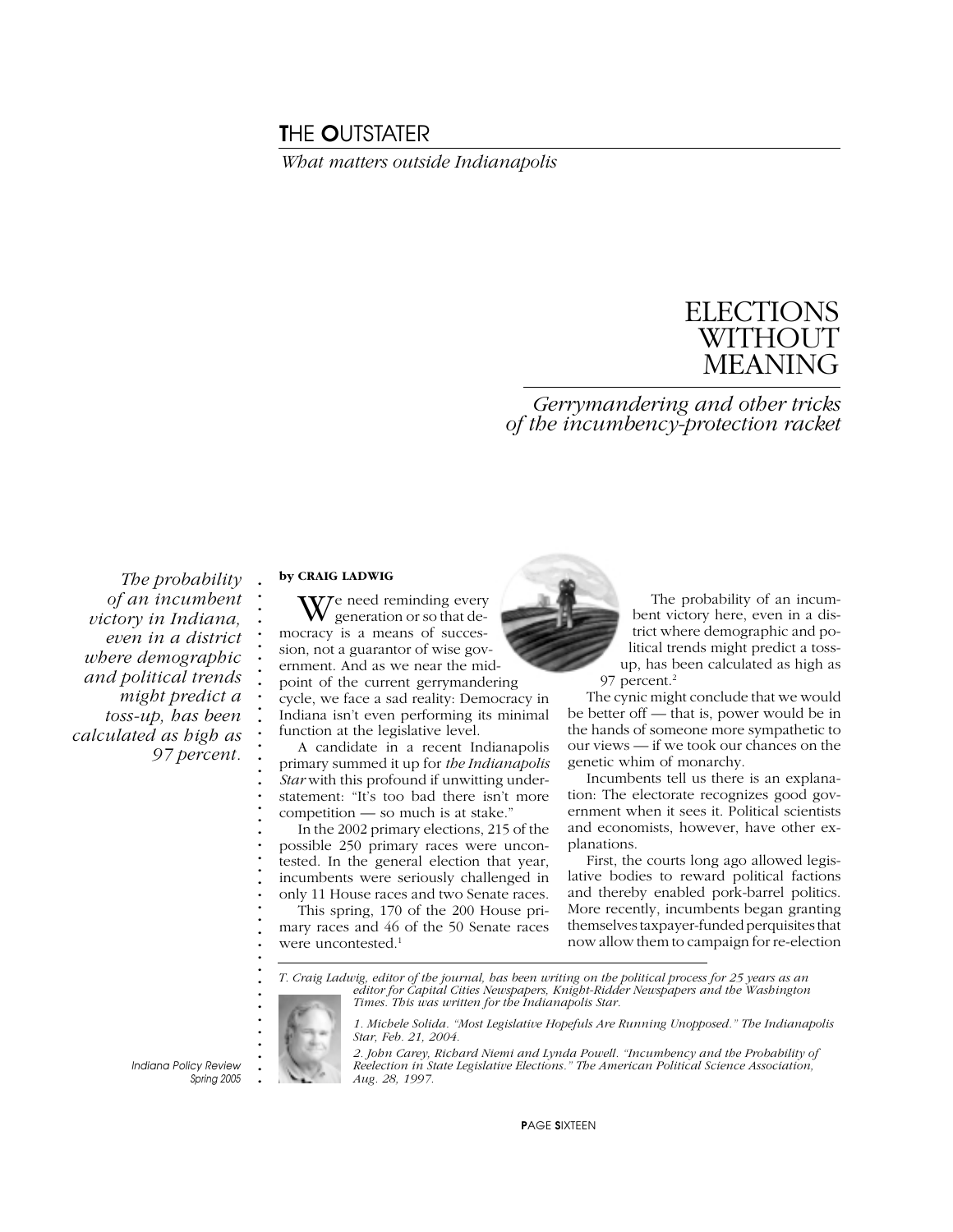**rerymandering is a time-honored tradition under the American system. In fact it is named after former Vice .** Gerrymandering is a time-honored tradition under the American system. In fact it is named after former Vice<br>President Elbridge Gerry who was also a signer of the Declaration of Independence. The practice is one **.** of the last remaining vestiges of the old patronage mentality of 'to the victors go the spoils.' Gerrymandering is **.** perfectly legal and is practiced at the city and county levels in addition to state and federal jurisdictions. The **. .** purpose is clear: Draw maps that produce the greatest political advantage for your party. Unfortunately, this **.** mantra ignores what should be the more important consideration of geographic areas of common interest. This is why cities and counties are often carved up into several districts, when the whole area could be served by one why clues and countes are oncen carved up mto several districts, when the whole area could be served by one person representing the entire community. Moreover, along the way Republicans and Democrats made another **.** deal for self-preservation of 'club' members. They agreed to draw a certain number of safe districts for members of the minority party as well — never enough to threaten the majority's control, mind you, but enough to further *Of Victors and Spoils*<br> **Cology**<br> **Cology**<br> **Cology**<br> **Cology**<br> **Cology**<br> **Cology**<br> **Cology**<br> **Cology**<br> **Cology**<br> **Cology**<br> **Cology**<br> **Cology**<br> **Cology**<br> **Cology**<br> **Cology**<br> **Cology**<br> **Cology**<br> **Cology**<br> **Cology**<br> **Cology** reduce competitive districts.

**.** If legislative seats can be drawn for partisan advantage, they can be drawn to promote competition and to maintain areas of common interest like cities, towns and counties. Certainly there are some areas of common **. .** interest that are so heavily Republican or Democrat they will only elect one of their own. However, there should **.** be more than 10 or 11 districts out of 150 where either parties' candidate has a chance of winning. The same is **.** true of our U.S. House districts where incumbency all but guarantees reelection in nine out of 10 seats, where only the 8th Congressional District in southwest Indiana is regularly competitive. Assuming Indiana maintains its<br>
only the 8th Congressional District in southwest Indiana is regularly competitive. Assuming Indiana maintai **.** current 10 house seats under the upcoming federal reapportionment, a simple proportionality of drawing districts **.** should be adopted. Keeping the goal of maintaining areas of common interest at the forefront, legislative **.** mapmakers need to start by drawing the 10 congressional districts. Each congressional district could then be **. .** subdivided into five state senate districts, and then each senate district into two Indiana house districts.g. The same is<br> **"** seats, where<br>
ma maintains its<br>
drawing districts<br>
egislative<br>
uld then be<br>
stricts.<br>
"Gerrymandering,"<br>
Vol. 1, No. 2, 1990<br> **mandering defies**<br> **"because it<br>
incumbency**<br>
ully, above even<br>
al affiliat

**.** *— Jim Knoop, "Gerrymandering,"* **. .** *The Indiana Policy Review, Vol. 1, No. 2, 1990*

> *Gerrymandering defies reform because it favors incumbency generally, above even political affiliation.*

**.**

**. . . . . . . . . . . . . . . . . . . . . . . . . . . . . . . . . . . . .**

365 days a year. In addition, campaignspending limits have had the unintended effect of entrenching incumbents further by excluding political outsiders who are left with no way to raise these or other complaints. *"What kind of democracy is that?" (Arnold Schwarzenegger)*

The explanation that should bother us most,

though, the one suggesting the depth of the political corruption, is gerrymandering. It is a historic process that has

defied reform because it favors incumbency generally, above even political affiliation. A recent *New York Times* editorial updates the technique:

"A major reason legislative elections are becoming a charade is that the parties that control the redistricting process now routinely follow the dictum of 'pack, crack and pair.' They pack voters from the other party into a single district and crack centers of opposition strength, dispersing opponents to districts where they will be in the minority. They redraw lines so two incumbents from the other

party will wind up in one district, fighting for a single seat. Using powerful computers, linedrawers can now determine, with nearly scientific precision, how many loyal party voters need to be stuffed into any given district to make it impregnable."3

By "packing, cracking and pairing," party leaders prosper in two ways at the expense of democratic integrity:

• They ensure themselves continued office, with most districts drawn to guarantee incumbency for many elections to come.

• They then can command favors from the congressional delegation (grateful for advantageous district boundaries) when it comes time to open the federal pork barrel.

"A major element in the job security of incumbents," concludes Edward Tufte, a political scientist, "is their ability to exert significant control over the drawing of district boundaries; indeed, some recent redistricting laws have come to be described as Incumbent Survival Acts."4

*3. Editorial. "Elections With no Meaning." The New York Times, Feb. 21, 2004.*

**. .** *4. Edward Tufte. "The Relationship Between Seats and Votes in Two-Party Systems." American Political Science Review, June 1973.*

**.** *Indiana Policy Review Spring 2005*

P*AGE* S*EVENTEEN*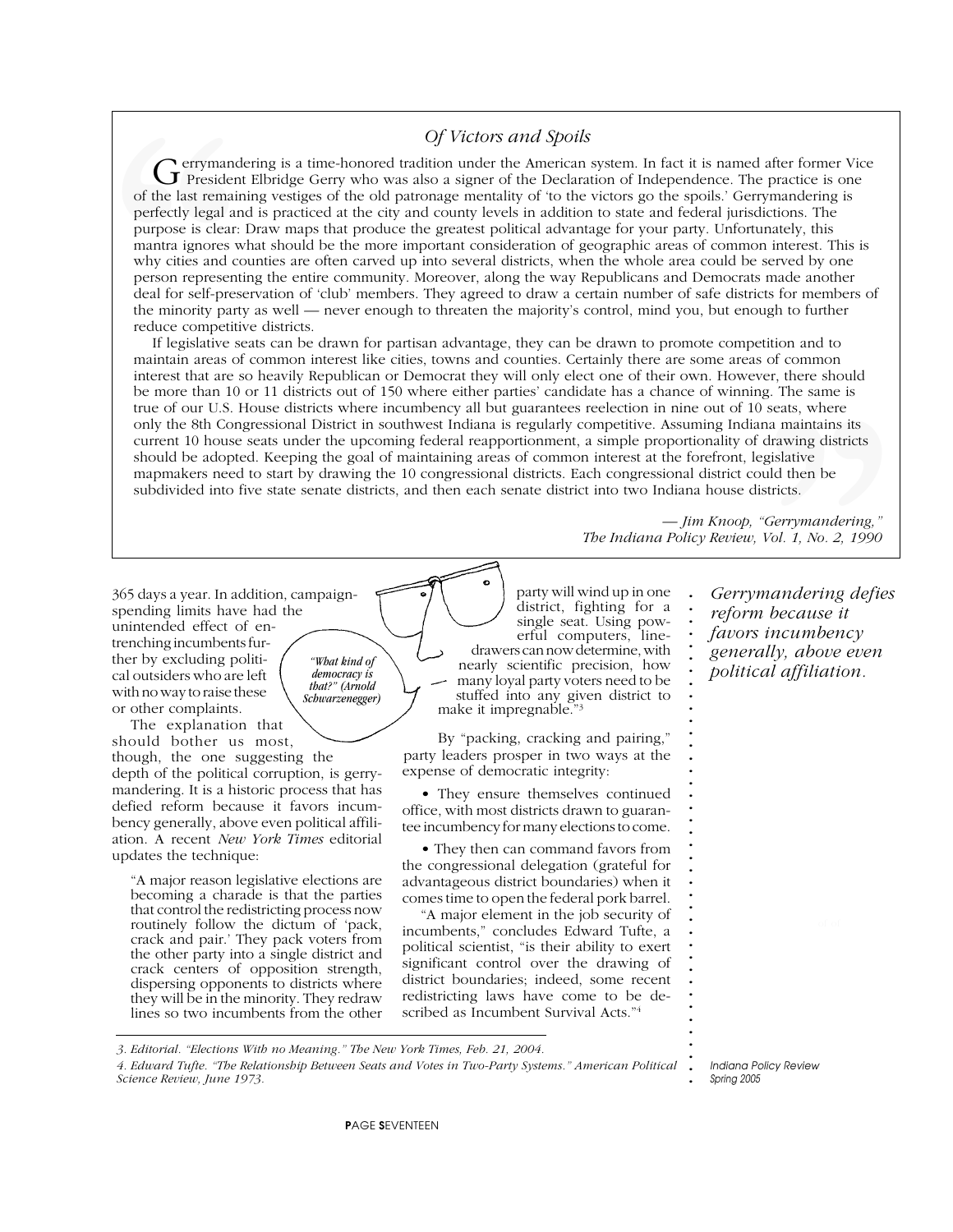# T*HE* O*UTSTATER*

**. . . . . . . . . . . . . . . . . . . . . . . . . . . . . . . .**

**. .**

**.** *Indiana Policy Review*

*The type of election campaign that for many Hoosiers epitomizes democracy at work is now only a political curiosity.*

What all that means is this: The type of election campaign that for many Hoosiers epitomizes democracy at work — the campaign where well-defined political opinions are argued on a level field of public opinion — is now only a political curiosity. "Computer databases now assess voter tendencies block by city block, and con-

tests are effectively decided months before anyone pulls a lever," notes *the Wall Street Journal.*<sup>5</sup>

There are only two proposals that fully address the power of incumbency. Both of them, alas, are quixotic.

The first is to reform Indiana government en masse. This would shrink opportunities and rewards for such systemic mischief. Government is the largest employer in many Indiana communities. It also is the biggest contributor to political campaigns (in the form of constituency services, free media and other incumbent benefits).

Failing a reduction in government's role, there are term limits — not a reform so much as an acknowledgment that the system is broken. Reform movements in the past were able to apply term limits after abuses of power in such offices as sheriff, mayor and governor. It is our last, best hope.

Critics, though, are right that legislators are unlikely to limit their own offices. Political scientists generally dismiss term limits as the most desperate of attempts to stop party leaders from becoming a permanent ruling class.6

We are left, then, with only our candidate's lament: It's too bad there isn't more competition — so much is at stake.  $Q$ 

**. .** *6. Eric O'Keefe and Aaron Steelman. "The End of Representation: How Congress Stifles Electoral Competition." Cato Policy Analysis No. 279, Aug. 20, 1997.*

#### *No Contest*

**.** There are 435 Members of the House of Representatives, but only seven incumbents lost (last Novem-<br>Conditional class would like us to think that those numbers represent the veters' satisfaction with **.** ber). The political class would like us to think that those numbers represent the voters' satisfaction with **.** their Congressmen. But everyone knows better.

**.** Election Day once again highlighted just how uncompetitive most Congressional races have become. **Exection Bay once again inginigined just now uncompetitive most congressional races have become<br>Not only are most outcomes foreordained, but the contests aren't even close. Winners in just 37 House .** races this year received 55 percent or less of the vote, which is the conventional threshold for determin-**.** ing vulnerability in the next election cycle. That's down from 62 such races in 2000.

**.** Blame the perks of incumbency, and blame gerrymandering especially. The Founders required **.** elections every two years because they designed the House to be the political body most responsive to **.** the public. But politicians, through their ability to draw their own districts, have rigged the system to **. .** undermine those intentions and hold on to power. Computer databases now assess voter tendencies **.** block by city block, and contests are effectively decided months before anyone pulls a lever. There are 435<br>ber). The politica<br>their Congressme<br>Election Day c<br>Not only are mos<br>races this year re<br>ing vulnerability<br>Blame the per<br>elections every tv<br>the public. But p<br>undermine those<br>block by city bloom<br>of the seven i<br>t

**.** Of the seven incumbents who lost this year, four were Texas Democrats who went down because **their districts were redrawn by Republicans. (The three others were a Democrat in Indiana and a Repub-<br>ligan in Illingia and in Georgia) Currently, the redistriction resolute forces the GOD. But it has the pertur .** lican in Illinois and in Georgia.) Currently, the redistricting racket favors the GOP. But it hurt the party **.** for years before 1994 and eventually it will again. In any case, the dearth of competitive House races is **. bad for the country because it makes for less-accountable politicians.**<br> **In more than 150 House measure the primer germand at least 60 point** 

**.** In more than 150 House races, the winner garnered at least 60 percent of the vote. More than 75 **.** others —double the number of competitive races — were certifiable landslides, with the winner grabbing **.** 70 percent or higher. Those types of results scare off potential challengers. Over in the Senate, by **. .** contrast, 11 of 34 contests were won with 55 percent of the vote or less, and two others by 50 percent. **.** The politicians haven't found a way to gerrymander an entire state. Yet.hurt the party<br>
House races is<br>
iore than 75<br> **:** winner grabbing<br>
Senate, by<br>
by 50 percent.<br> *Sall Street Journal*,<br> *ok, Nov. 12, 2004* 

*— The Wall Street Journal, Review & Outlook, Nov. 12, 2004*

*<sup>5.</sup> The Wall Street Journal, Review & Outlook, Nov. 12, 2004.*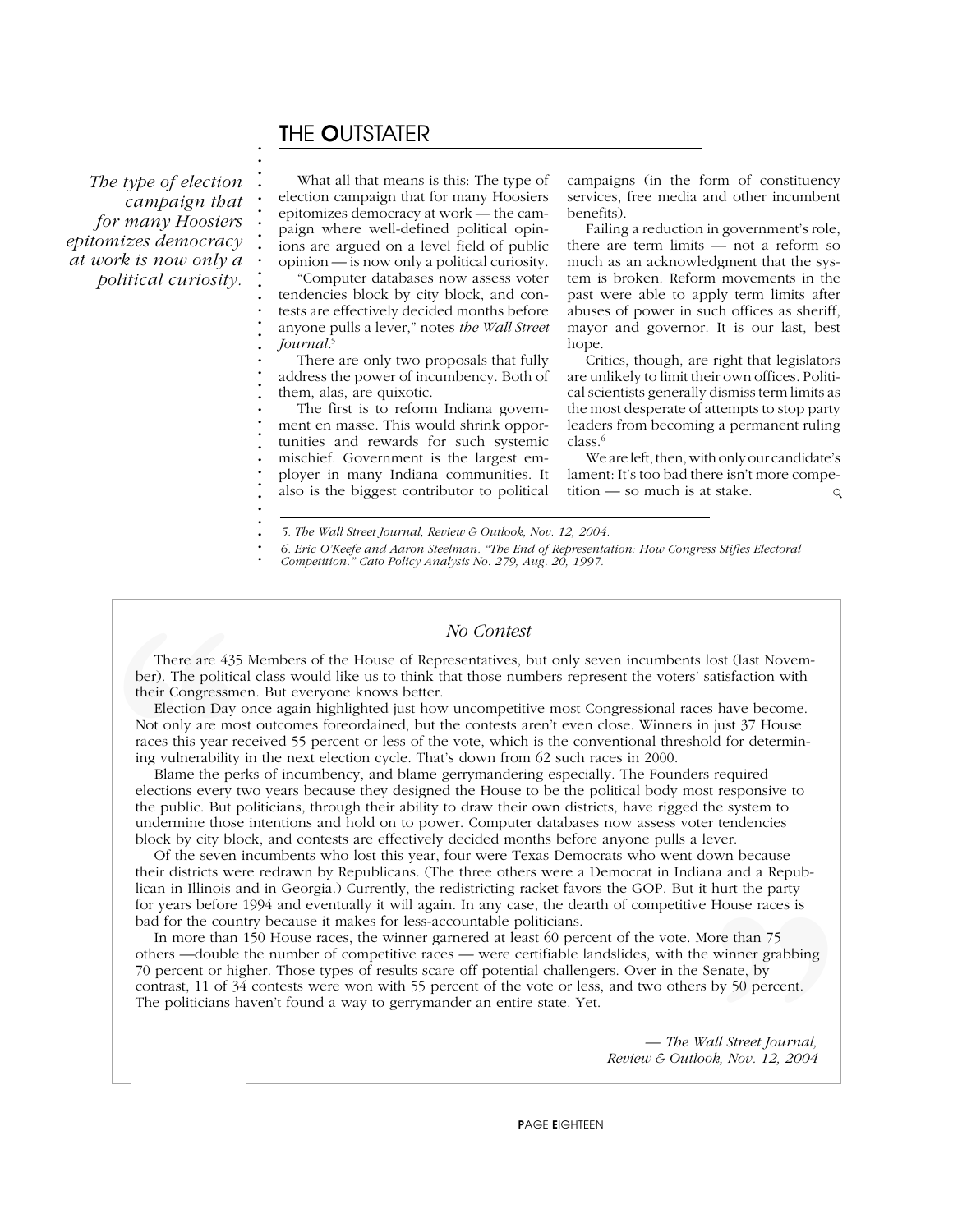### T*HE* S*TATEHOUSE*

*What matters in government*

# ONE WACKY IDEA AND A COUPLE OF GOOD ONES

*Our economists take a look at the governor's first 90 days*

#### **by ERIC SCHANSBERG**

Emerging from a stint as the first budget director in the Bush administration — a group both fiscally liberal and quite willing to use public policy to score political points at the expense of the economy — it wasn't clear how Mitch Daniels would approach policy decisions as governor.

When he faced such a choice, would he craft good economic policy or try to please political constituents?

His most famous proposal has been to (temporarily) increase taxes on those with relatively high incomes.

Although it'd be difficult to describe a tax increase as good economic policy, it's an interesting proposal because it would seem to irritate one of his stronger constituencies. Since then, Daniels' comments in two smaller areas continue to signal his willingness to forsake political gain — this time, by embracing good economic policy.

 First, Governor Daniels has insisted on competitive bidding for licenses to operate slot machines — if the legislature approves

> the expansion of gambling. His stance on this issue is nuanced and impressive.

Daniels is not advocating an expansion of gambling and even seems to be signaling mild opposition — whether out of economic or moral concerns. But he also recognizes that the Legislature could insist on additional gambling over his veto. So, he is wisely seeking to shape policy in this area by encouraging a competitive bidding process rather than automatically awarding lucrative gambling licenses to existing providers in the horse-racing industry.

 Second, the governor recently announced that he will not support a continued federal subsidy for Amtrak, in line with the recent Bush budget that proposes its elimination. The inefficient train line has enjoyed public subsidies of \$29 billion since its inception 34 years ago — taking the average family of four for a \$400 ride in higher taxes over that time period. But eliminating this welfare program would risk 640 Amtrak jobs in Beech Grove (a suburb of Indianapolis). Support for the subsidy is nearly universal within both major political parties. But Daniels has distanced himself from the political pack, embracing good economic policy while alienating a local constituency. Not surpris-

*Will the governor craft good economic policy or try to please political constituents? At least one of his decisions is nuanced and impressive.*

**. . . . . . . . . . . . . . . . . . . . . . . . . . . . . . . . . . . . . . . . .**

*— Schansberg*

*D. Eric Schansberg, Ph.D., an adjunct scholar for the foundation, teaches economics at Indiana University Southeast. He wrote this for the Louisville Courier-Journal. It is reprinted with the author's permission.*

**.** *Indiana Policy Review Spring 2005*

P*AGE* N*INETEEN*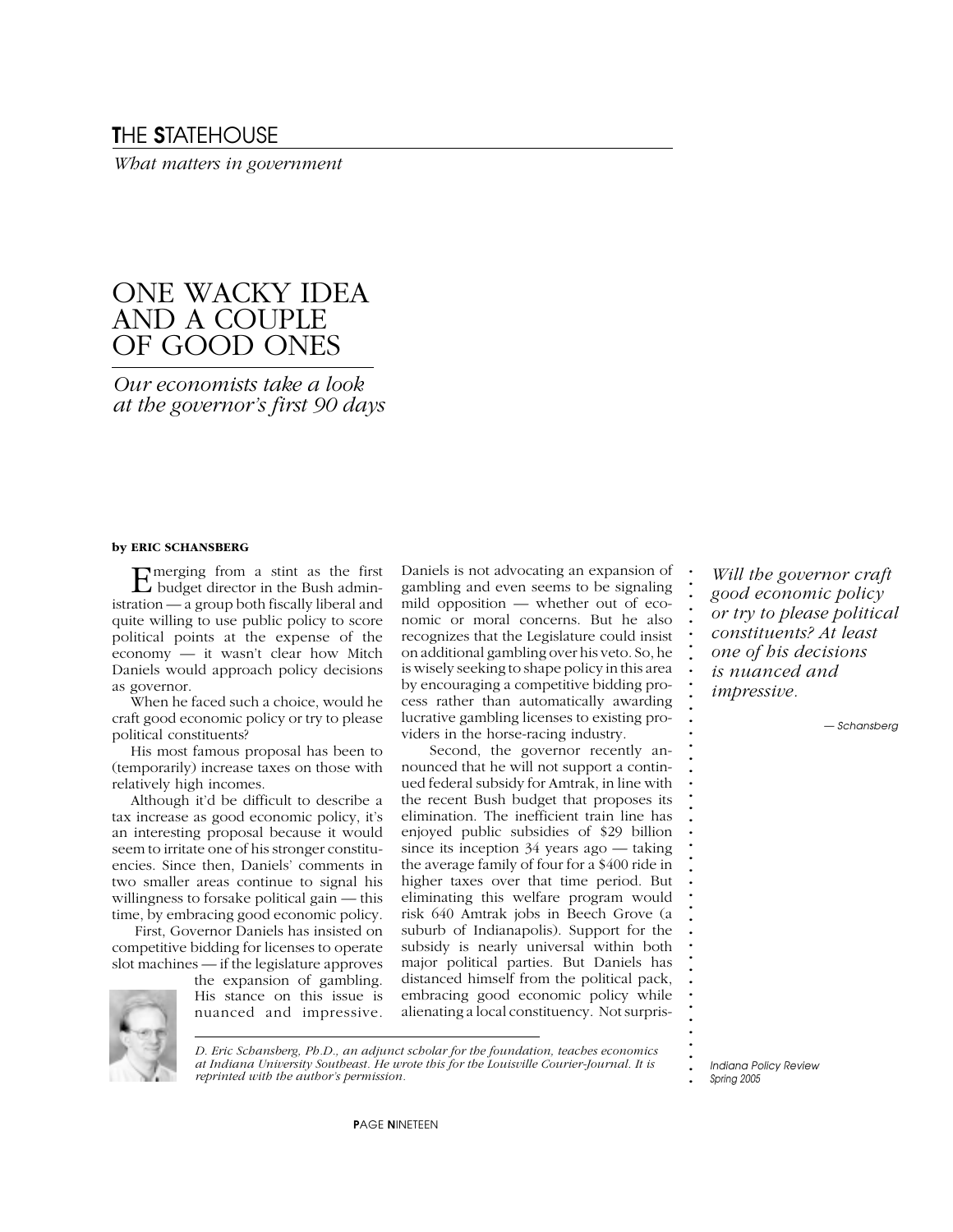# T*HE* S*TATEHOUSE*

*Impassioned interest groups are likely to trump a largely indifferent general public.*

*— Schansberg*

**. . . . . . . . . . . . . . . . . . . . . . . . . . . . . . . . . . . . . . . . . . . . . . . . . . . . . . . . . . . . . . . . . . . . . . . . . . .**

*Even Uncle Sam's otherwise rapacious income tax code avoids what Daniels proposed for Hoosiers. Income within an income bracket is always taxed at the same rate.*

*— Van Cott*

ingly, Governor Daniels' two policy proposals are not popular with the relevant interest groups or their politicians. Mike Brown, a spokesman for the horse-racing industry, said his associates are "not big fans of the (competitive bidding) concept." Likewise, Lawrence Buell (R-Indianapolis) said, "Over the years, I've worked pretty hard to keep Amtrak afloat. Some subsidy is really necessary."

Although enhancing competition and eliminating subsidies of inefficient enterprises are clearly good for the economy as a whole, special interest groups are especially interested in what serves their own interests. Likewise, the two policy proposals benefit consumers (in the case of gambling) and taxpayers (in the case of Amtrak).

But the benefits to them are difficult to see — whereas the benefits of opposition to the Daniels proposals are obvious for the interest groups and their politicians. This is the nature of much government activism: Impose small-per-person, subtle costs on the general public and society as a whole while enhancing the wealth of a politicallyconnected special-interest group. The interest group passionately pursues the policy while the general public is "rationally ignorant and apathetic" of that which costs them relatively little per person and hurts the economy overall. On these two policy matters, Governor Daniels can expect the support of Libertarians and fiscal conservatives. Because this is only a small subset of the population, impassioned interest groups are likely to trump a largely indifferent general public. In any case, the governor has taken a principled but difficult political stand. At the least, he deserves kudos for his courage.  $\mathsf{Q}$ 

#### **A WACKY TAX IDEA**

#### *by Norman Van Cott*

 $\sum_{n=1}^{\infty} \frac{1}{n}$  describes this reaction to Governor ncredulous — that is, unbelieving — Mitch Daniels' proposal for a new, albeit temporary, Indiana state income tax regime.

"Did he really say that?" I asked a number of colleagues and professional acquaintances. "Yes, he did," was the response. My follow-up was something to the effect that surely the new governor had advisers who would protect him from such a bonehead idea. Apparently not.

Those with little more than a passing interest in the issue probably know that Daniels proposed raising the top marginal

### *Mitch the Knife?*

The political lust for ever-more tax revenue is a bipartisan affliction, as<br>Indiana voters are finding out to their regret. Their reward for electing their first Republican Governor in 16 years looks like it will be a big tax increase.

This pocketbook raid comes courtesy of Mitch Daniels, the former White House budget director whose victory last November also brought in GOP control of the Indiana house. (The party already controlled the senate.) He's now helping to define Republicanism in the Hoosier state by proposing a 29 percent tax increase, levied largely on anyone making \$100,000 or more including married couples filing jointly and small business owners.

**The political**<br>
Indiana vo<br>
their first Republi<br>
crease.<br>
This pocketbo<br>
House budget dir<br>
control of the Inc<br>
now helping to d<br>
percent tax increase<br>
including married<br>
Mr. Daniels say<br>
to 4.4 percent fro<br>
also opening t Mr. Daniels says the tax hike, which raises the top marginal income tax rate to 4.4 percent from 3.4 percent, will last only one year, but the new governor is also opening the door for county and city governments to levy their own income taxes. As for 'temporary' tax increases, we've heard that one before most recently in North Carolina, where a 'two-year' sales and income tax increase is now in its fourth year.

their own<br>at one before —<br>income tax<br>problems in his<br>post only, chance to<br>5 *Outlook, Jan. 31* . . . The governor is clearly betting he can solve his budget problems in his first year, and that voters will forgive and forget come re-election time in 2008. But he may find instead that he is missing his best, and perhaps only, chance to reform state government.

*— Wall Street Journal, Review & Outlook, Jan. 31*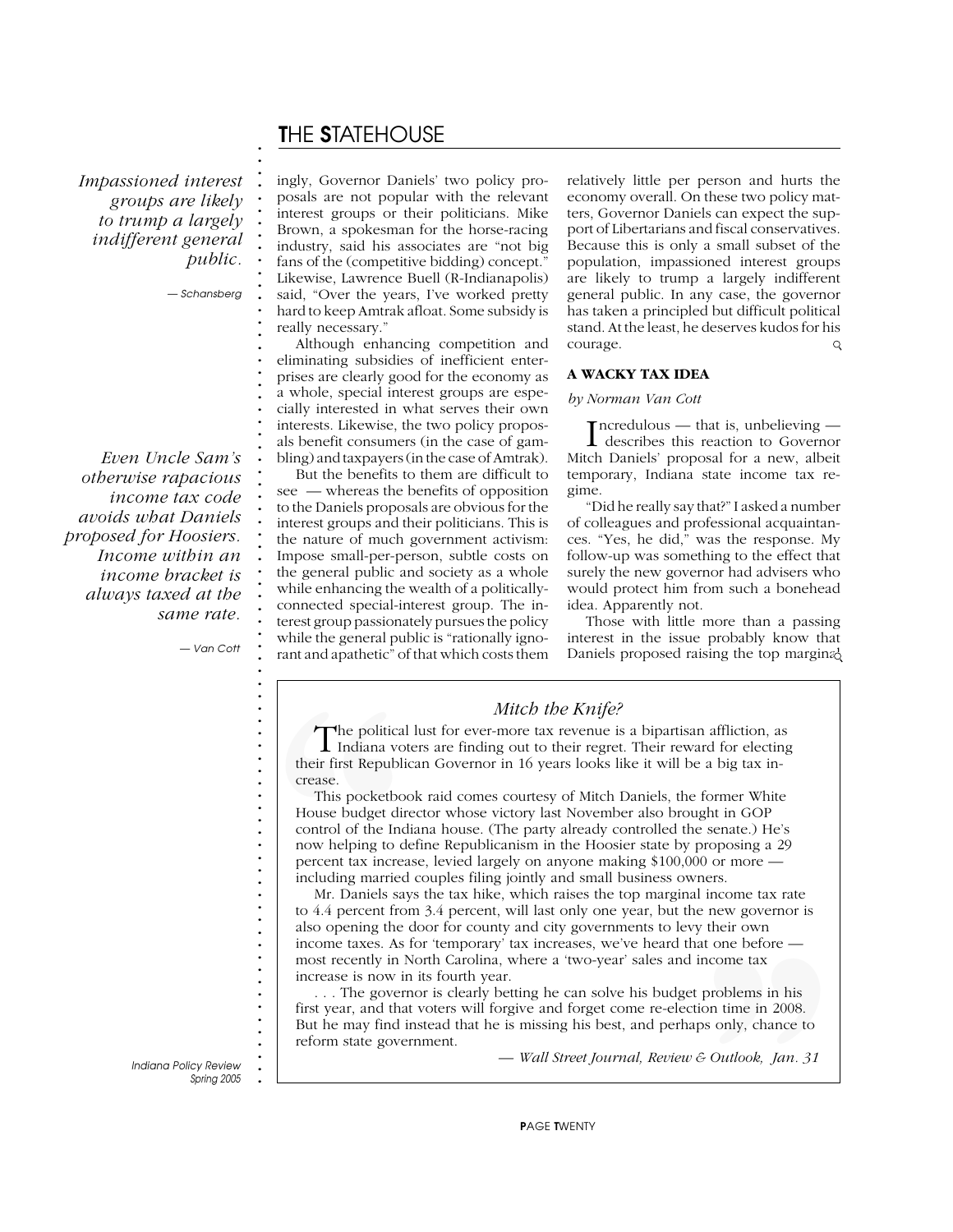state income tax rate from 3.4 percent to 4.4 percent on annual incomes of \$100,000 or more. Sounds straightforward, doesn't it? It wasn't.

 Daniels' proposal was, putting it mildly, wacky — to wit, people above the \$100,000 threshold would have paid a 4.4 percent tax rate on all their *"To be controlled in our economic pursuits means to be controlled in everything."*

income, not just income over \$100,000. In other words, income up to the threshold would have been taxed at different rates depending on whether one's total income was under or over the threshold. Nowhere in America is income taxed this way, nor has it ever been taxed this way. Even Uncle Sam's otherwise rapacious income tax code avoids what Daniels proposed for Hoosiers. Income within an income bracket is always taxed at the same rate.

*(Hayek)*

There are several reasons for this. First, equal rates within a bracket meet the constitutional requirement of equal protection under the law. Economists label this horizontal equity in taxation. Objecting to the Daniels proposal on constitutional grounds is probably a quaint notion. After all, we now live in the era of "living and breathing" constitutions that mean nothing, especially when it comes to government's power to tax. Nevertheless, equal protection is a principle we ignore at grave risk.

Second, equal tax rates within a bracket minimize the skewing of economic incentives implicit in any income tax. Back-ofthe-envelope calculations revealed that the Daniels' regime could have confronted Hoosiers near the \$100,000 threshold with marginal state income tax rates of more than 100 percent, and much more in some cases. Who says you have to go to Sweden to encounter punitive, confiscatory tax rates? To see this, suppose Hoosier Harry has entrepreneurial skills that, if utilized, would increase his income from \$99,000 to \$100,000. At \$99,000 Harry's state income tax bill is \$3,366 (\$99,000 x 0.034). At



\$100,000, his tax bill, under Mitch Daniels' proposal, would be \$4,400 (\$100,000 x 0.044). So

when Harry's income rises by \$1,000 (\$99,000 to \$100,000), his state income tax bill rises by \$1,034. Harry faced a 103.4 percent state tax rate on that last \$1,000 of income. Were Harry's income to rise from \$99,500 to \$100,000, the tax rate on his last \$500 in income is 203.4 percent. Pity Harry if his income happened to go from \$99,999 to \$100,000. That last dollar would cause his tax bill to rise by \$1,000 a marginal state tax rate of 1,000 percent. You probably couldn't find such rates even in Sweden.

To be fair, larger changes in income across the \$100,000 threshold confront Harry with less dramatic marginal state tax rates. But rates can still be sizeable. Were Harry's income to increase from \$98,000 to \$100,000, he would face a 53.4 percent state tax rate on that last \$2,000 of income. An increase from \$95,000 to \$100,000 would confront Harry with a state rate of 23.4 percent on that last \$5,000. And lest we forget, Harry also would be liable for federal income taxes on any of these increments to his income.

Just as Daniels' proposal would have confronted Harry with increasing disincentives to earn more income as his income approaches \$100,000, those whose income exceeds \$100,000 would have had increasing incentives to get their income below \$100,000 as it neared the threshold.

Either way, income management — that is, keeping your Indiana income below the threshold — would have become a second occupation for Harry and his counterparts. You could see tax accountants and tax lawyers licking their chops.

That this wackiness was being sold as "temporary" offered little assurance. In government circles, temporary has been a euphemism for getting the official foot in the door. Temporariness has a peculiar staying power in the public sector.

That state government would merely contemplate such tax rates, even for a subset of its population, had to have a chilling effect on economic incentives.

Mitch, where were your advisers when you needed them?  $\mathsf{Q}$  *Nowhere in America is income taxed this way, nor has it ever been taxed this way. Income within an income bracket is always taxed at the same rate.*

**. . . . . . . . . . . . . . . . . . . . . . . . . . . . . . . . . . . . . . . . . . . . . . . . . . . . . . . . . . . . . . . . . . . . . . . . .**

*— Van Cott*

**. . .** *Indiana Policy Review Spring 2005*

*T. Norman Van Cott, Ph.D., an adjunct scolar of the foundation, teaches economics at Ball State University. He wrote this for the foundation.*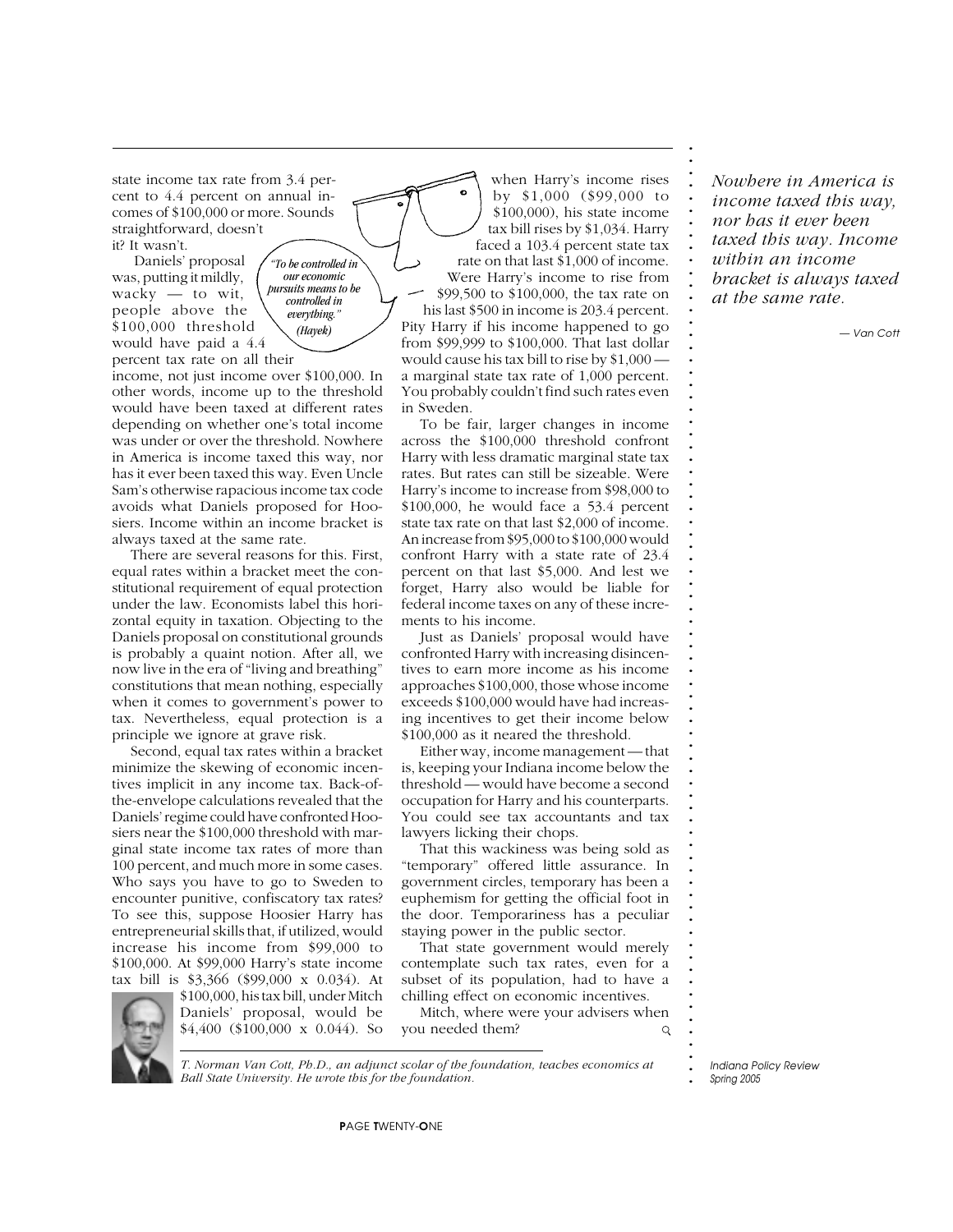# T*HE* S*TATEHOUSE*

*Anyone near the governor's \$100,000 income mark would avoid being on the wrong side of the threshold like they would avoid hot lava.*

*— Bohanon*

**. . . . . . . . . . . . . . . . . . . . . . . . . . . . . . . . . . . . . . . . . . . . . . . . . . . . . . . . . . . . . . . . . . . . . . . . . . .**

#### **'TWAS CLEAR, AT LEAST**

*by Cecil Bohanon*

It didn't take a Ph.D. in<br>
rocket science to know t didn't take a Ph.D. in an organization that was spending \$600 million more than it was receiving in revenue had a problem.

But when the revenue came from unpopular taxes, and the spending was for popular public services, as was the case with Indiana state government, no number of Ph.D.'s, rocket scientists or even holy men could devise an easy or popular way out of the mess.

 In the last few years, Hoosier politicians of all stripes had waxed on with great eloquence about excessive spending, the

need for fiscal discipline, and the

like. They had skimped, however, o n telling us about the spending cuts or tax increases they wanted to enact to remedy the problem.

The response of Indiana's political establishment to the state's budget crisis had been a mix of denial, neglect and wishful thinking based on a fervent hope that the problem would just somehow go away.

 The reason for this timidity was clear. The two most potent forces in Indiana politics were Indiana citizens' instinctual hostility to any tax increase, and their simultaneously held view that increases in educational spending were the panacea for all the state's ills — the latter carefully nurtured by the education lobby.

Sooner or later, however, these two forces were bound to collide. The budget crisis simply ensured that this collision came sooner.

 Gov. Mitch Daniels' plan to put the state's finances back in order was unlikely to be easy or popular. It did, however, have one admirable attribute: It was clear. We knew exactly what the governor was proposing.

The governor was speaking the unspeakable in Indiana politics. He was breaking the mold and giving everybody some bad news. For the no-tax increasers he had a message: Forget it. A one-time, one-year, tax increase on households with over

\$100,000 in income was in order, he said. There would be no exempting the top five percent of tax filers from special pain. Schools and universities have traditionally

> *"Would it not be better to simplify the system?" (Thomas Jefferson)*

fared well in the budget game, but not this year. You must live with what you got last year; get used to it. For both taxpayers and spending constituencies there was a glimmer of hope: This dire state of affairs

would not be permanent. Taxes would be cut and spending growth would resume after the state got its revenue and spending in line and socked away some reserves for a rainy day. By all reckoning, this would occur within 24 months, maybe sooner if we were lucky.

 As in all programs that have detail and substance, there were bound to be glitches. It appeared that the tax increase had a rather serious problem with regard to the \$100,000 surtax threshold.

A taxpayer with \$99,000 in taxable income in 2005 would be subject to the 3.4 percent tax rate for a total state income tax liability of \$3,366. If, however, the taxpayer's income were to creep up to \$100,000 in 2005, the 4.4 percent tax rate would kick in on the whole of their income, raising their state income tax liability to \$4,400. The incremental \$1,000 in income would lead to an increase in their state tax liability of \$1,034, implying an astonishing state marginal tax rate of 103.4 percent.

Anyone near the \$100,000 income mark would avoid being on the wrong side of the threshold like they would avoid hot lava. This was hardly an economic incentive builder even if it was only in place for one year.

Surely there were other glitches, irrationalities and inconsistencies in Daniel's plan. Most were remedial. In all, however, it forced counterproposals to match it in its specificity and detail.

Didn't like the plan? What was your alternative; you had to lay it out point by point. Wanted more spending on something? What taxes did you want to increase, or what other spending did you want to cut?

 This was a refreshing change from politics as usual.  $\mathsf{Q}$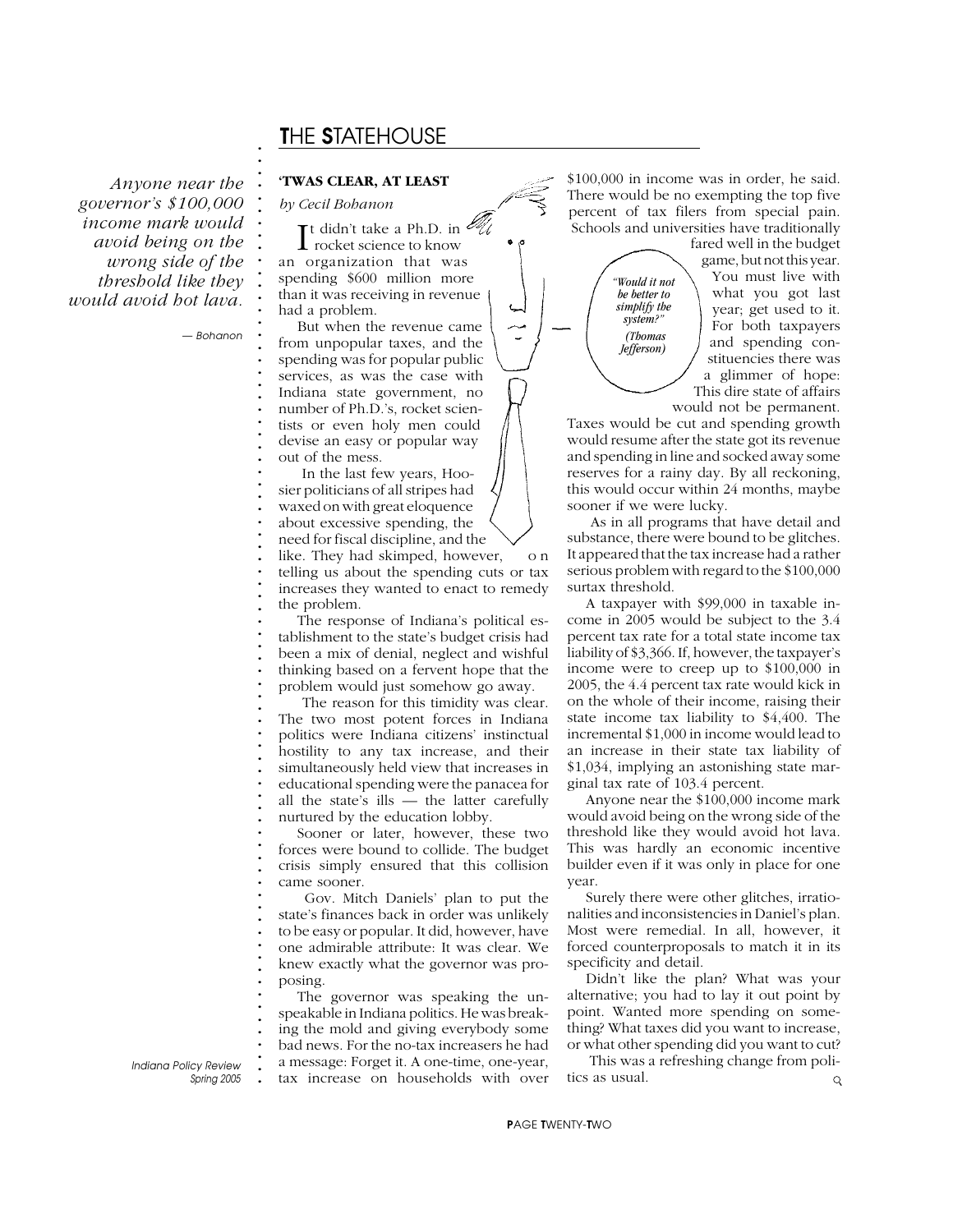#### **THE BSU FRESHMAN READER**

*by Cecil Bohanon and Marilyn Flowers*

Following the lead of many other universities, Ball State University adopted a Freshman Reader program several years ago. The idea was to introduce freshmen to the university through the experience of reading a common book and incorporating analysis and discussion of this book into both the classroom and a series of public events, including an appearance by the author.

Although the idea of a Freshman Reader program is praiseworthy, we have some serious concerns. This year's program is a case in point. Our personal opinion is that the book, Fast Food Nation, by Eric Schlosser is too shallow and unscientific to serve as an introduction to serious scholarship. That aside, however, there is agreement that its main premise of despicable conditions in the food processing and fast-food industry, and the proposed solutions of more government regulation and expanded union power, are points of controversy. Controversy is fine if a serious attempt is made to ensure a fair debate. From this perspective, this year's program was a failure.

In addition to the Schlosser lecture, a number of related lectures and events were presented on campus. These included two screenings of "Super Size Me," a contemporary film critical of the fast food industry, a lecture by the girlfriend of the director of that film — also critical of the fast food industry — a presentation by an organic farmer, a presentation by a disgruntled farm worker at a local farm and a lecture by an outside professor critical of "factory" farming and advocating a vegetarian diet. Needless to say, all of these presentations were complementary to Schlosser's point of view.

Most of the aforementioned events were well-attended by students, many of whom were encouraged by a combination of rewards (extra credit in classes) and punishments (penalties for nonattendance). Most of these events also received press



coverage. In contrast, consider an event held in the Miller College of Business at which a number of faculty members offered perspectives critical of Schlosser's thesis. This event received little advance publicity, no press coverage and was attended by a single student.

Ideally, students should be exposed to a variety of different views on important social issues. If all, or even most, of the supplemental events are simple cheerleading for the view of the main speaker, a potential educational opportunity becomes more akin to ideological inculcation. Unfortunately, this year's Freshman Reader program was more reflective of the latter than of the former.

In addition to the problems of balance and low intellectual content, it is hard to claim good results if most students don't read the book. A casual survey of our students suggests that only a small minority actually read the freshman book. If this were to be borne out by a more rigorous investigation, we might wonder if the sizable budget for this program could be more wisely spent elsewhere.

What can be done to remedy these problems?

First, those of us in the university who have perspectives that are not reflected must bear some of the responsibility for the imbalance. We have a right, indeed a duty, to make our conflicting views known. We ought to be actively accessing university resources to bring in speakers, to set up panels and to publicize events that offer alternative perspectives. As the old civil liberty saying goes, the remedy to bad speech is more speech.

Second, the university leadership at the highest levels must set the tone and provide resources to encourage a variety of viewpoints.

The problem of ideological imbalance must be acknowledged. Too many in the academic community are in a state of denial about these issues. Steps must be taken to avoid a repeat of the problems with this year's program.

We can hardly brag about a program characterized by lack of balance and intellectual content and which fails to seriously engage our students.  $\circ$ 

> **.** *Indiana Policy Review Spring 2005*

*Marilyn Flowers, Ph.D., and Cecil Bohanon, Ph.D., adjunct scholars of the foundation, teach economics at Ball State University.*

*If all, or even most, of the supplemental events (on campus) are simple cheerleading for the view of the main speaker, a potential educational opportunity becomes more akin to ideological inculcation.*

**. . . . . . . . . . . . . . . . . . . . . . . . . . . . . . . . . . . . . . . . . . . . . . . . . . . . . . . . . . . . . . . . . . . . . . . . . . .**

*— Bohanon and Flowers*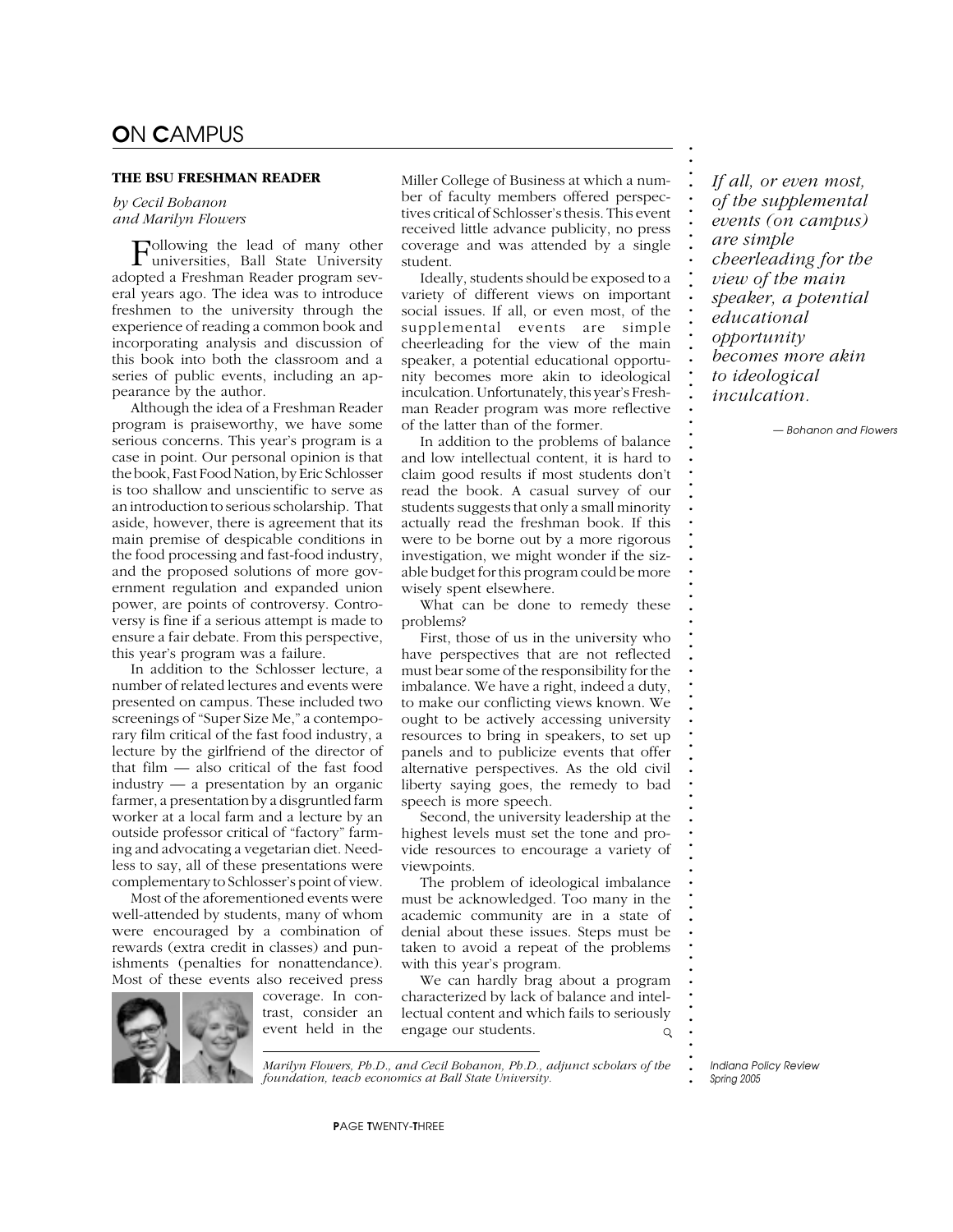# A*T* I*SSUE:* A*BORTION*

# THE INTERNAL CONTRADICTIONS OF BEING 'PRO-CHOICE'

*Political liberals are fond of pointing to the selfishness of some conservatives but ironically, in the context of abortion, selfishness is parked squarely in the liberal camp*

*— Schansberg*

**. . . . . . . . . . . . . . . . . . . . . . . . . . . . . . . . . . . . . . . . . . . . . . . . . . . . . . . . . .**

*Two members of the foundation, one a philosopher and the other an economist, look beyond the headlines and the activism to examine the most profound issue of their generation.*

#### **by ERIC SCHANSBERG**

 $\mathbf{W}^{\text{hy aren't "pro-choices" who work}}$  at abortion clinics more candid with their clients and more consistent with their self-chosen title?<sup>1</sup>

Why couldn't they counsel women about all of their options? And if they perform an ultrasound, couldn't it be shown to the prospective mother so she could make a more informed choice?

In fact, "choice" may not be the most appropriate word when 98 percent of women seeking counsel from Planned Parenthood choose abortion.<sup>2</sup> Moreover, related groups want to force hospitals to provide abortion services — even if doing so would violate their core beliefs. It appears that abortion rights advocates are

pro-choice only about some choices.3 Second, political liberals are fond of pointing to the selfishness of some conservatives and the supposed selfishness of many conservative policy stances. But ironically, in the context of abortion, selfishness is parked squarely in the liberal camp. If one listens to the rhetoric carefully, it is a clear example of putting one's own desires first.<sup>4</sup> And as Candace Crandall notes about "a woman's right to control her own body": "When one looks at the data today, noting that half of all women undergoing abortion (in 2002) will be having at least their second, and that one of every five will having at least her third, a number of highly descriptive thoughts come to mind. 'In control' isn't one of them."5

The abortion-rights advocate, Naomi Wolf, is highly critical of the language used to defend abortion: "Let us at least look with clarity at what (abortion) means and not whitewash self-interest with the language



*Eric Schansberg, Ph.D., far left, an adjunct scholar of the foundation, teaches economics at Indiana University at New Albany. He is the author of A Christian Guide to Public Policy, from which this selection is excerpted. Richard J. McGowan, Ph.D., an adjunct scholar of the foundation, teaches philosophy at Butler University. He is the author of numerous articles exploring the philosophy of gender.*

*1. In many cases, so-called pro-choicers are not particularly pro-choice on other topics. An excerpt from Sheldon Richman's list of the frequent inconsistencies — Why wouldn't the woman also have the right to choose: 1) Not to pay for someone else's "right to choose" to have an abortion if it violates her convictions or if she simply doesn't want to; 2) to send her children to private schools without also having to pay taxes for the government schools; 3) to decide how to plan and save for her own retirement and to opt out of Social Security; 4) to buy imports from anywhere in the world . . . free of tariffs and quotas designed to protect domestic products she finds inferior or too expensive; 5) to abstain from paying dues to a labor union she wishes not to join; 6) to patronize doctors, lawyers and other professionals whose credentials are vouched for by someone other than government licensing boards; and 7) to keep a handgun in her purse and nightstand drawer without having to get permission from the government. (www.fff.org; August 8, 2000)*

*2. CNSNews.com, May 8, 2002.*

*3. First Things, January 2003, p. 86.*

*4. In contrast, John Paul II argues that "A mother welcomes and carries in herself another human being, enabling it to grow inside her, giving it room, respecting it in its otherness. Women first learn and then teach others that human relations are authentic if they are open to accepting the other person: a person who is recognized and loved because of the dignity which comes from being a person and not from other considerations, such as usefulness, strength, intelligence, beauty or health." (Evangelium Vitae, #99, 1995; in The Social Agenda: A Collection of Magisterial Texts, eds. R. Sirico and M. Zieba, Pontifical Council for Justice and Peace: Vatican City, 2000, p. 60.*

**.** *Indiana Policy Review Spring 2005*

*5. C. Crandall, "Thirty Years of Empty Promises," First Things, January 2003, p. 14-17.*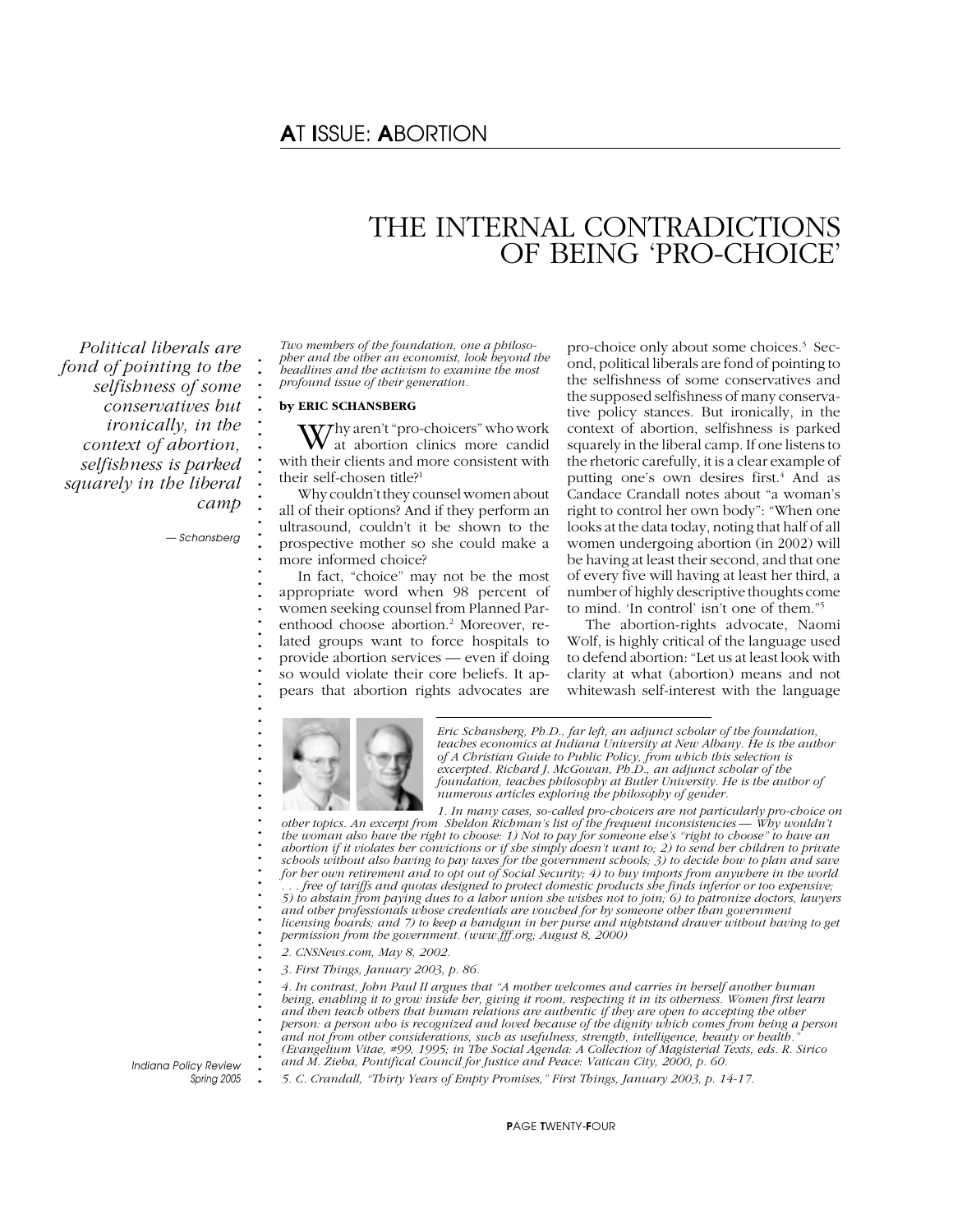of self-sacrifice . . . Let us certainly not be fools enough to present such spiritually limited moments to the world with a flourish of pride, pretending that we are somehow pioneers and heroines and even martyrs to have snatched the self, with its aims and pleasures, from the pressures of biology.

Another in-house critique comes from Christopher Hitchens: "It is a pity that . . . the majority of feminists and their allies have stuck to the dead ground of 'Me Decade' possessive individualism, an ideology that has more in common than it admits with the prehistoric right, which it claims to oppose but has in fact encouraged."7 And George McKenna, commenting on Hitchens' essay, notes that "What struck him as ironic, and totally indefensible, was the tendency of many leftists suddenly to become selfish individualists whenever the topic turned to abortion."8

Third, it would be refreshing if today's abortion advocates understood and articulated how the political history of abortion in America is not helpful to the cause of feminism. Margaret Sanger, the founder of Planned Parenthood, advocated the use of abortion for eugenics — in particular, with respect to controlling the population of minorities.9 (Even today, African-American women are 2.6 times more likely to have an abortion.10 ) Moreover, Susan B. Anthony, Elizabeth Cady Stanton, Alice Paul, Mary Wollstonecraft and other early feminist leaders were adamantly pro-life, even denouncing it as "the ultimate in the exploitation of women." Rosemary Bottcher, in the *Ameri-* *can Feminist,* goes as far as to label abortion "a betrayal of feminism." Looking back to its founders, she argues that "Human worth, in their view, was not based upon size (physical size had always been one supposed reason for male superiority), 'wantedness' (women were wanted only insofar as they could be controlled by men), or dependency."11

Fourth, let's call a spade a spade. Aside from the frequent slip of identifying the fetus as a baby, there are more revealing, pre-meditated instances. As Gene Veith points out, although the "pro-choice position is taken for granted on TV, few characters in TV shows or even movies actually get abortions . . . Apparently, abortion and entertainment do not mix."12 Why would abortion be "abhorrent" (the description of Henry Foster, an unsuccessful nominee of Bill Clinton for Surgeon General who had performed abortions) if it is only a surgical procedure? Or in Clinton's words, why would one wish abortion to be "rare"? McKenna argues that Clinton "knows he is talking to a national electorate that is deeply troubled about abortion."13

McKenna makes a number of other interesting observations about pro-abortion rhetoric, comparing it to the pre-Civil War language that identified slaves as "persons" or "other persons" as opposed to "free persons."14 Some other questions: Why don't we name abortion clinics after people? Why doesn't society honor abortionists and those who won abortion rights? Why should unmarried birth-fathers be forced to financially support a baby they don't want if they *Margaret Sanger, the founder of Planned Parenthood, advocated the use of abortion for eugenics — in particular, with respect to controlling the population of minorities.*

**. . . . . . . . . . . . . . . . . . . . . . . . . . . . . . . . . . . . . . . . . . . . . . . . . . . . . . . . . . . . . . . . . . . . . . . . . . .**

*— Schansberg*

*6. N. Wolf, ibid., p. 26-35.*

*9. Eugenics is creating a superior race through murder and cloning is creating an inferior race for exploitation.*

*10. First Things, October 2001, p. 90.*

*11. Quoted in First Things, May 2000, p. 74-75. Frederica Mathewes-Green ("What Women Need," op. cit.): "We think of abortion as the defining, litmus-test issue of feminism, but it was not always a significant part of the package. When the feminist bible, Sisterhood Is Powerful, was published back in 1970, only one portion of one essay focused on abortion. In 1967, when the National Organization of Women met for the first time . . . abortion appears only as the last word in the document." She concludes that "abortion rose to the top, mostly because it was concrete."*

*12. G. Veith, "Theory, not Practice," World, Jan. 17, 1998, p. 22.*

*13. McKenna, op. cit. As Frederica Mathewes-Green notes, "No one saves up, hoping one day to have an abortion . . . Women don't want abortions. They are expensive, awkward, humiliating, painful and potentially dangerous . . . (and) it breaks a mother's heart." (Christianity Today, Jan. 12, 1998, p. 29.) 14. Further, Wolf (op. cit.) claims that her side's rhetoric errs by describing fetuses as "material" and by "emptying the act of (any) moral gravity." Wolf also criticizes Joycelyn Elders' remark,"We really*

*<sup>7.</sup> C. Hitchens, The Nation, April 24, 1989, p. 546.*

*<sup>8.</sup> McKenna, ibid.*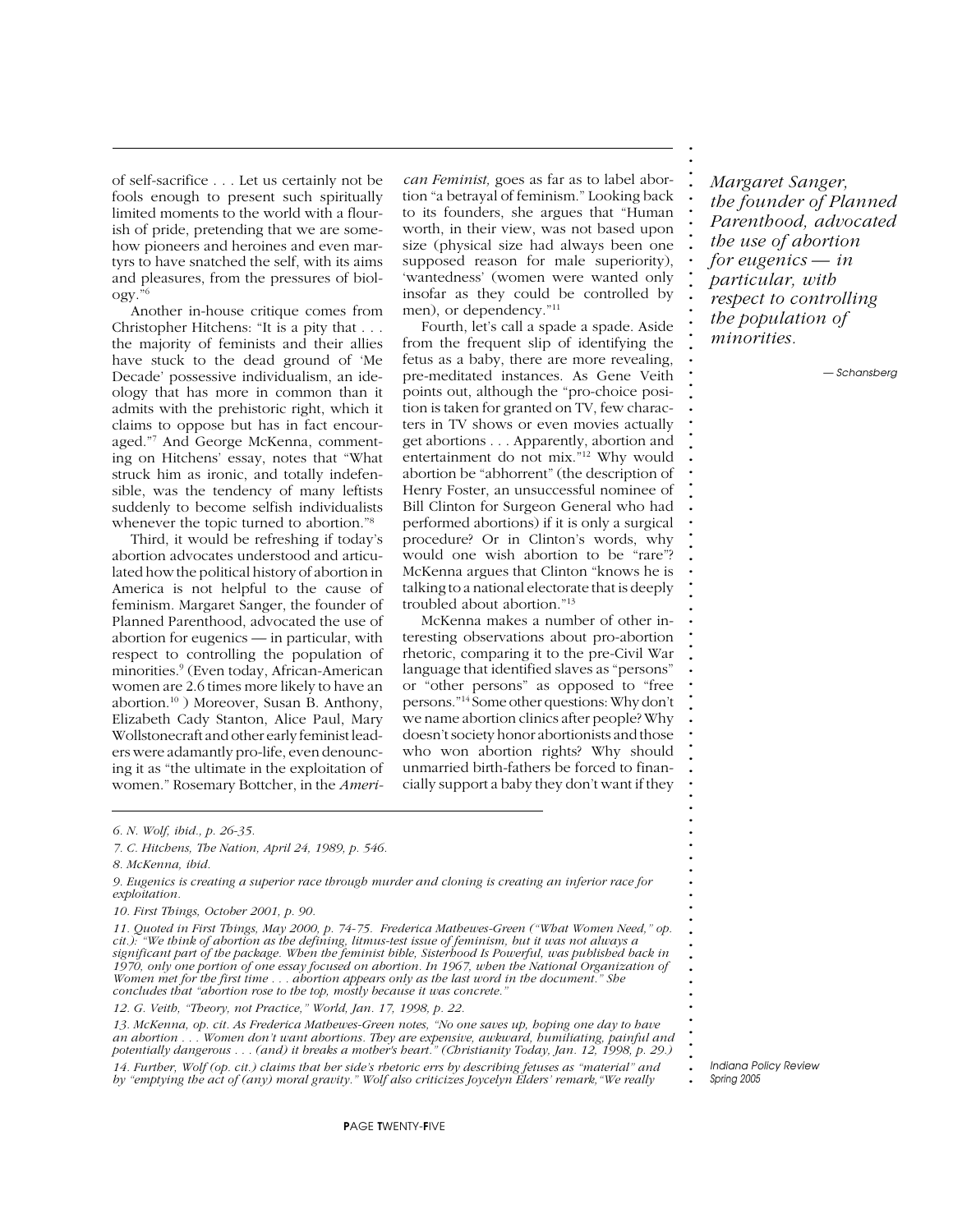# A*T* I*SSUE*

**. . . . . . . . . . . . . . . . . . . . . . . . . . . . . . . . . . . . . . . . . . . . . . . . . . . . . . . . . .**

*Finally, it would be refreshing if avid abortion advocates would let the public know if there are any cases when abortion is wrong.*

*— Schansberg*

have no say over a woman's choice about that pregnancy — obligations without rights or a choice? Why do proponents insist on using euphemisms for abortion — "termination of a pregnancy," "reproductive health clinics," and so on? Why do proponents insist on using euphemisms for abortionists — "abortion providers" or "abortion doctors"?15 As McKenna concludes, even "its warmest supporters do not like to call it by its name."16

Fifth, it would be nice to see selfproclaimed advocates of women at least occasionally discussing the dangers of abortion to women — in terms of physical, emotional and psychological pain. Julius Fogel (a psychiatrist and ob-gyn who has performed more than 20,000 abortions) says: "There is no question . . . about the emotional grief and mourning following an abortion . . . Something happens on the deeper levels of a woman's consciousness when she destroys a pregnancy."17 Dr. Janice Crouse notes that "so many women have these problems that they have earned a medical name: post-abortion syndrome."18 Abortion is four times more deadly than childbirth and women who have an abortion are more likely to commit suicide.19 Breast cancer, infertility, pelvic infection, ectopic pregnancy, subsequent premature

births and children born with cerebral

palsy are also positively correlated with abortion.20 How ironic for abortion advocates who used to trumpet the health of the mother as a reason for abortion. And how ironic for society as a whole. To quote Dr. Crouse: "In an era intensely concerned about health risks, the lack of public concern regarding abortion's effect upon women's health is inexcusable. The abortion industry remains largely untouched by the obligation to provide warnings that have been recognized in other contexts where health is at stake."21

Moreover, recent evidence indicates that in giving children abortions, Planned Parenthood has covered up violations of statutory rape laws. Life Dynamics recorded 614 conversations with workers at Planned Parenthood offices. In 516 of the conversations, employees agreed "to conceal or willfully ignore the felony sexual abuse of a 13-year old girl by a 22-year old man."22 As a so-called advocate for women, wouldn't it be more appropriate for Planned Parenthood to defend female children's rights as well?

Finally, it would be refreshing if avid abortion advocates would let the public know if there are any cases when abortion is wrong. It would be encouraging if prochoice advocates argued for full information about abortion and its consequences

 *need to get over this love affair with the fetus" by comparing it with the equally absurd notion that "we really need to get over our love affair with the terminally ill."*

*15. T. Lamer, "Linguistic Contortions," World, May 26, 2001, p. 43. Lamer notes that dermatologists are not called "skin doctors" or "skin-care providers," before concluding that maybe proponents are not "just acting as propagandists . . . they may also be trying to fool themselves."*

*16. McKenna, ibid.*

**. . . . . . . . . . . .**

**.** *Indiana Policy Review*

*Spring 2005*

*17. Washington Post, Feb. 5, 1989, cited in Physician, January/February 1993. See also: T. Burke and D. Reardon, Forbidden Grief: The Unspoken Pain of Abortion, Acorn Books: Springfield, IL, 2002.*

*18. J. Crouse, "Unsafe, Deadly, and Legal," Touchstone, January/February 2003, p. 15-16.*

*19. Crouse, ibid; and I. Gentles, "Women's Health After Abortion: The Medical and Psychological*

*Evidence," de Veber Institute: Toronto, 2002. Late-term abortions are particularly dangerous —*

**. . . .** *handled by abortionists as an outpatient procedure, when if done for medical reasons, is worthy of the care equivalent to labor and delivery.*

*20. Gentles et al., ibid. The link between breast cancer and abortion is especially well-documented. R. Rubin, "Debating Abortion and Breast Cancer," U.S. News and World Report, Oct. 21, 1996. Richard John Neuhaus (First Things, October 1999, p. 95) reports a study which finds a 190 percent higher incidence with one abortion and a 260 percent higher incidence with two. Dr. Joel Brind et al. find a positive link in 27 of 33 studies, estimating an increased risk of 30 percent (Journal of Epidemiology and Community Health, 1997).*

*21. "Building a Culture of Life: A Call to Respect Human Dignity in American Life" (reprinted in part in Touchstone, May 2002, p. 46-49) is a document formed by the Family Research Council and signed by representatives of Jewish, Catholic, Protestant and Orthodox faiths.*

*22. L. Vincent, "Keeping Secrets," World, July 27, 2002, p. 14-17. Life Dynamics and Priests for Life have combined to write letters to school districts, warning them about their potential legal liability if they continue to refer children to Planned Parenthood in the midst of these allegations. (L. Vincent, "More Trouble than It's Worth," World, Aug. 10, 2002, p. 29; the letter is available at*

**.** *www.priestsforlife.org/schools/certifiedletter.htm).*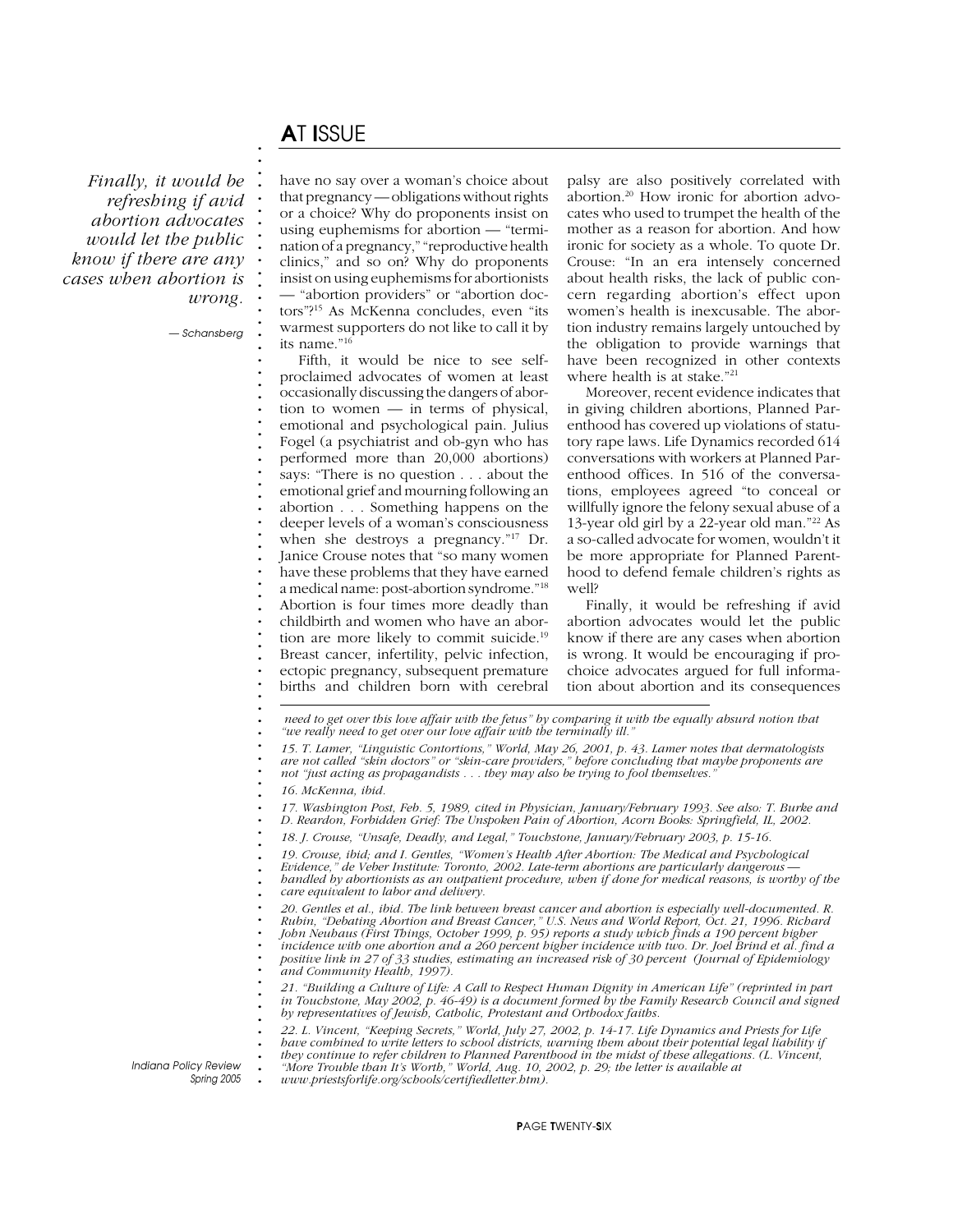rather than merely selling the choice to terminate a pregnancy.<sup>23</sup> It would be consistent if they provided assistance to those who choose not to abort. Without doing these things — and without using honest language — they cannot even begin to approach the moral high ground on this issue.

In contrast, Wolf argues for the prochoice position from what she labels a "paradigm of sin and redemption." She advocates freedom to choose with the reasoning and honest language of "between myself and God" as opposed to "between myself and my doctor" (the Supreme Court's *Roe v. Wade* language which devoids the issue of moral content) and as opposed to "it's nobody's business" (revealing selfishness and seeking to sweep its moral content under the nearest carpet). As such, she says that for a woman "to use the word 'sin' . . . may mean that she thinks she must face the realization that she has fallen short of who she should be; and that she needs to ask forgiveness for that, and atone for it."24 If abortion advocates can muster the same honesty as Naomi Wolf, one could hope for less division, more consensus — and fewer abortions.  $\circ$ 

#### **SO, WHAT DO FEMINISTS WANT?**

#### *by Richard J. McGowan*

 $W$ hen Sigmund Freud asked that celebrated question "What do women want?" he did not have modern-day feminists in mind. However, despite the abuse and derision he has received from feminists, his question is particularly relevant to them. For it is not clear that feminists themselves know what they want.

For instance, feminists want — nay, demand — reproductive freedom in the form of the most liberal policy on abortion as they can get. The push for reproductive freedom is so great that feminists appear to embrace pathogenesis.

When the former surgeon general of the United States announced that the abortion decision was "between the woman, her doctor, and her God," she articulated in germ a standard feminist position, one that

ignores fathers. Elders' comment is not just an offhand comment by an isolated feminist. Noted feminist, Susan Sherwin, observed: "Despite the diversity of opinion among feminists on most other matters, virtually all feminists seem to argue that women must gain full control over their own reproductive lives if they are to free themselves from male dominance." The inevitable conclusion of this line of thought is that "it is, therefore, improper to grant others the authority to interfere in women's decisions to seek abortions."1

Or this: A fetus has no relationship of any consequence to any person but the woman who carries the fetus. J. Hadley states that "A woman's decision to terminate an unwanted pregnancy is, seemingly, a personal and private matter."2 Rosamund Rhodes states, "Since the fetus is hers, the woman who decides to terminate her pregnancy does not give up her right to determine what will become of the aborted fetus."<sup>3</sup>

Many feminists think that only the pregnant woman has the authority to make a decision regarding abortion; the decision to terminate a pregnancy is the woman's alone. Whatever relationships the fetus has to the father, to the society which would receive the child, to future generations, or to the community are a matter of indifference. Whatever relationships the fetus has to the natural world and to the processes of life are of no consequence. Only the "principal relationship" between the fetus and the woman carrying the fetus is of any import to the abortion decision if these feminists are correct. As such, a pregnant woman could make the decision in a manner unconnected to and detached from other relationships in her life or her place in the natural world.

Yet, such a conclusion flies in the face of ecofeminism. From the rather extreme position of Ynestra King to the more moderate position of Greta Gaard, ecofeminists seem to preclude abortion and restrict what other feminists allow or demand.

King states that "No part of living nature can ignore the extreme threat to life on Earth. We are faced with worldwide deforestation, the disappearance of hundreds of

*It would be encouraging if pro-choice advocates argued for full information about abortion and its consequences rather than merely selling the choice to terminate a pregnancy.*

**. . . . . . . . . . . . . . . . . . . . . . . . . . . . . . . . . . . . . . . . . . . . . . . . . . . . . . . . . . . . . . . . . . . . . . . . . . .**

*— Schansberg*

*If these feminists are correct, whatever relationships the fetus has to the natural world and to the processes of life are of no consequence. Only the "principal relationship" between the fetus and the woman carrying the fetus is of any import to the abortion decision.*

*— McGowan*

*23. In this sense, abortion is similar to other poor decisions where benefits and costs are not weighed properly out of ignorance.*

*24. Wolf, ibid.*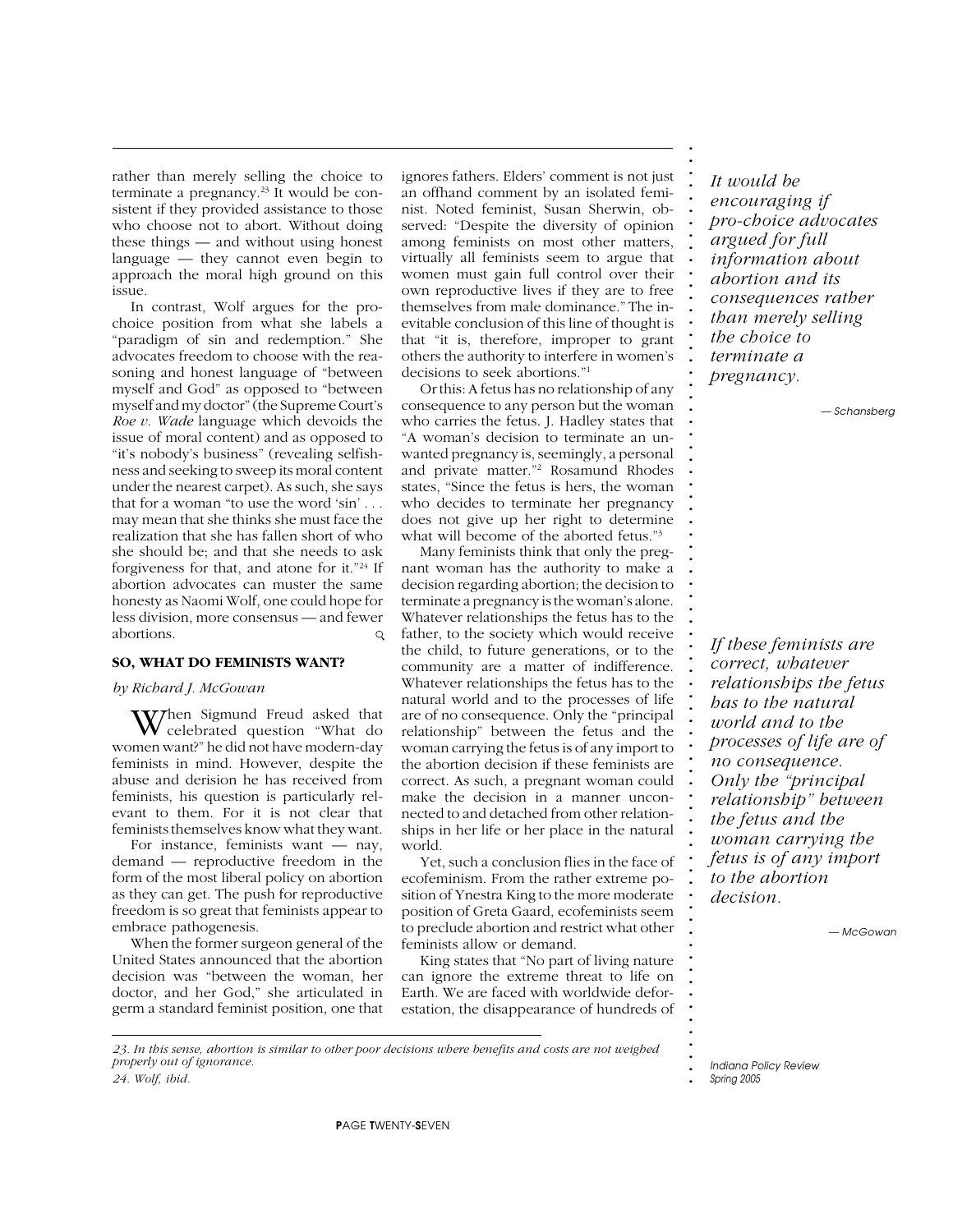# A*T* I*SSUE*

**. . . . . . . . . . . . . . . . . . . . . . . . . . . . . . . . . . . . . . . . . . . . . . . . . . . . . . . . . . . . . . . . . . . . . . . . . . .**

*If the abortion decision is the pregnant woman's alone, then a non-participatory, hierarchical decisionmaking process has been instituted.*

*— McGowan*

species of life, and the increasing pollution of the gene pool by poisons and low-level radiation."

King rails at men and Western development: "The ecological crisis is related to the systems of hatred of all that is natural and female by the white, male Western formulators of philosophy, technology and death inventions." She claims that "There is at the root of Western society a deep ambivalence about life itself, about our own fertility and that of non-human nature and a terrible confusion about our place in nature."

 King understands environmental problems as a result of the dualism between nature and culture. She believes that the social realm overcomes both what is natural and what is female, since "women's traditional activities — mothering, cooking, healing, farming, foraging — are as social as they are natural." As noted above, King believes that the social realm is at odds with the female and the natural.

While it may be opportune to point out that men's traditional activities include fathering, healing, farming and foraging, the more germane observation is that abortion is hardly a natural occurrence. If nothing else, abortion surely suggests "a deep ambivalence about life itself, about our own fertility . . . and a terrible confusion about our place in nature."4

Janis Birkeland's treatment of ecofeminism is less severe though reminiscent of King. For instance, she blames men for environmental problems: ecofeminism "is 'an awareness' that begins with the realization that the exploitation of nature is intimately linked to Western Man's attitude toward women and tribal cultures." Birkeland blames "Patriarchal cultures" with their "hierarchical dualism" for environmental problems. Birkeland thinks a hierarchical dualism should give way to "a holistic value system" of the sort ecofeminism contains.

Birkeland recommends "basic precepts of ecofeminism . . . participatory, noncompetitive and non-hierarchical forms of organization and decision-making." She claims that "everything in nature has intrinsic value. A reverence for, and empathy with, nature and all life . . . is an essential element" of ecofeminism.

**.** *Indiana Policy Review Spring 2005*

If the abortion decision, a decision that affects the fetus, the procreating male and the community, is "personal and private," and if the abortion decision is the pregnant woman's alone, then a non-participatory, hierarchical decision-making process has been instituted. The result of that process might be irreverence for life and a lack of empathy for life in whatever form it may take.<sup>5</sup>

Gaard reaffirms Birkeland's sentiments. Her preface to Ecofeminism — Women, Animals, Nature, which she edited, states that "Because a central value of ecofeminism is its plurality of voices, I chose not to write a single-author text . . . ecofeminists strive for inclusivity, in subject matter as well as presentation." While it might be worth noting that her book has 12 articles, none by a man, it is more worth noting that the abortion decision, as often presented by feminists, excludes fathers.<sup>6</sup>

Josephine Donovan's analysis of animal rights and feminism shows the divided nature of feminism. She suggests that ecofeminism "recognizes the varieties and differences among the species but does not quantify or rank them hierarchically in a Great Chain of Being. It represents the aliveness and spirit (the 'thou') of other creatures . . . it appreciates that what we share — life — is more important than our differences."

Donovan's paean to life and her "demand" for the spiritual respect of all creatures, no matter what their form, seem to present a straightforward rebuke to the practice of abortion. Donovan, in fact, practically names abortion in her writing: "The maternal ethic involves a kind of reverential respect for the process of life and a realization that much is beyond one's control." Donovan blames men and male psychology of manipulation of the environment. Donovan's position must oppose abortion, a practice which neither respects "the process of life" nor demonstrates "a realization that much is beyond one's control."7

Lori Gruen's analysis suggests parallels between feminists and animal liberationists. She believes that people need to see connections more, for example, the connection between the way animals are treated and the way women are treated since "the role of women and animals in postindustrial society is to serve — be served up; women and animals are the used." She states that "ecofeminists of whatever variety . . . are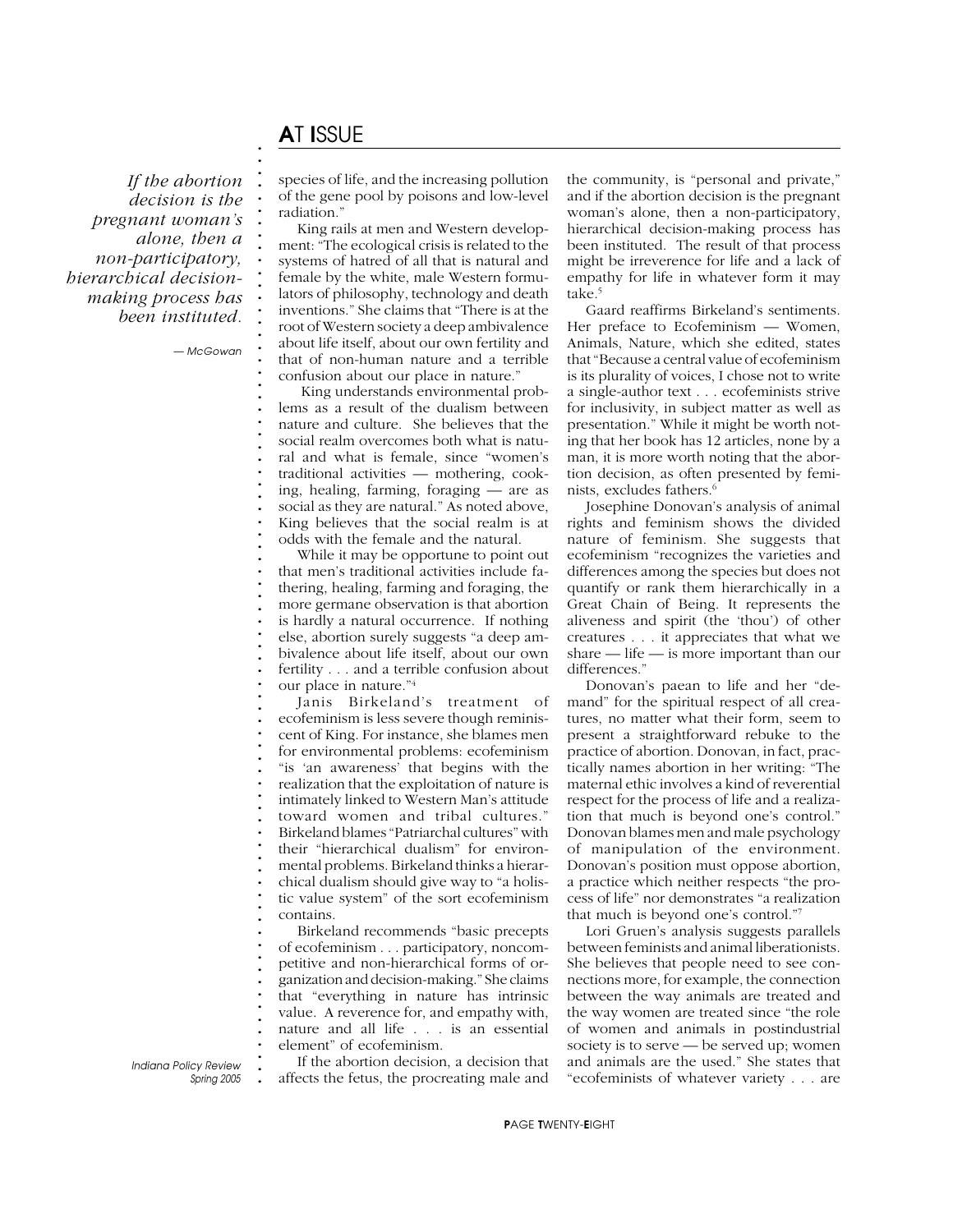united in believing that it is immediately important that we each change our own perspectives and those of society from death-oriented to life-oriented."8

*"The higher up the ladder of government you go, the less common sense you find." (Ronald Reagan)*

Yet, the practice of abortion — a feminist

demand — is hardly a life-oriented practice in its termination of the life process of reproduction. Having urged her readers to see connections more, we might note that the way men allegedly treat animals and women is the way women treat a fetus and the process of life when women have abortions.

Stephanie Laher blames men, too, but also makes an inadvertent remark. She maintains that "exploitation is a one-way, non-reciprocal relationship." She goes on to explain that "invisibility and, ultimately, violence happen most easily within a shortsighted and fragmentary mindset that is isolated from the existence and needs of others, qualities that characterize a modern, reductionist and patriarchal intellectual and scientific tradition." She says that "when we cut off a part of ourselves that we share with all other human beings and, by extension, all of life, it is easier to deny that others, or a particular other, exists."

If the abortion decision is a woman's and a woman's alone, the decision will be made by a "fragmentary mindset that is isolated from the existence and needs of others" and, apparently, represents a patriarchal tradition. As a result of the technological and scientific intrusion into the natural process of reproduction, a process we share with all other living beings, women will "cut off a part of " themselves that they "share with all other human beings, and by extension, all of life." Given the thinking feminists have produced on abortion, is it any wonder so many millions of women have found it easy "to deny that others, or a particular other, exists."9

So, what do feminists want? Apparently, they want abortions even though abortion is death-oriented, terminates the process of life, promulgates technological and scientific intrusion into the natural, disrespects the natural, voids the relationship of father and mother to the child, and runs counter to a holistic view of life. If the abortion

decision is the woman's and woman's alone, then the decision is unconnected to others, hierarchical, isolated and non-participatory; requires women to establish their autonomous identity against the paternal-masculine through the use of death inventions; manifests hatred of all that is natural; and demonstrates a terrible confusion about our place in nature. Maybe, just maybe, the confusion is on the part of feminism.

So what about Freud's question? If Gaard, Birkeland, *et al.,* are correct, women who abort their fetuses are acting in probably the worst way imaginable — they are acting like men.

Maybe that's what feminists want.  $\mathsf Q$ 

#### *Endnotes*

1. Susan Sherwin. "Abortion Through a Feminist Ethics Lens." In Lucinda Joy Peach (ed.) Women and Culture — A Woman's Studies Anthology. London: Blackwell, 1998, pp. 261-271.

2. J. Hadley. Abortion: Between Freedom and Necessity. Philadelphia: Temple University Press, 1996.

3. Rosamund Rhodes. (1996) "Reproduction, Abortion and Rights." In David C. Thomasina and Thomasina Kushner (eds.) Birth to Death — Science and Ethics (58- 70). NYC: Cambridge University Press.

4. Ynestra King. (1998) "Healing the Wounds: Feminism, Ecology, and the Nature-Nurture Dualism." In Peach, *op. cit.,* pp. 433-440.

5. Janis Birkeland. "Ecofeminism: Linking Theory and Practice." In Greta Gaard (ed.) Ecofeminism — Women, Animals, Nature, pp.13-59. Philadelphia, PA: Temple University Press, 1993.

6. Greta Gaard. "Living Interconnections With Animals and Nature." In Greta Gaard. *ibid.,* pp. 1-12.

7. Josephine Donovan. "Animal Rights and Feminist Theory," pp. 167-194. In Birkeland, *op. cit.,* pp. 167-194.

8. Lori Gruen (1993). "Dismantling Oppression: An Analysis of the Connection Between Women And Animals." In Gaard. *op. cit.,* pp. 60-90.

9. Stephanie Lahar. Roots: Rejoining Natural and Social History. In Gaard. *op. cit.,* pp. 91-117.

*whatever form it may take. — McGowan*

*The result of that process might be irreverence for life and a lack of empathy for life in*

**. . . . . . . . . . . . . . . . . . . . . . . . . . . . . . . . . . . . . . . . . . . . . . . . . . . . . . . . . . . . . . . . . . . . . . . . . . .**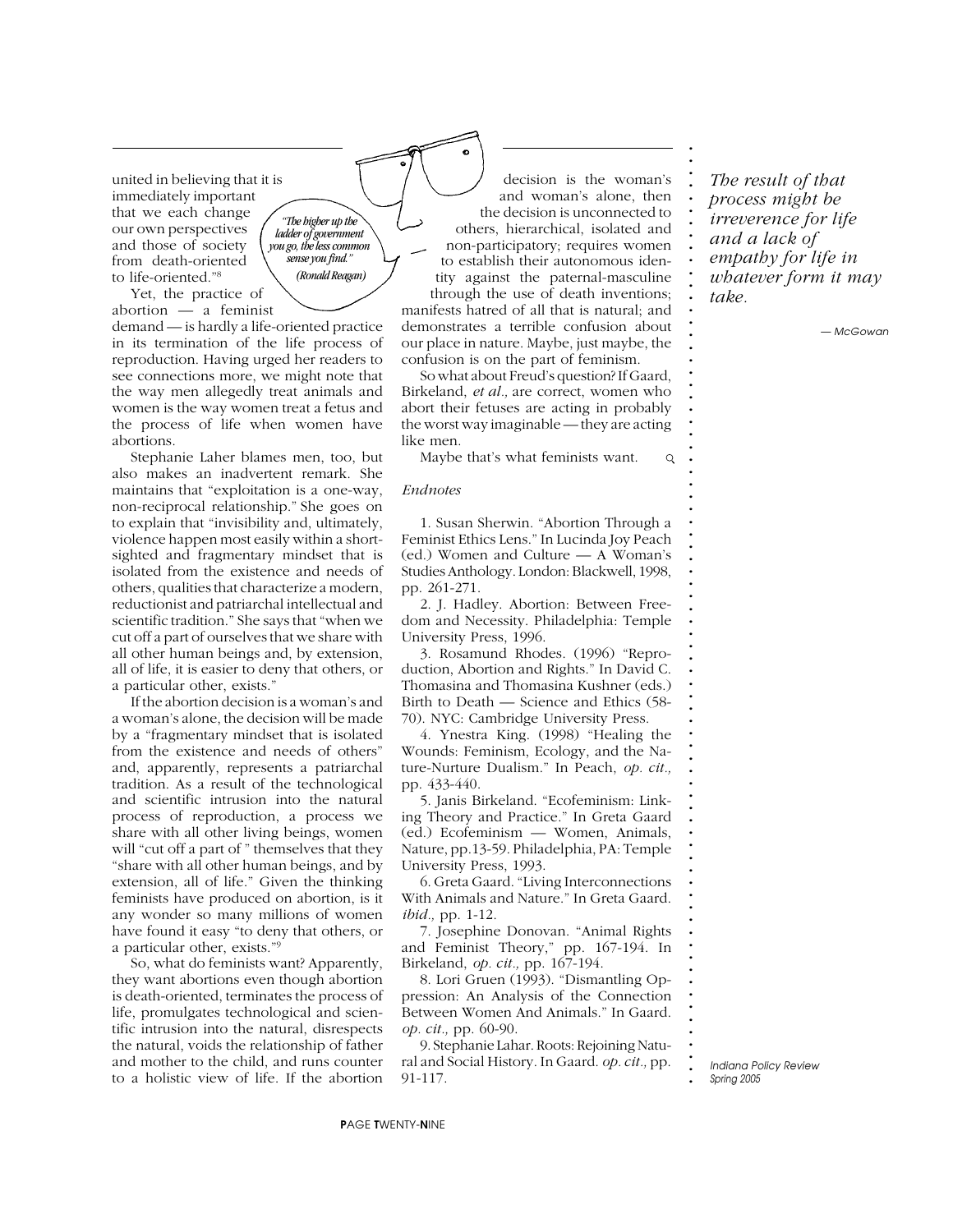# A*NDREA* N*EAL*

*Selections from the weekly column*

# 'BACKDOOR TAX' HELPING FUND ENERGY ASSISTANCE

### *What kind of compassion disguises tax increases as utility bills?*

*Hoosiers from Merrillville to Evansville are being forced to pay higher energy bills to cover the costs of those least able to pay. That might be fine if a majority of state legislators had voted for it following the normal lawmaking process.*

#### **. . by ANDREA NEAL**

**. . . . . . . . . . . . . . . . . . . . . . . . . . . . . . . . . . . . . . . . . .**

When is a charitable donation really a tax? Just ask the 700,000 natural gas customers of Northern Indiana Public Service Co. (NIPSCO).

In December, the Indiana Utility Regulatory Commission (IURC) approved a 50 cent surcharge on their monthly bills. The surcharge acts like a charitable donation: It ends up with social service agencies that administer energy assistance funds to needy Hoosiers — places like Community Action or the Council on Aging.

But it looks like a tax: It's authorized by government, and if it shows up on your bill, you have to pay it. That's a far cry from the voluntary assistance campaigns some Indiana energy utilities have sponsored for years.

"A back-door tax and income redistribution" is how Mitch Harper puts it. Harper is a former state legislator, a Fort Wayne lawyer and a ratepayer. He understands the need for winter assistance for the poor; heating bills are expected to jump 28 percent this year. It's the public policy process he questions.

The precedent was set in August when the IURC approved a two-year pilot program, called the Universal Service Program, for the state's two other major natural gas utilities: Vectren and Citizens



Gas. The purpose is to subsidize energy bills of families who meet low-income criteria and to fund weatherization projects to improve the energy efficiency of their homes.

But, as in the yearlong NIPSCO experiment, the funding mechanism is suspect.

Evansville-based Vectren, like NIPSCO, received permission to impose a monthly surcharge that will amount to around 59 cents. Citizens Gas, unique because it is run by a public charitable trust, will not charge Indianapolis customers directly to fund its program but may spend profits that it might otherwise return in the form of lower rates.

To be clear about the impact of these well-intended mandates: Hoosiers from Merrillville to Evansville are being forced to pay higher energy bills to cover the costs of those least able to pay.

That might be fine if a majority of state legislators had voted for it following the normal lawmaking process. But that's not what happened here. In this instance, a regulatory body whose purpose is to set "reasonable and just rates" decided to set social policy. That is the job of the legislative branch.

There's an unintended consequence to consider, too. Every time rates go up, it pushes another group of the financially struggling into the can't-pay-the-bill cat-

**. . . . . . .** *Indiana Policy Review*

*Spring 2005*

*Andrea Neal, formerly editorial page editor of the Indianapolis Star, writes a weekly column for the foundation as an adjunct scholar. Neal won the "Best of Gannett" award for commentary and was recognized three years in a row as Indiana's top editorial writer. She holds the National Award for Education Writing and the National Historical Society Prize. This is the editor's selection of recent columns.*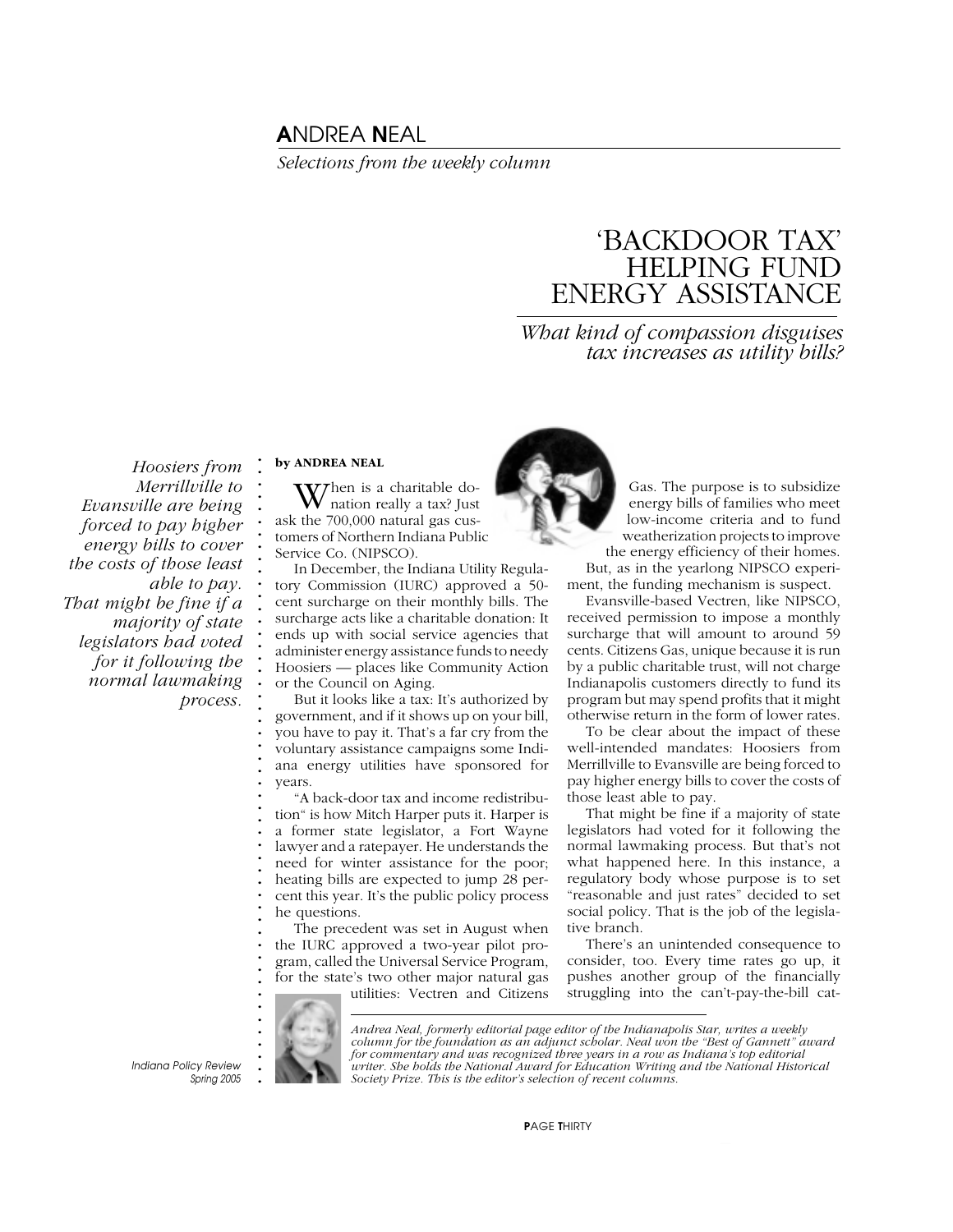egory. Is it fair to benefit one group of ratepayers at the expense of another?

The fact that the utilities and the Office of Utility Consumer Counselor all agreed to the plan doesn't make it less objectionable. Nor does the fact that it might save ratepayers money in the long run by reducing disconnection costs, a benefit cited by former Utility Consumer Counselor Anne E. Becker. *the human race of civilization."*

In a recent editorial, *the Fort Wayne Journal Gazette* called on the legislature to review the surcharges to make sure they are appropriate. Such review is essential considering the magnitude of the precedent. While 50 cents a month hardly sounds like enough to quibble over, what's to stop the IURC from approving a surcharge of a dollar, or \$5?

The solution is not to disguise new taxes in utility bills, but to propose legislation that goes through the public hearing process. Indiana, with about \$50 million in

federal block grant money for energy assistance, is not the only state unable to stretch its federal dollars far enough. According to stateline.org, many governors, including Montana's and Wisconsin's, are seeking line items for energy assistance in state budgets this year. Last year, Colorado lawmakers passed

a bill to subsidize the state's heating assistance program through a voluntary 25-cent surcharge on utility bills. Gov. Bill Owens vetoed the bill because it required utility customers to "opt out" of paying the surcharge and he preferred an "opt in" approach. Instead, to meet rising demand, Colorado has reduced the amount it will give to eligible families.

That's the kind of hard choice Indiana's governor and legislature will have to make. If there's going to be an energy assistance tax, let's call it what it is, debate it in the open and take a vote.  $\mathsf{Q}$ 

*While 50 cents a month hardly sounds like enough to quibble over, what's to stop the IURC from approving a surcharge of a dollar, or \$5?*

**. . . . . . . . . . . . . . . . . . . . . . . . . . . . . . . . . . . . . . . . . . . . . . . . . . . . . . . . . . . . . . . . . . . . . . . . . . .**

*Of Utilities and 'Public Benefits'*

*"The end of*

*will be to die*

*(Ralph Waldo Emerson)*

NIPSCO customers' bills will increase by 50 cents every month of 2005 as the company tests its one-year pilot 'Winter Warmth' program to aid low-income families. The Indiana Utility Regulatory Commission approved the program earlier this month, and energy assistance agencies administer it. About \$5.7 million will aid the utility's low-income customers; \$200,000 comes directly from NIPSCO, the rest from its customers.

From Million and Program earlier the \$5.7 million will ai<br>from NIPSCO, the<br>NIPSCO says it<br>than low-income  $\epsilon$ <br>undertaken in state<br>braced.... a subs<br>balancing the need<br>the economy and<br>right course. The c<br>four winters; it i **NEXECO CUS**<br>
IDENTIFIES<br>
IDENTIFIES<br>
IDENTIFIES<br>
STAT INCO SAYS IT<br>
IDENTIFIES<br>
STAT INCO SAYS IT<br>
IDENTIFIES<br>
UNIFIES<br>
UNIFIES<br>
UNIFIES<br>
IDENTIFIES<br>
IDENTIFIES<br>
THE COLONGER THE SURFER TO SURFER THE SURFER TO SURFER THE NIPSCO says it has no intention of using the surcharge for anything other than low-income energy assistance. It says 'public benefits' initiatives were undertaken in states with energy deregulation, which Indiana has not embraced. . . . a subsidiary of publicly traded NiSource, NIPSCO says that in balancing the needs of its customers and shareholders, with the downturn in the economy and the surge in natural gas costs, the 50-cent surcharge is the right course. The company donated \$3 million to energy assistance over the last four winters; it is spending \$700,000 this winter to seed Winter Warmth and pay for other energy assistance programs.

incement that<br>a question of<br>ials. Elected<br>w the new<br>Indiana Utility<br>wing two natural<br>ncome families.<br>zette, Dec. 24, 2004 The Winter Warmth program will undoubtedly aid hundreds, possibly thousands of northeast Indiana families this year. But the requirement that utility customers pay to finance a social safety net program is a question of public policy that warrants hearty debate among elected officials. Elected Indiana legislators, not a regulatory commission, should review the new surcharges and determine whether they are appropriate. The Indiana Utility Regulatory Commission has set a dangerous precedent in allowing two natural gas utilities to tack surcharges on customer bills to help low-income families.

*— Editorial, the Fort Wayne Journal Gazette, Dec. 24, 2004*